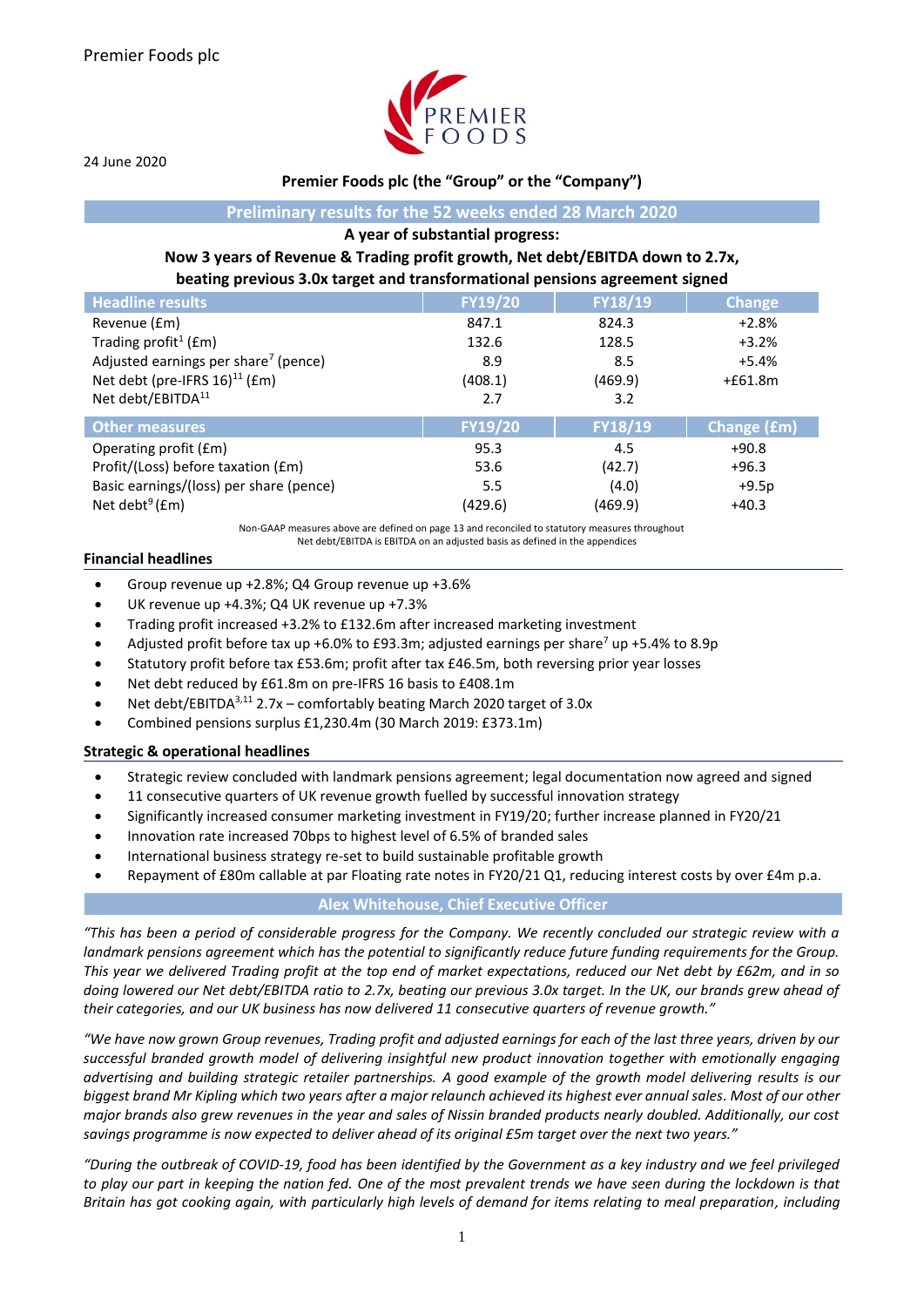*cooking sauces, gravy and baking ingredients. The health and wellbeing of all our colleagues has been our top priority and we have introduced a wide range of measures across our locations to safeguard our colleagues as we meet the unprecedented levels of demand we have seen for many of our product ranges. All our manufacturing and distribution sites have remained fully operational throughout this period and I am immensely proud of all our colleagues who have responded to this challenge with great energy and professionalism."*

*"As we look to the coming financial year, we anticipate making further progress, with increased consumer marketing investment planned. Revenues in the first quarter of FY20/21 are expected to be approximately 20% ahead of the same quarter a year ago reflecting continued strong demand for the Group's product ranges, particularly in our Grocery business. Consequently, we expect to exceed current expectations for FY20/21 Revenue and Trading profit despite incurring some additional operating costs in our supply chain. Our options for cash deployment and capital allocation will improve as a result of expected further Net debt reduction in FY20/21."*

#### **Further information**

A presentation to investors and analysts will be webcast live today at 9:00am BST. To register for the webcast follow the link: [www.premierfoods.co.uk/investors/investor-centre](http://www.premierfoods.co.uk/investors/investor-centre) A recording of the webcast will be available on the Company's website later in the day.

A conference call for bond investors and analysts will take place today, 24 June 2020, at 1:30pm BST. Dial in details are outlined below:

| Telephone:     | 0800 279 6619 (UK toll free)                     |
|----------------|--------------------------------------------------|
|                | +44 20 7192 8338 (standard international access) |
| Conference ID: | 3337944                                          |

A factsheet with highlights of the Preliminary results is available at: [www.premierfoods.co.uk/investors/results-centre](http://www.premierfoods.co.uk/investors/results-centre)

A Premier Foods image gallery is available using the following link: [www.premierfoods.co.uk/media/image-gallery/](http://www.premierfoods.co.uk/media/image-gallery/)

#### **Contacts:**

| Institutional investors and analysts:                     |                      |
|-----------------------------------------------------------|----------------------|
| Duncan Leggett, Chief Financial Officer                   | +44 (0) 1727 815 850 |
| Richard Godden, Director of Investor Relations & Treasury | +44 (0) 1727 815 850 |
| <b>Media enquiries:</b>                                   |                      |
| Hannah Collyer, Corporate Affairs Director                | +44 (0) 1727 815 850 |
| Headland                                                  |                      |
| Ed Young                                                  | +44 (0) 7884 666830  |
| Francesca Tuckett                                         | +44 (0) 7884 667661  |
|                                                           |                      |

#### - Ends –

This announcement may contain "forward-looking statements" that are based on estimates and assumptions and are subject to risks and uncertainties. Forward-looking statements are all statements other than statements of historical fact or statements in the present tense, and can be identified by words such as "targets", "aims", "aspires", "assumes", "believes", "estimates", "anticipates", "expects", "intends", "hopes", "may", "would", "should", "could", "will", "plans", "predicts" and "potential", as well as the negatives of these terms and other words of similar meaning. Any forward-looking statements in this announcement are made based upon Premier Foods' estimates, expectations and beliefs concerning future events affecting the Group and subject to a number of known and unknown risks and uncertainties. Such forward-looking statements are based on numerous assumptions regarding the Premier Foods Group's present and future business strategies and the environment in which it will operate, which may prove not to be accurate. Premier Foods cautions that these forward-looking statements are not guarantees and that actual results could differ materially from those expressed or implied in these forward-looking statements. Undue reliance should, therefore, not be placed on such forward-looking statements. Any forward-looking statements contained in this announcement apply only as at the date of this announcement and are not intended to give any assurance as to future results. Premier Foods will update this announcement as required by applicable law, including the Prospectus Rules, the Listing Rules, the Disclosure and Transparency Rules, London Stock Exchange and any other applicable law or regulations, but otherwise expressly disclaims any obligation or undertaking to update or revise any forward-looking statement, whether as a result of new information, future developments or otherwise.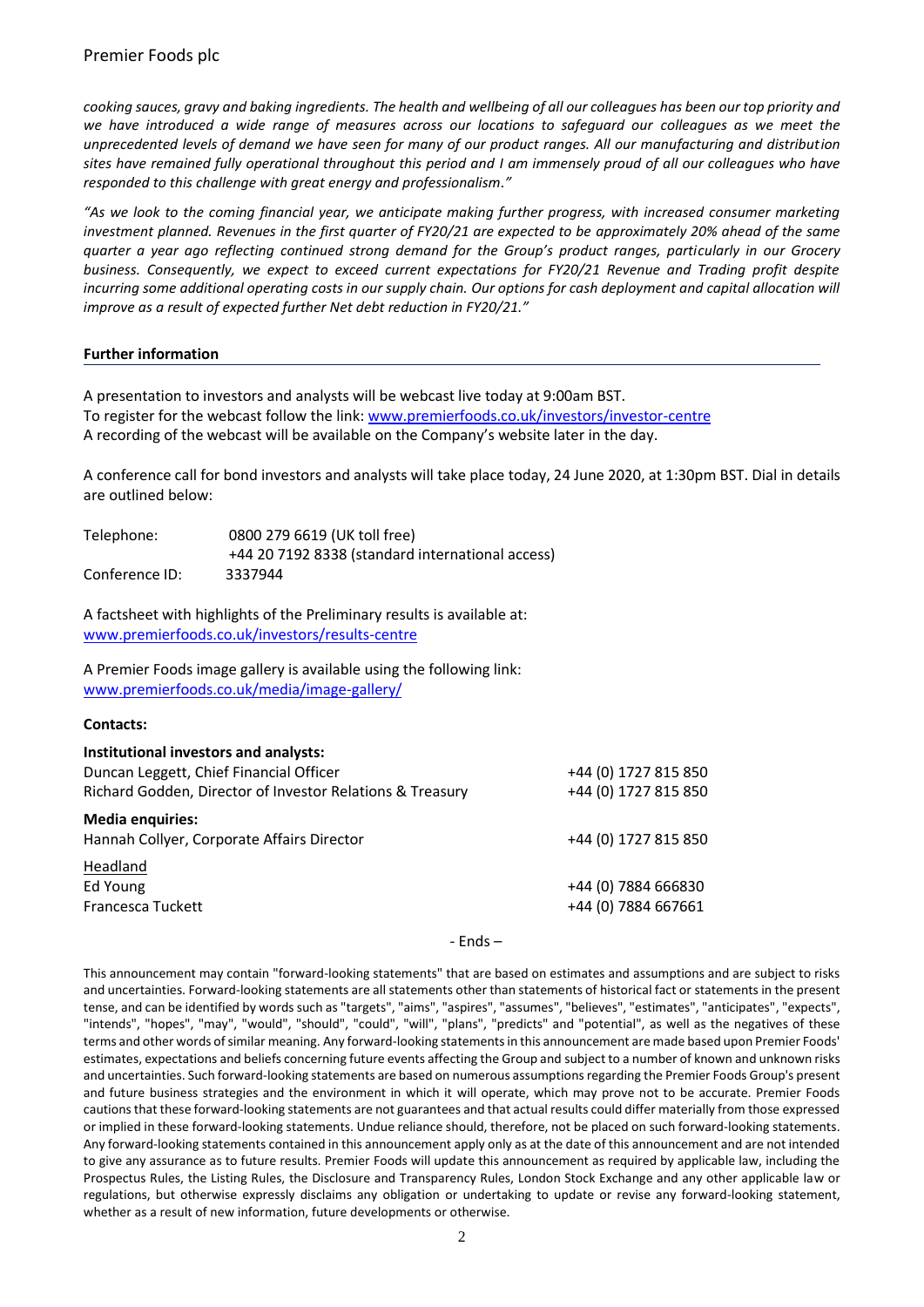# **Financial results**

#### **Revenue**

| Group revenue (£m) | Grocery | <b>Sweet Treats</b> | Group   |
|--------------------|---------|---------------------|---------|
| <b>Branded</b>     | 514.7   | 190.9               | 705.6   |
| Non-branded        | 96.9    | 44.6                | 141.5   |
| <b>Total</b>       | 611.6   | 235.5               | 847.1   |
| % change           |         |                     |         |
| <b>Branded</b>     | $+3.3%$ | $+5.6%$             | $+3.9%$ |
| Non-branded        | (1.8%)  | (3.9%)              | (2.5%)  |
| <b>Total</b>       | $+2.4%$ | $+3.6%$             | $+2.8%$ |

Group revenue for the 52 weeks ended 28 March 2020 was £847.1m, up +2.8% on the prior year. Branded revenue increased by +3.9% to £705.6m while Non-branded revenue declined (2.5%) to £141.5m. In the fourth quarter of the year, Group revenues accelerated to finish 3.6% higher than the same quarter last year. Within this, the Group's branded revenues increased +5.0% in Q4.

The Group employs a branded growth model strategy which utilises the strength of its market leading brands, to launch insightful new product innovation, supported by emotionally engaging advertising and strategic retail partnerships. In following this strategy, revenues in the UK increased every quarter compared to the equivalent quarters in the prior year. This culminated with growth of +7.3% in the fourth quarter, representing the eleventh consecutive quarter of UK revenue growth. Additionally, the Group saw market share gains in all its categories during the year, and overall, delivered 47 basis points of share growth in the 52 weeks to 28 March 2020.

#### **Grocery**

Grocery branded revenues grew +3.3% to £514.7m in the year and increased +5.6% in the fourth quarter. In overall terms, this reflected benefits from the Group's innovation strategy and increased consumer marketing investment in the year. Over the course of the year, the UK Grocery business (i.e. excluding International) grew revenues each quarter and by +4.5% in the full year. Additionally, the Group's grocery categories and brands saw a sharp increase in volumes in the last three weeks of the financial year, as large numbers of consumers in the UK sought to build household stocks of some grocery products during the COVID-19 pandemic.

The vast majority of brands in the Grocery business grew revenues in the year. *Bisto* and *Batchelors*; the largest two brands, delivered revenue growth during FY19/20, with both benefiting from emotionally engaging media advertising and innovation during the year. *Bisto* saw the launch of microwave-ready gravy pots while *Batchelors* extended its very popular range of Super Noodles pots and Pasta 'n' Sauce pots.

*Nissin Soba Noodles* & *Cup Noodles* continue to grow very strongly, with sales in the year up 88% compared to the prior year. Performance as measured by market share data is equally strong, with the *Nissin* range reaching a 2.9% market share of the Quick Meals, Snacks & Soup category in the 52 weeks ended 28 March 2020. In the narrower Pot Snacks category, the *Nissin* range reached a market share of 5.0% in the same period, making it the leading authentic brand of noodle pots in the UK market.

In cooking sauces, *Sharwood's* and *Loyd Grossman,* delivered increased volumes following recent range reviews with UK retailers and strong product innovation performance. *Loyd Grossman* in particular saw good revenue growth during FY19/20 and both brands saw high levels of demand in the latter half of the fourth quarter, reflecting consumer patterns associated with COVID-19. *Sharwood's* also launched new Rice Pots, a range of convenient curry pots in three flavour variants, building on the success of the pots ranges under the Group's *Batchelors* brand. This is an example of stretching one of the Group's brands into adjacent categories and the Group considers there to be further similar opportunities in the future.

A number of the Group's smaller brands also saw volumes and revenues rise significantly in the fourth quarter as consumer buying patterns changed following the effects of COVID-19. *McDougall's*flour for example saw very marked increases in demand, as more consumers turned to baking at home.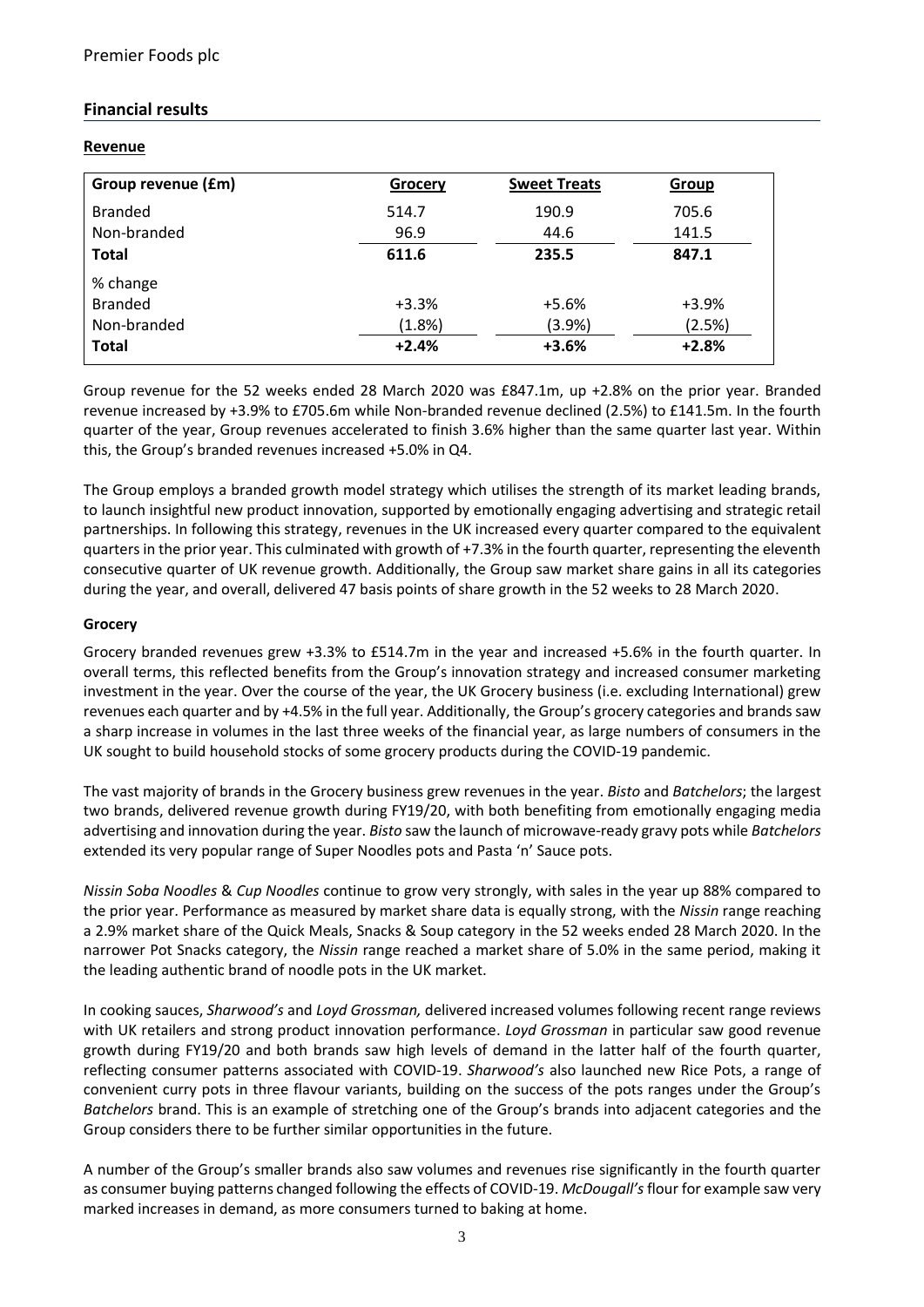Sales of *Ambrosia* benefitted from increased off-shelf execution with retailers, more favourable weather conditions compared to the prior year in the second quarter and COVID-19 related demand in the fourth quarter.

#### **Sweet Treats**

Branded revenues in Sweet Treats grew +5.6% to £190.9m in FY19/20, building on the excellent progress in the prior year. Revenues of *Mr Kipling* increased by 4% at a Group level and to its highest ever annual revenues. The last twelve months have seen *Mr Kipling* benefitting from further TV advertising, and in the second quarter saw the launch of its new 'Signature' range. This new offering of premium cakes includes After Dinner Mint Fancies; Apple, Pear & Custard Crumble Tarts and Chocolate, Caramel & Pecan slices all of which align to one of the Group's key consumer trends of 'indulgence' and targeting evening eating occasions. The second half of the year saw the launch of new mini *Mr Kipling* Mince Pies, Fruit pies and Bakewells. The introduction of these new mini versions of some of *Mr Kipling's* most popular products demonstrates enhanced cake product capability following the significant re-configuration of an existing manufacturing line at its Stoke bakery. This has vastly improved the flexibility of different cake sizes and types and facilitates the development of more new products which closely match consumer trends.

The performance of *Mr Kipling* is a prime example of how the Group's branded growth model strategy is working well. Following the relaunch of *Mr Kipling* in 2018, revenues of the Group's largest brand are 17% higher than they were two years ago.

*Cadbury cake* revenues were also strong in FY19/20, increasing by nearly 8%. This performance reflected the introduction of new *Cadbury cake* slices and also new Easter ranges including *Cadbury* Crème Egg Choc cakes which supported market share gains in the year.

Collaboration with its retail customers remains a high priority for the Group. Against the backdrop of tightening retailer ranges, the Group has delivered increased distribution of its products across its categories in the year; including benefits from new products launched under the *Mr Kipling* and *Cadbury* cake portfolio.

Also in FY19/20, the Group launched the first products under its new '*Plantastic*' brand. First to market were a range of delicious Flapjacks using plant-based ingredients targeting the growing trend of consumers looking for plant-based and vegan products. In the second half of the year, the Group extended the brand to include Dessert Grain pots with flavours including Strawberry, Raspberry and Mango & Passion Fruit.

#### **International**

The International business experienced a disappointing year as revenues fell by (19%). *Mr Kipling* continued to grow in Australia and the USA, due to some new product launches and store listings respectively. Elsewhere, progress was limited.

While the International business did not deliver sales and profit progress in FY19/20, the Group continues to believe a clear opportunity exists for its brands to grow internationally. The Group has reviewed its International strategy and is adopting a new approach to deliver a sustainable profitable business as evidenced in the UK business. A new Head of International has been appointed to lead a fresh new approach. Functional director heads are being replaced with new market heads with a switch of resources from the UK to be present in relevant markets. There will be a change of emphasis underpinned by a strong focus on in-market execution, which involves ensuring the right products, are presented to the consumer at the right price combined with an optimum promotional strategy. Route to market solution will include using the carefully chosen local partners with appropriate capabilities.

#### **Non-branded**

In the Grocery business, Non-branded revenue declined (1.8%) in the year while Sweet Treats saw revenue fall by (3.9%) to £44.6m. Grocery saw a fall in revenues at Knighton due to a large contract loss which has since been partially regained. In Sweet Treats, the sales decline was attributed to contract exits from lower margin business in all year round cake ranges partly offset by some contract wins in seasonal cake, although these effects were largely seen in the first half of the year. In H2, revenue trend recovered to grow +7.3%.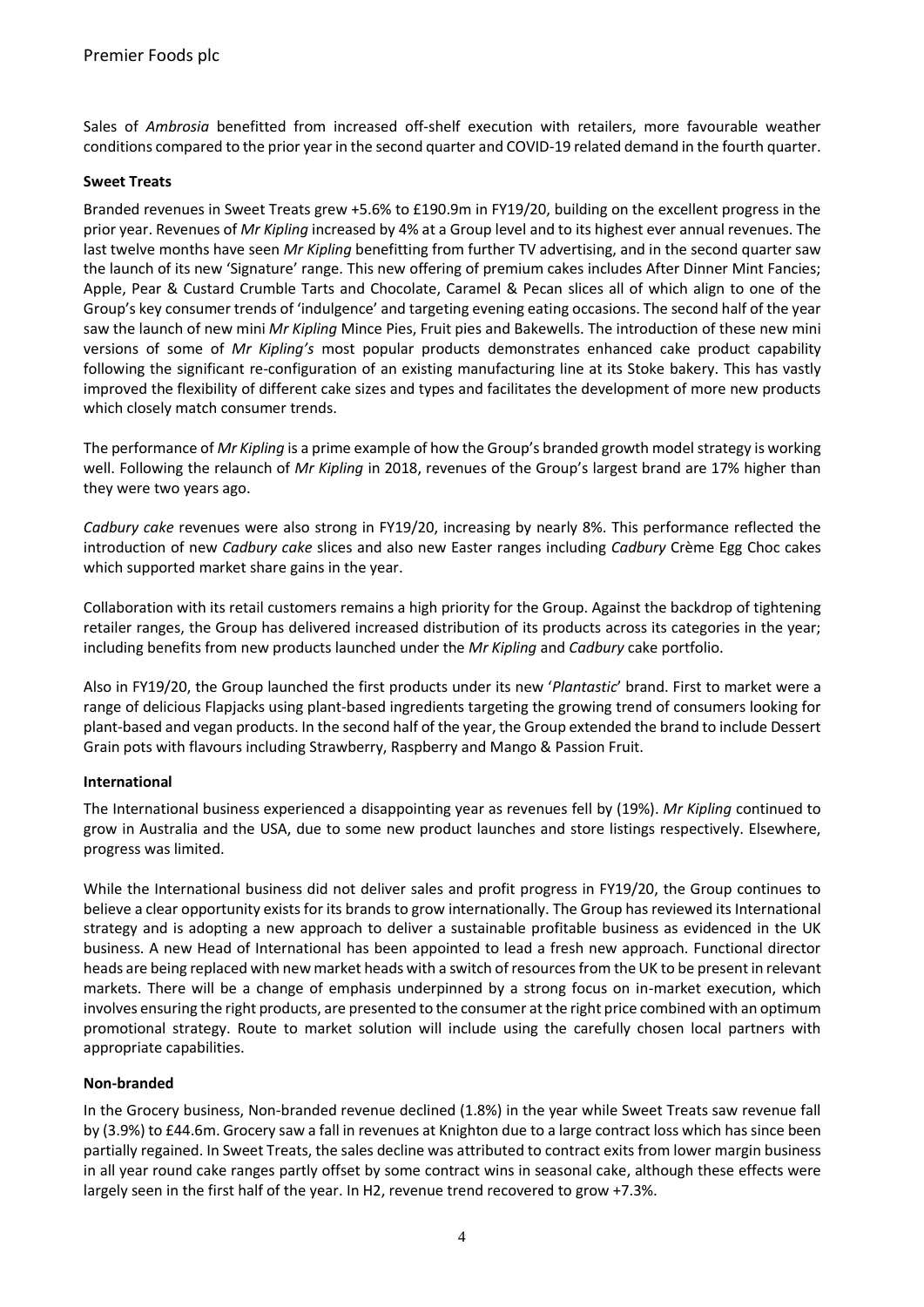In overall terms, the Group's Non-branded business is one which plays an important and supportive role. The principles used are: to deploy low levels of capital investment; support the recovery of manufacturing overheads and apply strict financial hurdles on new contracts.

# **Trading profit**

| £m                                   | FY19/20 | FY18/19 | Change  |
|--------------------------------------|---------|---------|---------|
| Divisional contribution <sup>2</sup> |         |         |         |
| Grocery                              | 148.2   | 138.3   | 7.2%    |
| <b>Sweet Treats</b>                  | 23.7    | 23.6    | 0.4%    |
| Total                                | 171.9   | 161.9   | 6.2%    |
| Group & corporate costs              | (39.3)  | (33.4)  | (17.7%) |
| <b>Trading profit</b>                | 132.6   | 128.5   | 3.2%    |

The Group reported Trading profit of £132.6m in FY19/20, £4.1m ahead of the prior year. Divisional contribution increased by £10.0m to £171.9m while Group & corporate costs were £5.9m higher than FY18/19. The Grocery business was the larger contributor to the progress in Divisional contribution, delivering an increase of £9.9m compared to the prior year. Sweet Treats Divisional contribution was £0.1m higher in the year at £23.7m as strong revenue performances from *Mr Kipling* and *Cadbury* cake due to benefits from the branded growth model were supported by increased consumer marketing investment.

Grocery benefitted from good performances across its branded portfolio as described above flowing through to increased Divisional contribution. This was partly offset by increased consumer marketing investment with *Batchelors, Bisto* and *Oxo* all benefitting from media advertising in the year. Additionally, while Knighton delivered improved margins in the year, the International business encountered a decline in revenues and profits.

In Sweet Treats, Divisional contribution was slightly higher than the prior year as the growth in branded revenues were largely offset by increased marketing costs. In particular, *Mr Kipling* benefitted from increased media investment with further airing of its successful 'Little Thief' campaign.

Consumer marketing investment is expected to increase in FY20/21 with up to six of the Group's largest brands in line to benefit from media advertising in the year, with the continued focus on delivering strong branded revenue growth.

Group & corporate costs increased by £5.9m in FY19/20 to £39.3m due to higher depreciation charges following the adoption of IFRS 16 and higher Group wider management incentive schemes costs, covering a management population of nearly 500 colleagues.

# **Operating profit**

| £m                                                     | FY19/20 | FY18/19 | Change |
|--------------------------------------------------------|---------|---------|--------|
| <b>Adjusted EBITDA3</b>                                | 152.5   | 145.5   | 7.0    |
| Depreciation                                           | (19.9)  | (17.0)  | (2.9)  |
| <b>Trading profit</b>                                  | 132.6   | 128.5   | 4.1    |
| Amortisation of intangible assets                      | (29.4)  | (34.4)  | 5.0    |
| Fair value movements on foreign exchange & derivatives | 1.7     | (1.3)   | 3.0    |
| Net interest on pensions and administrative expenses   | (4.6)   | (1.3)   | (3.3)  |
| and past service costs                                 |         |         |        |
| Non-trading items:                                     |         |         |        |
| <b>GMP</b> equalisation                                |         | (41.5)  | 41.5   |
| Restructuring costs                                    | (4.1)   | (16.8)  | 12.7   |
| Impairment of goodwill & intangible assets             |         | (30.6)  | 30.6   |
| Other non-trading items                                | (0.9)   | 1.9     | (2.8)  |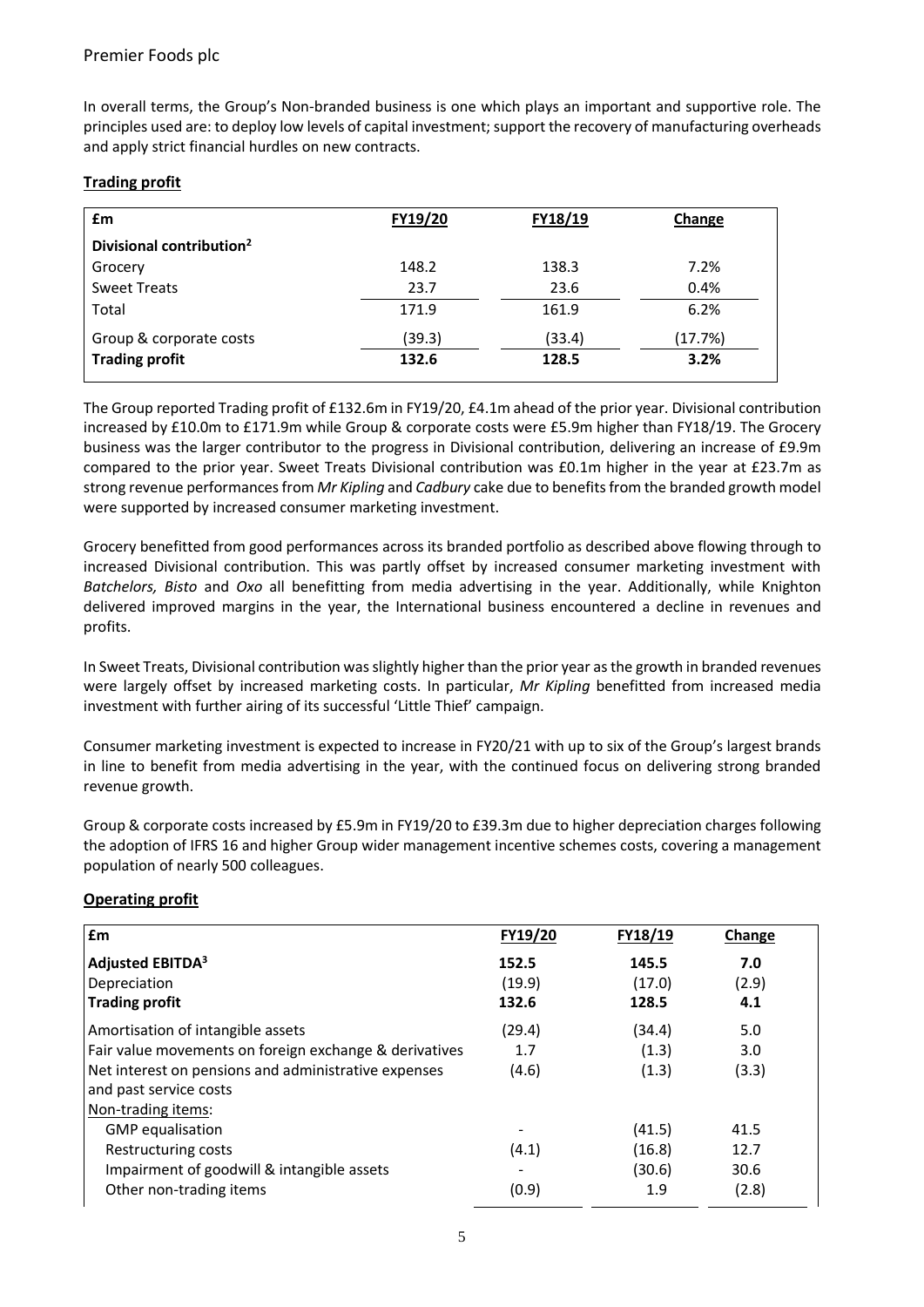| Operating profit | 95.3 |  |
|------------------|------|--|
|                  |      |  |

The Group delivered Operating profit of £95.3m in the year, a £90.8m increase on the prior year. The growth was due to a number of factors including: an improved trading performance as described above, the non-repeat of certain non-trading items in the year and lower amortisation of intangible assets.

Amortisation of intangibles was £29.4m in the year, £5.0m lower than the prior year. This follows the full amortisation of certain SAP software modules at the Group's main manufacturing sites during the second half of FY18/19 and brand impairments taken in the prior year. Fair valuation of foreign exchange and derivatives was a gain of £1.7m in the year.

Net interest on pensions and administrative expenses was a charge of £4.6m. Expenses for operating the Group's pension schemes were £10.2m in the period, partly offset by a net interest credit of £9.3m due to an opening surplus of the Group's combined pension schemes. Also included is a non-cash charge of £3.7m which reflects settlement costs associated with enhanced transfer value payments made to certain RHM scheme deferred members.

Non-trading items were £5.0m in FY19/20; an £82.0m reduction on the equivalent period a year ago. In the prior year, the Group also reflected a Guaranteed Minimum Pensions (GMP) equalisation charge of £41.5m and impairment of intangible assets and goodwill of £30.6m. The Group also experienced restructuring costs in FY18/19 associated with the consolidation of the Group's logistics operations to one central location which has since been completed. Restructuring costs incurred in FY19/20 include, advisory costs relating to the Group's strategic review, costs associated with a commercial re-organisation of the Group and costs related to the departure of previous Acting CEO.

#### **Finance costs**

| £m                                                   | FY19/20 | FY18/19 | Change |
|------------------------------------------------------|---------|---------|--------|
| Senior secured notes interest                        | 31.0    | 31.7    | 0.7    |
| Bank debt interest - net                             | 5.0     | 5.1     | 0.1    |
|                                                      | 36.0    | 36.8    | 0.8    |
| Amortisation of debt issuance costs                  | 3.3     | 3.7     | 0.4    |
| Net regular interest <sup>5</sup>                    | 39.3    | 40.5    | 1.2    |
| Write-off of financing costs & early redemption fees |         | 11.3    | 11.3   |
| Discount unwind                                      | 1.3     | 3.0     | 1.7    |
| Other finance income                                 |         | (7.6)   | (7.6)  |
| Other finance cost                                   | 1.1     |         | (1.1)  |
| Net finance cost                                     | 41.7    | 47.2    | 5.5    |

Net finance cost was £41.7m in the year; a decrease of £5.5m compared to FY18/19. Net regular interest in FY19/20 was £39.3m, a reduction of £1.2m compared to the prior year. Consistent with recent years, the largest component of finance costs in the period was interest due to holders of the Group's senior secured notes, which was £31.0m. The interest on the senior secured notes was £0.7m lower compared to the prior year. This followed a full year benefit of the re-financing in June 2018 of the June 2021 £325m fixed rate notes at a coupon of 6.5% to the October 2023 £300m fixed rate notes at the slightly lower coupon of 6.25%.

Bank debt interest of £5.0m was £0.1m lower in the year due to lower levels of average debt and a lower margin on the revolving credit facility following the refinancing completed in May 2018. Amortisation of debt issuance costs was £3.3m, £0.4m lower than the prior year. As there has been no re-financing of the Group's bank debt or Senior Secured Notes in the year, there was no repeat of the write off of financing fees and early redemption fees incurred last year.

A charge of £1.3m in the period relating to a discount unwind associated with properties held by the Group. In the prior year, a £3.0m discount unwind charge was reflected in reported Net finance cost and due to a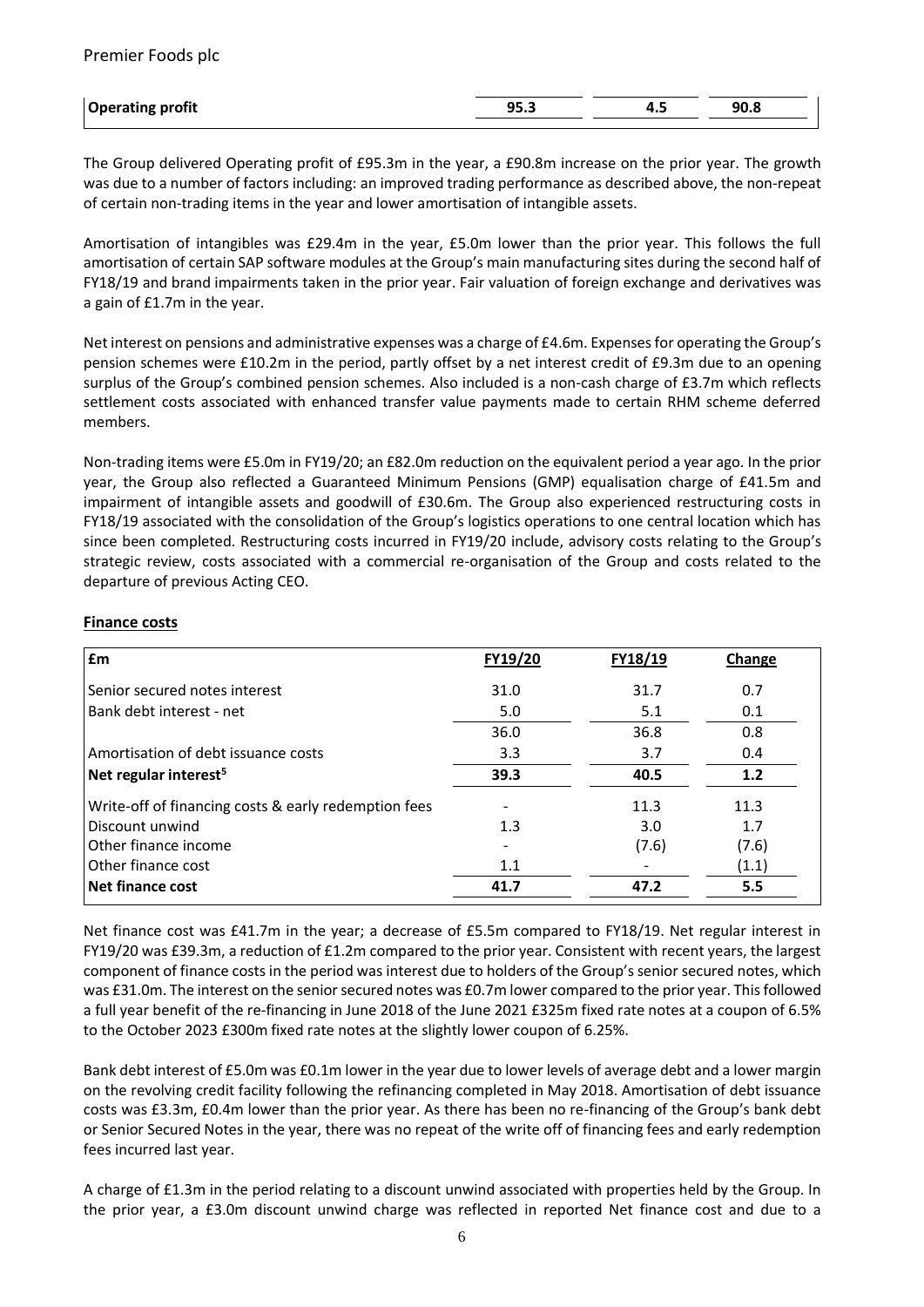movement in discount rates impacting Group provisions. Other finance costs of £1.1m related to non-cash interest costs following the adoption of IFRS 16 – Leases.

## **Taxation**

| £m                                     | FY19/20 | FY18/19                  |
|----------------------------------------|---------|--------------------------|
| Profit/(loss) before taxation          | 53.6    | (42.7)                   |
| - Tax (charge)/credit at rate of 19.0% | (10.2)  | 8.2                      |
| Tax effect of:                         |         |                          |
| Changes in tax rate                    | 4.9     | $\overline{\phantom{a}}$ |
| Other items                            | (1.8)   | 0.7                      |
| Income tax (charge)/credit             | (7.1)   | 8.9                      |
| Net deferred tax liability             | 184.9   | 13.5                     |

A tax charge in the year of £7.1m compared to a credit of £8.9m in the prior year. The current year's charge reflects a charge of £10.2m on profit before tax at the rate of 19%. This is partly offset by a credit of £4.9m due to a change in the opening deferred tax balances rate from 17% to 19% following the repeal of the 2016 Finance Act.

A net deferred tax liability at 28 March 2020 of £184.9m is an increase of £171.4m compared to the prior year position. This is substantially due to a charge of £160.6m to other comprehensive income in relation to an increase in the combined surplus of retirement benefit obligations of the Group's pension schemes.

The Group currently retains brought forward losses which it can utilise to offset against future tax liabilities. Due to changes in tax legislation with respect to tax shields, and the expectation of lower pension deficit contribution payments which are allowable for tax, the Group may recommence paying cash tax in low single digit £millions from FY22/23.

| Earnings per share (£m)                 | FY19/20 | FY18/19 | Change           |
|-----------------------------------------|---------|---------|------------------|
| Operating profit                        | 95.3    | 4.5     | 90.8             |
| Net finance cost                        | (41.7)  | (47.2)  | 5.5              |
| Profit/(loss) before taxation           | 53.6    | (42.7)  | 96.3             |
| Taxation                                | (7.1)   | 8.9     | (16.0)           |
| Profit/(loss) after taxation            | 46.5    | (33.8)  | 80.3             |
| Average shares in issue                 | 846.6   | 841.5   | 5.1 <sub>m</sub> |
| Basic Earnings/(loss) per share (pence) | 5.5     | (4.0)   | 9.5              |

## **Earnings per share**

The Group reported a profit before tax of £53.6m in the year, an increase of £96.3m compared to the prior year. Profit after tax was £46.5m, compared to a loss of £(33.8)m in FY18/19.

| Adjusted earnings per share (£m)       | FY19/20 | FY18/19 | Change (%) |
|----------------------------------------|---------|---------|------------|
| Trading profit                         | 132.6   | 128.5   | $+3.2%$    |
| Less: Net regular interest             | (39.3)  | (40.5)  | $+3.1%$    |
| Adjusted profit before tax             | 93.3    | 88.0    | $+6.0%$    |
| Less: Notional tax (19%)               | (17.7)  | (16.7)  | $(6.0\%)$  |
| Adjusted profit after tax <sup>6</sup> | 75.6    | 71.3    | $+6.0\%$   |
| Average shares in issue (millions)     | 846.6   | 841.5   | $+0.6%$    |
| Adjusted earnings per share (pence)    | 8.9     | 8.5     | $+5.4%$    |

Adjusted profit before tax increased by 6.0% in FY19/20 to £93.3m, due to both further Trading profit growth in the year and lower net regular interest costs as described above. Adjusted profit after tax also increased by 6.0%, to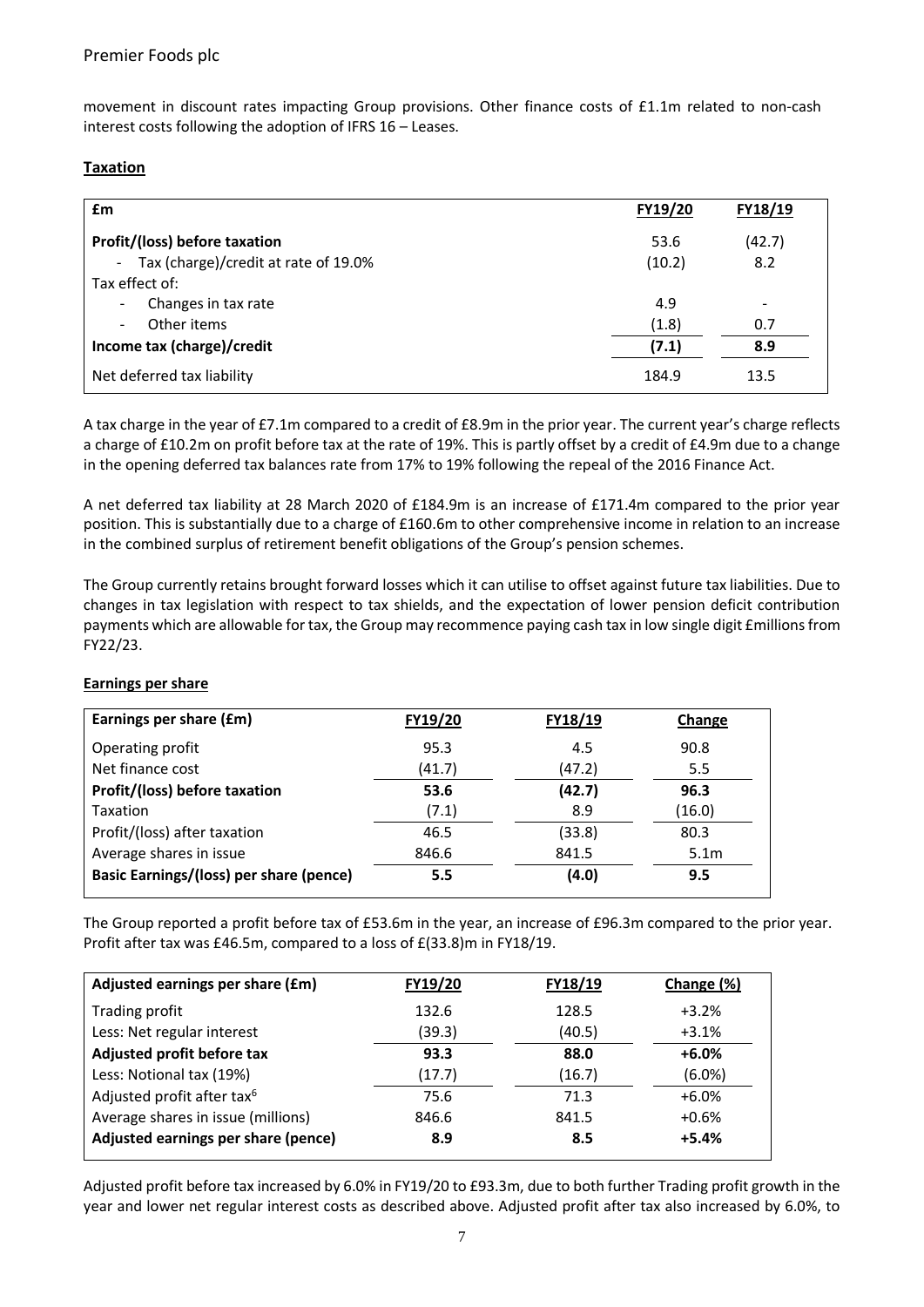£75.6m in the year after deducting a notional 19.0% tax charge of £17.7m. Based on average shares in issue of 846.6 million shares, adjusted earnings per share grew +5.4% to 8.9p.

#### **Free cash flow**

| £m                                                 | FY19/20 | FY18/19 |
|----------------------------------------------------|---------|---------|
| <b>Statutory cash flow statement</b>               |         |         |
| Cash generated from operating activities           | 85.9    | 57.7    |
| Cash used in investing activities                  | (18.0)  | (17.7)  |
| Cash generated from/(used in) financing activities | 82.2    | (35.8)  |
| Net increase in cash & cash equivalents            | 150.1   | 4.2     |

On a statutory basis, cash generated from operations was £121.5m compared to £80.2m in FY18/19. Cash generated from operating activities was £85.9m after deducting net interest paid of £35.6m. Cash generated from financing activities was £82.2m in FY19/20 versus £(35.8m) cash used in the prior year. This was largely due to the prudent decision by the Group to draw down £85m of its £176.6m committed revolving credit facility in light of events associated with COVID-19.

The Group reported an inflow of Free cash in the period of £65.1m. Trading profit of £132.6m was ahead of the prior year for the reasons outlined above, while depreciation of £19.9m was £2.9m higher as operating leases are now treated as an asset following the adoption of IFRS 16. Other non-cash items of £1.7m was predominantly due to share based payments.

Net interest paid of £35.6m was £5.5m higher than the prior year, but this was due to the later timing of the first interest payment on the Group's £300m fixed rate notes, which were issued in the first half of last year. As with the prior year period, no taxation was paid in the period due to the availability of brought forward losses and capital allowances.

| £m                                  | FY19/20 | FY18/19 |
|-------------------------------------|---------|---------|
| Trading profit                      | 132.6   | 128.5   |
| Depreciation                        | 19.9    | 17.0    |
| Other non-cash items                | 1.7     | 2.4     |
| Interest                            | (35.6)  | (30.1)  |
| Pension contributions               | (44.7)  | (41.9)  |
| Capital expenditure                 | (18.0)  | (17.7)  |
| Working capital & other             | 14.6    | (7.7)   |
| Non-trading items                   | (6.6)   | (18.1)  |
| Proceeds from share issue           | 1.1     | 1.4     |
| Sale of property, plant & equipment | 0.1     |         |
| Hovis repayment of loan note        |         | 7.6     |
| <b>Financing fees</b>               |         | (12.2)  |
| Free cash flow <sup>10</sup>        | 65.1    | 29.2    |

Pension contributions in the period were £44.7m; £2.8m higher than 2018/19 due to the previously agreed planned increases in deficit contribution payments to the Premier Foods pension scheme. Pension deficit contributions payments made to the Premier Foods pension schemes of £38.2m were the largest component of cash paid in the year; the balance being expenses connected to administering both the RHM and Premier Foods schemes and government levies. As previously announced, pensions administrative costs in FY20/21 are expected to reduce by £4m to £4-£6m.

Capital expenditure was £18.0m in the period, slightly higher than the prior year. One of the key projects in the year was the completion of a line at its Stoke cake manufacturing site which will provide enhanced and varied product innovation capabilities. In FY20/21, the Group expects to increase its capital expenditure to c.£25m to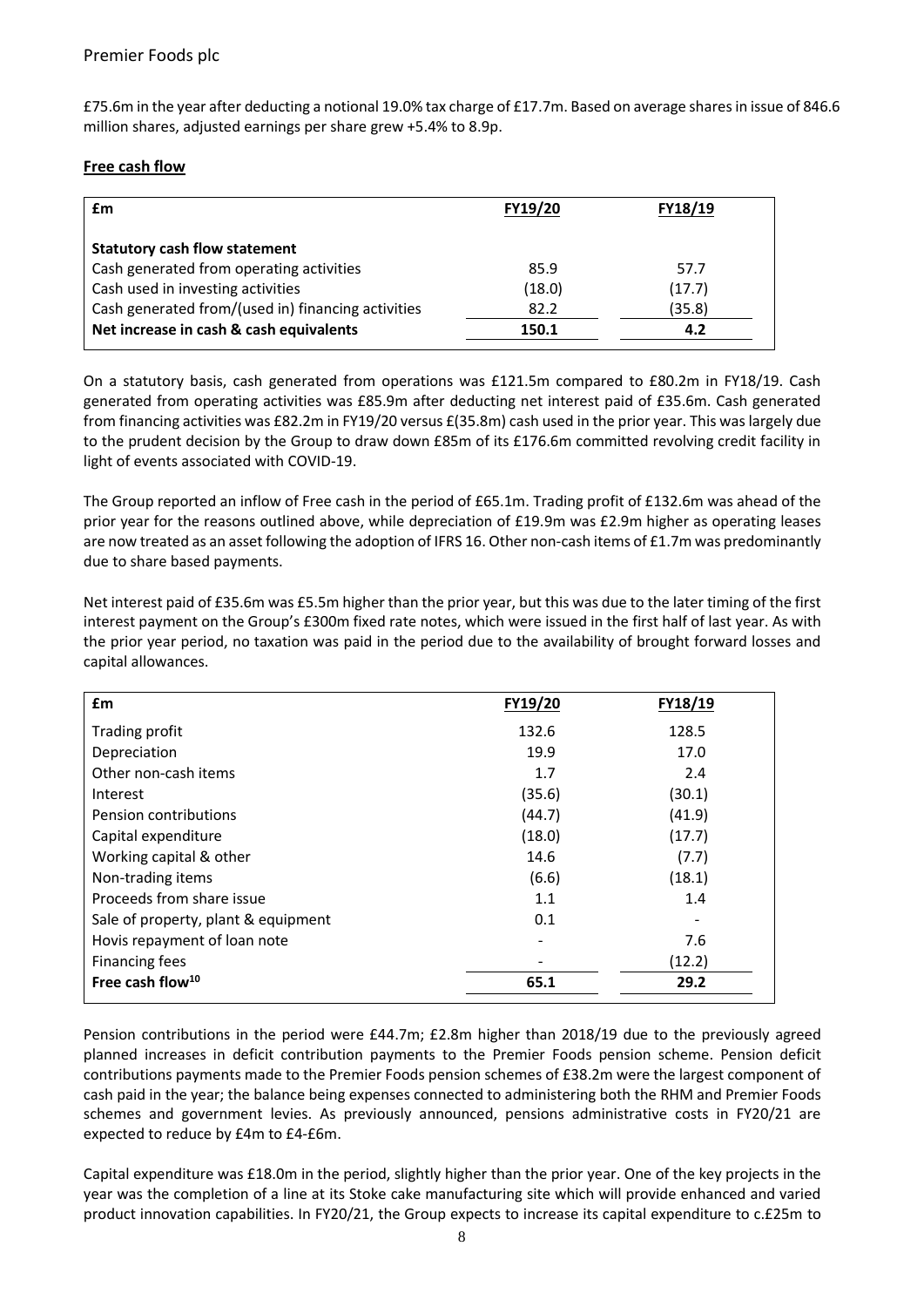fund investment in both growth projects supporting the Group's innovation strategy and cost release projects to deliver efficiency savings.

A working capital inflow of £14.6m in the year compared to an outflow of £7.7m in FY18/19. This reflected lower stock holding levels at the year end as the Group experienced higher than expected demand from its retail customers in the final three weeks of the financial year due to impacts associated with COVID-19.

Non-trading items of £6.6m were paid in the year and reflect the cash impact of the final tranche of the Group's logistics transformation programme costs, costs associated with the Group's strategic review and cash outflows relating to the departure of previous senior management. In the prior year the Group received a partial repayment of its loan note and associated interest from Hovis of £7.6m.

#### **Net debt and sources of finance**

Net debt at 28 March 2020 was £429.6m, a reduction of £40.3m compared to the previous year, and after including the impact of reflecting IFRS 16 which included £21.5m in reported Net debt which is not in the comparative year. On a pre-IFRS 16 basis, Net debt was £408.1m which represents a reduction of £61.8m compared to the prior year. Free cash inflow in the period was £65.1m and the movement in debt issuance costs was £3.3m.

There were no changes to the Group's lending facilities or its issued Senior Secured Notes in the period. At 28 March 2020, the Group held cash and bank deposits of £177.9m. This included £85m of drawings against the Group's £176.6m committed revolving credit facility.

|                                 | £m     |
|---------------------------------|--------|
| Net debt at 30 March 2019       | 469.9  |
| Free cash inflow in year        | (65.1) |
| Movement in debt issuance costs | 3.3    |
| Net debt pre-IFRS 16 Leases     | 408.1  |
| <b>IFRS 16 Leases</b>           | 21.5   |
| Net debt at 28 March 2020       | 429.6  |
| <b>Adjusted EBITDA</b>          | 152.5  |
| Net debt / EBITDA               | 2.82x  |
| Adjusted EBITDA (pre-IFRS 16)   | 149.9  |
| Net debt / EBITDA (pre-IFRS 16) | 2.72x  |

On a pre-IFRS 16 Leases basis, Net debt / EBITDA was 2.72x, which was comfortably ahead of the Group's target of 3.0x by March 2020. On a reported basis, Net debt / EBITDA was 2.82x. Under the Group's financing documents with its bank lending group, the Company is restricted from making a distribution to shareholders until its Net debt / EBITDA ratio is less than 3.0x. The definition of this ratio is slightly different to the reported ratio, the main difference includes adding back the Group's invoice discounting facility of £30m to Net debt.

## **Pensions**

Following an extensive strategic review which has explored all options available to the Group, on 20 April 2020 the Board announced a landmark agreement with its pension schemes which is transformational for both the Group and its pension scheme members by significantly improving its long standing pension funding situation. In particular, the Board expects this will provide greater funding certainty for Premier Foods pension schemes members by leveraging the strength of the successful RHM pension scheme investment strategy. Alongside the strong progress the Group has delivered through its branded growth model strategy, this new pensions agreement provides the platform for further value creation for all stakeholders. The Group has now agreed and signed legal documentation with the scheme trustees for the merger to be implemented as planned on 30 June 2020.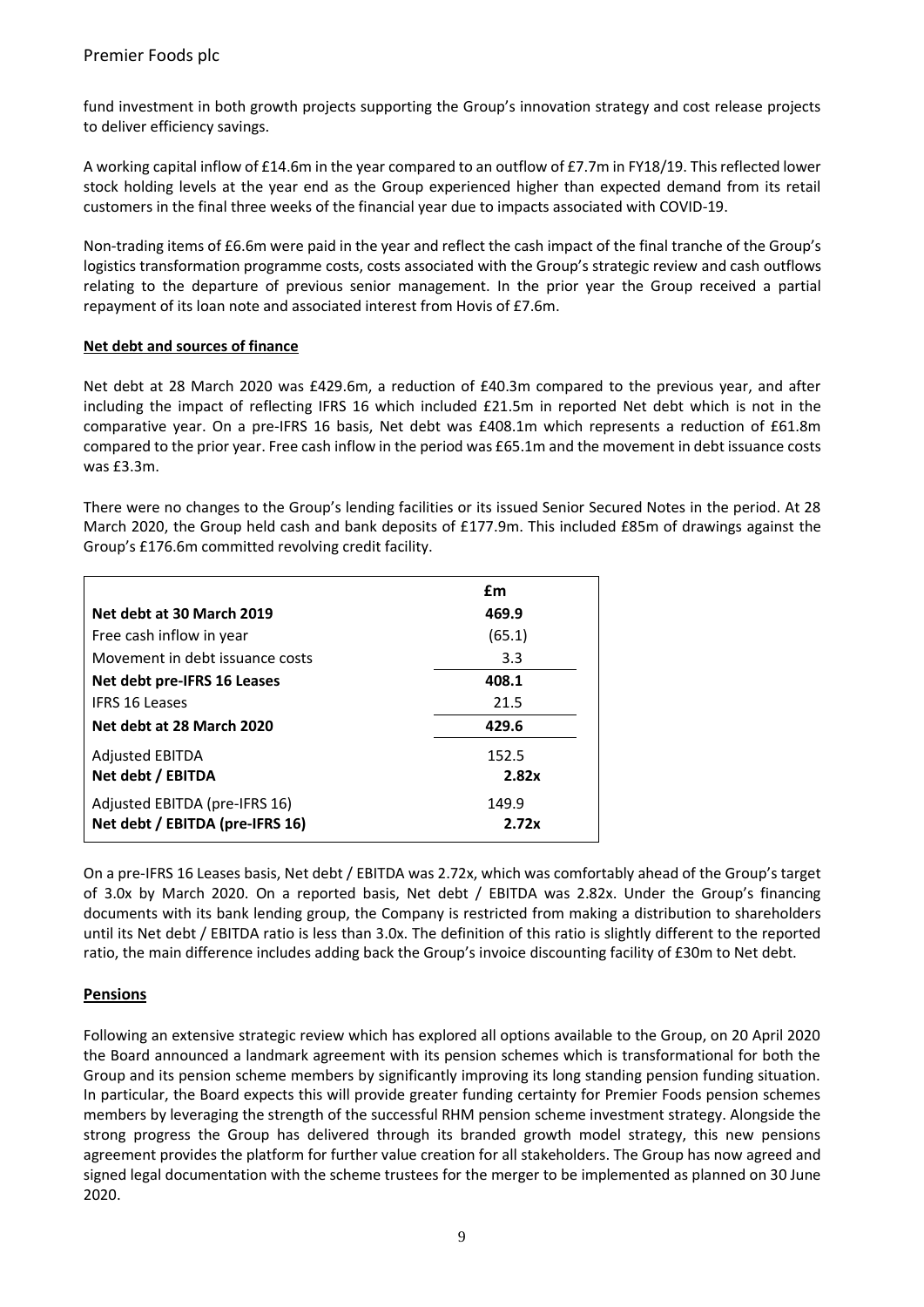## Premier Foods plc

The IAS 19 pension schemes valuation reported a surplus for the combined RHM and Premier Foods' pension schemes at 28 March 2020 of £1,230.4m, £857.3m higher than 30 March 2019 and equivalent to £1,021.2m net of a deferred tax charge of 17.0%. A deferred tax rate of 19.0% is deducted from the IAS19 retirement benefit valuation of the Group's schemes to reflect the fact that pension deficit contributions made to the Group's pension schemes are allowable for tax. An increase in the RHM surplus of £667.5m to £1,505.3m was a major factor behind the growth in the combined surplus, although the Premier Foods deficit reduced by £189.8m to £274.9m.

|                                                   |            | 28 March 2020    |           |            | 30 March 2019    |           |  |  |
|---------------------------------------------------|------------|------------------|-----------|------------|------------------|-----------|--|--|
| <b>IAS 19 Accounting</b><br><b>Valuation (£m)</b> | <b>RHM</b> | Premier<br>Foods | Combined  | <b>RHM</b> | Premier<br>Foods | Combined  |  |  |
| Assets                                            | 4,745.3    | 774.7            | 5,520.0   | 4,333.6    | 707.1            | 5,040.7   |  |  |
| Liabilities                                       | (3,240.0)  | (1,049.6)        | (4,289.6) | (3,495.8)  | (1, 171.8)       | (4,667.6) |  |  |
| Surplus/(Deficit)                                 | 1,505.3    | (274.9)          | 1,230.4   | 837.8      | (464.7)          | 373.1     |  |  |
| Net of deferred tax<br>$(19.0\%/17.0\%)$          | 1,219.3    | (222.7)          | 996.6     | 695.4      | (385.7)          | 309.7     |  |  |

Assets in the combined schemes increased by £479.3m to £5,520.0m in the period. RHM scheme assets increased by £411.7m to £4,745.3m while the Premier Foods' schemes assets increased by £67.6m to £774.7m. The increase in assets can largely be attributed to Government bonds which increased by £456.1m in the year, predominantly in the RHM scheme.

Liabilities in the combined schemes decreased by £378.0m in FY19/20 to £4,289.6m. The value of liabilities associated with the RHM scheme were £3,240.0m, a reduction of £255.8m while liabilities in the Premier Foods schemes were £122.2m lower at £1,049.6m. The decrease in the value of liabilities in both schemes is due to lower inflation rate assumptions and a change in mortality rate assumptions. The discount rate assumption was 2.5% at 28 March 2020; five basis points higher than the prior year, which also contributed to the lower valuation of liabilities at this date. Additionally, and as a standard part of the triennial valuation process, scheme membership composition was assessed, reviewing various scheme data such as mortality. Following this review, a reduction in scheme liabilities has been reflected in the position at 28 March 2020.

| Combined pensions schemes (£m) | 28 March 2020 | 30 March 2019 |
|--------------------------------|---------------|---------------|
| <b>Assets</b>                  |               |               |
| Equities                       | 11.5          | 179.5         |
| Government bonds               | 1,802.6       | 1,346.5       |
| Corporate bonds                | 25.3          | 26.9          |
| Property                       | 445.2         | 436.1         |
| Absolute return products       | 1,198.2       | 1,342.0       |
| Cash                           | 32.4          | 37.3          |
| Infrastructure funds           | 309.8         | 255.8         |
| Swaps                          | 487.1         | 498.4         |
| Private equity                 | 510.1         | 446.1         |
| LDI                            | 268.3         | 223.2         |
| Other                          | 429.5         | 248.9         |
| <b>Total Assets</b>            | 5,520.0       | 5,040.7       |
| <b>Liabilities</b>             |               |               |
| Discount rate                  | 2.50%         | 2.45%         |
| Inflation rate (RPI/CPI)       | 2.65%/1.65%   | 3.25%/2.15%   |

The Triennial actuarial valuation of the Group's Pension Schemes as at March and April 2019 (depending on scheme date) has now concluded; the results of these are outlined in the accompanying table and which shows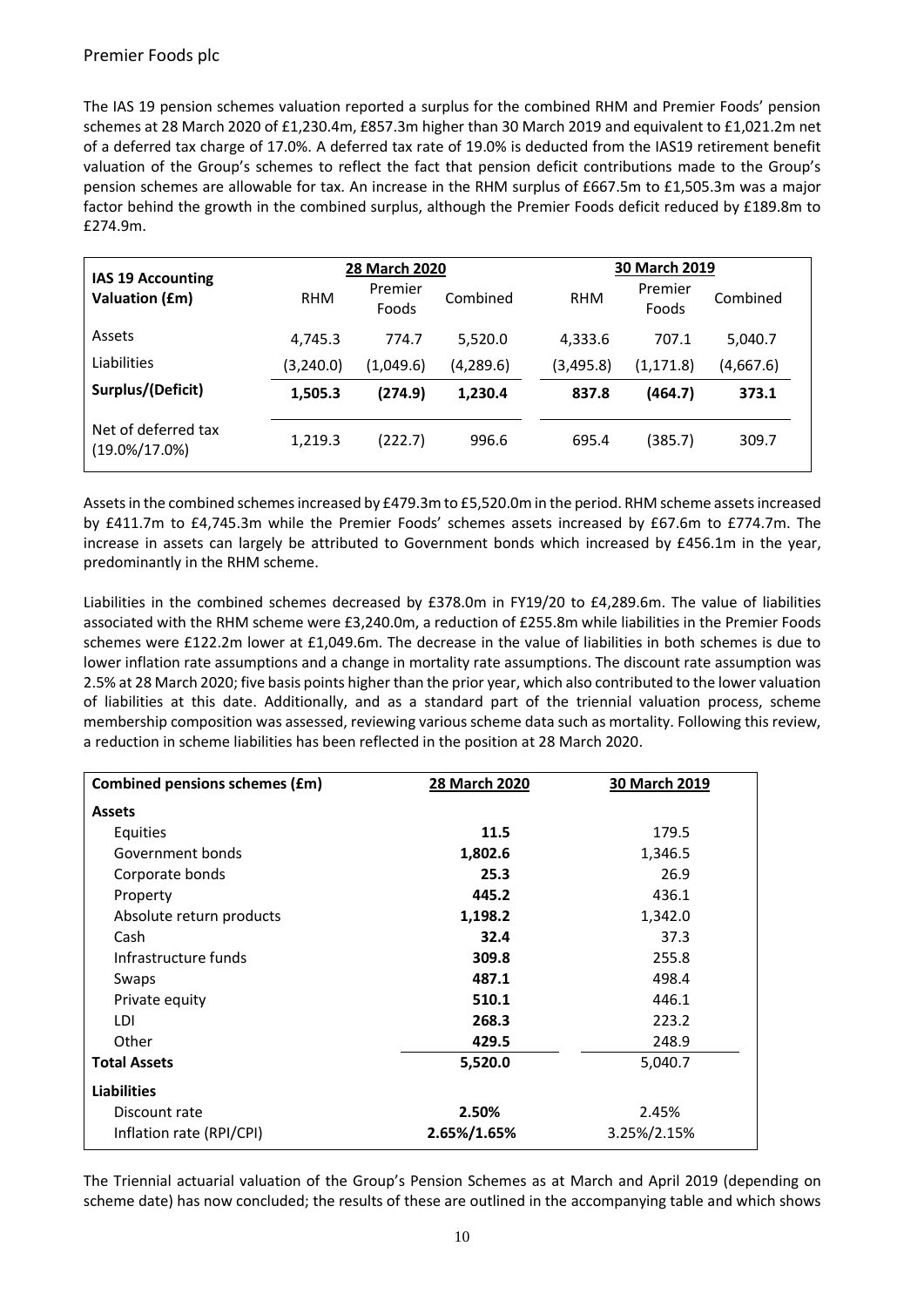actuarial valuations from 2016 and 2013 as previously disclosed. The scheme valuations for 2016 and 2013 used a discount rate of Gilts +1.0% in valuing scheme liabilities. For the RHM 2019 valuation only, the discount rate used was Gilts +0.5%; all other valuations used a discount rate of Gilts +1.0%.

|                         |       | Actuarial valuation surplus/(deficit) |         |  |  |  |
|-------------------------|-------|---------------------------------------|---------|--|--|--|
| £m                      | 2019  | 2016                                  | 2013    |  |  |  |
| <b>RHM</b>              | 338   | 135                                   | (504)   |  |  |  |
| <b>Premier Foods</b>    | (552) | (551)                                 | (538)   |  |  |  |
| Irish schemes           | 0     | 0                                     | (20)    |  |  |  |
| <b>Combined schemes</b> | (214) | (416)                                 | (1,062) |  |  |  |

The net present value of future deficit payments, to the end of the respective recovery periods remains at c.£300- 320m. However, following the transformational agreement agreed with the pension Trustees as described above, the net present value of future deficit payments is projected to reduce by up to 45% to £175-185m in future years.

#### **IFRS 16 – Leases**

A new accounting standard, IFRS 16 – Leases, came into effect for accounting periods commencing on or after 1 January 2019, replacing the previous standard, IAS 17. Accordingly, the 52 weeks ending 28 March 2020 is the first accounting period that the Group is adopting IFRS 16. As previously stated, the Group has elected to transition to IFRS 16 using the Modified Retrospective Approach, and as such, comparatives will not be re-stated at 28 March 2020. It is important to note that there is no economic or cash impact to the Group as a result of this accounting standard change.

As at 28 March 2020, the increase in leases held on the Group's balance sheet compared to 30 March 2019 was £21.5m following the adoption of IFRS 16. Accordingly, reported Net debt has increased to reflect this change. The Group's depreciation charge has also increased and was £19.9m in the year. It should be noted that in future years, there may be a degree of volatility in the value of assets and liabilities recognised with respect to leases, reflecting the timing of lease renewals and any fluctuations to discount rates.

## **Executive Leadership Team**

The Group restructured its Executive Leadership Team (ELT) during the year to deliver sharper consumer, customer and operational focus. These changes are expected to accelerate the pace and agility of decision making and streamline internal processes and reporting.

With a more functional approach, three new appointments to the ELT were confirmed; Chief Customer Officer, Chief Marketing Officer and Operations Director. Consequently, the leadership structure changed and resulted in the removal of the UK Managing Director and International Managing Director roles; however this does not detract from the Group's aspirations for its International business.

#### **ESG**

Healthy eating is a key consumer trend and the top priority of the Group's brand innovation programmes. During the year, the Group hit its target of removing 1000 tonnes of sugar from the nations diet and continued to develop healthier alternatives across the brand portfolio including; *Mr Kipling* 30% reduced sugar lemon slices, 30% reduced sugar *Ambrosia* Custard and Rice puddings, 25% reduced salt *Oxo* cubes and 25% *Bisto* salt reduced gravy pots. Meanwhile *Loyd Grossman* low fat Indian cooking sauces and no added sugar Italian sauces continued to see significant growth.

Following increased focus in the year, the Group increased the recyclability of its plastics packaging by 12 percentage points to 81%. Additionally, it moved up to Tier 2 in the BBFAW's Animal Welfare global ranking and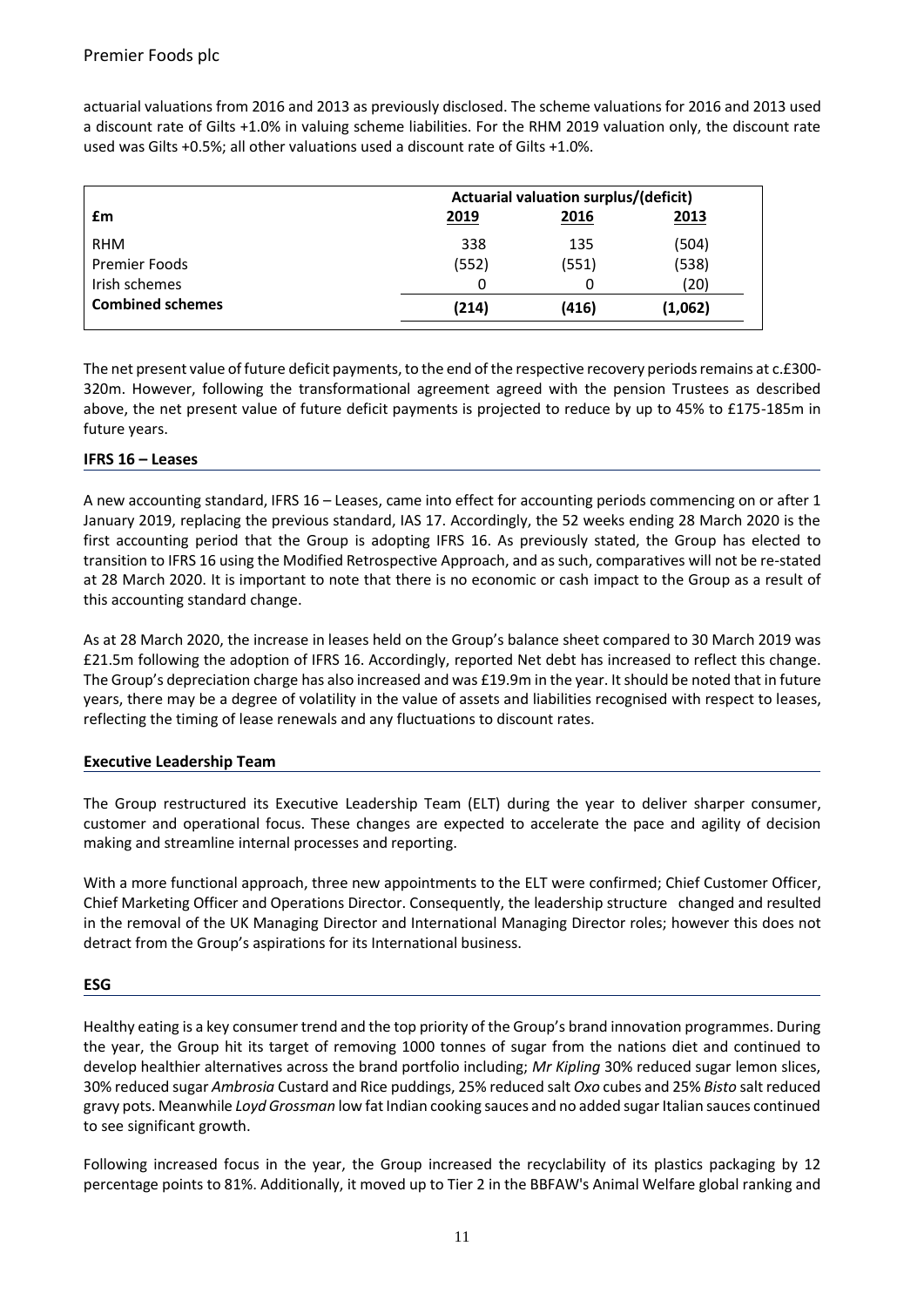cut its  $CO<sub>2</sub>$  emissions by a further 5.1%. One million meals were also redistributed to food waste partner Company Shop in the year.

## **Outlook**

The Group expects to make further progress this year, employing its successful branded growth model which has been instrumental in delivering eleven successive quarters of UK revenue growth. Additionally, a new international strategy is being implemented with the objective of delivering sustainable profitable growth.

The first quarter of FY20/21 has seen particularly strong trading, with Group revenues set to increase approximately 20% compared to the prior year, as it continues to see elevated levels of demand for its Grocery brands during the COVID-19 pandemic. The Group recognises it is at an early stage of its financial year, and that it also remains unclear as to how consumers' eating habits may change as lockdown measures ease over the coming weeks. However, in light of the strong first quarter's trading, the Group expects to exceed current expectations for FY20/21 Revenue and Trading profit, despite the Group incurring some additional operational costs across its supply chain. The Group also expects options for cash deployment and capital allocation will improve as a result of anticipated further Net debt reduction in FY20/21.

Alex Whitehouse **Duncan Leggett** Chief Executive Officer Chief Financial Officer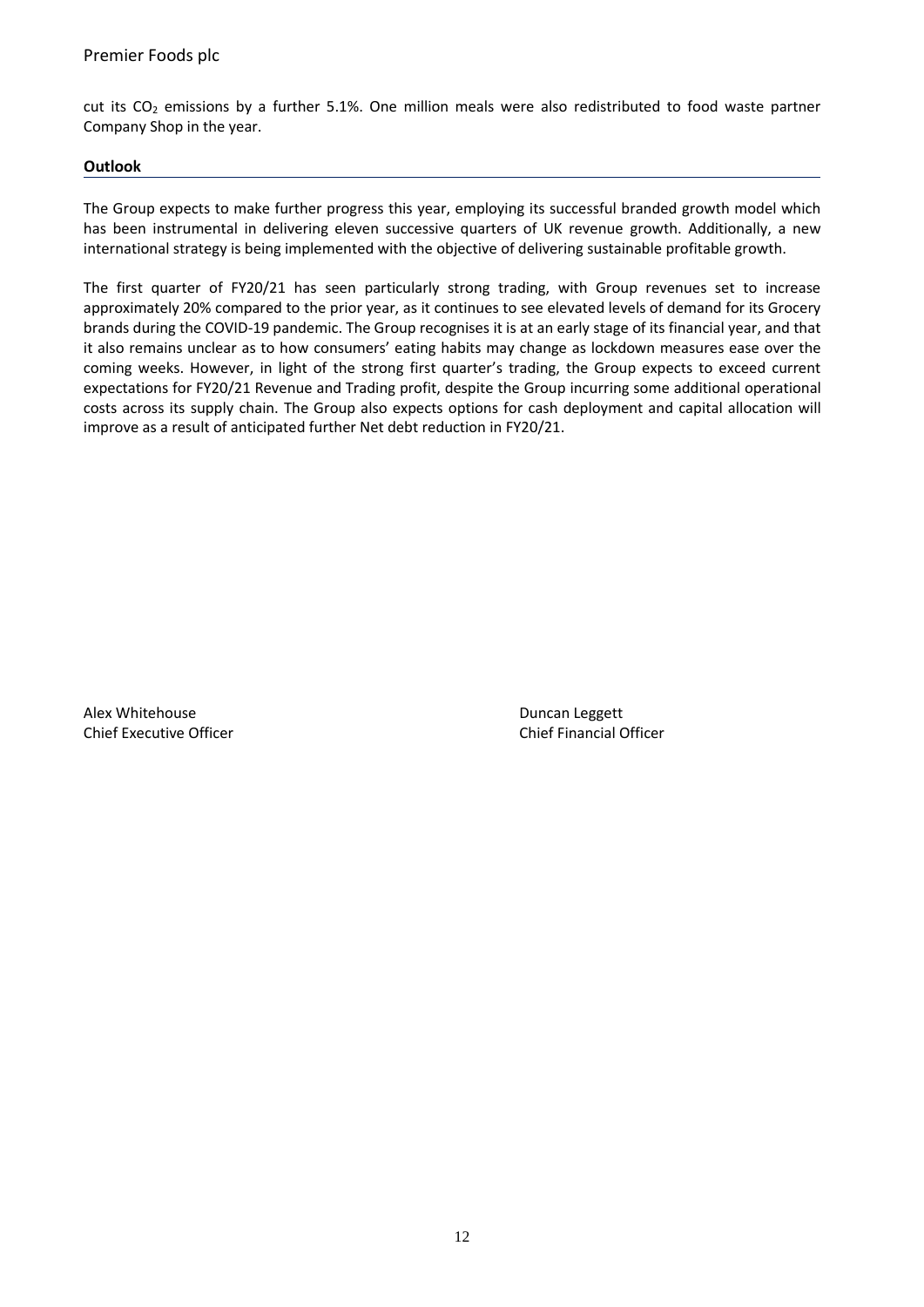#### **Appendices**

The Company's preliminary results are presented for the 52 weeks ended 28 March 2020 and the comparative period, 52 weeks ended 30 March 2019. All references to the 'quarter', unless otherwise stated, are for the 13 weeks ended 28 March 2020 and the comparative period, 13 weeks ended 30 March 2019.

#### **Quarter 4 Sales**

| Q4 Sales (£m)  | Grocery | <b>Sweet Treats</b> | <b>Group</b> |
|----------------|---------|---------------------|--------------|
| <b>Branded</b> | 142.5   | 47.1                | 189.6        |
| Non-branded    | 24.0    | 4.6                 | 28.6         |
| <b>Total</b>   | 166.5   | 51.7                | 218.2        |
| % change       |         |                     |              |
| <b>Branded</b> | $+5.6%$ | $+3.5%$             | $+5.0%$      |
| Non-branded    | (6.1%)  | (1.2%)              | (5.3%)       |
| <b>Total</b>   | $+3.7%$ | $+3.0%$             | $+3.6%$      |

#### **Notes and definitions of non-GAAP measures**

The Company uses a number of non-GAAP measures to measure and assess the financial performance of the business. The Directors believe that these non-GAAP measures assist in providing additional useful information on the underlying trends, performance and position of the Group. These non-GAAP measures are used by the Group for reporting and planning purposes and it considers them to be helpful indicators for investors to assist them in assessing the strategic progress of the Group.

- 1. The Group uses Trading profit to review overall Group profitability. Trading profit is defined as profit/(loss) before tax before net finance costs, amortisation of intangible assets, non-trading items, fair value movements on foreign exchange and other derivative contracts, net interest on pensions and administration expenses and past service costs.
- 2. Divisional contribution refers to Gross Profit less selling, distribution and marketing expenses directly attributable to the relevant business unit.
- 3. Adjusted EBITDA is Trading profit as defined in (1) above excluding depreciation.
- 4. Adjusted profit before tax is Trading profit as defined in (1) above less net regular interest.
- 5. Net regular interest is defined as net finance cost after excluding write-off of financing costs, other finance income, early redemption fee, fair value movements on interest rate financial instruments and other interest payable.
- 6. Adjusted profit after tax is Adjusted profit before tax as defined in (4) above less a notional tax charge of 19.0% (2018/19: 19.0%).
- 7. Adjusted earnings per share is Adjusted profit after tax as defined in (6) above divided by the weighted average of the number of shares of 846.6 million (52 weeks ended 30 March 2019: 841.5 million).
- 8. International sales remove the impact of foreign currency fluctuations and adjusts prior year sales to ensure comparability in geographic market destinations. The constant currency calculation is made by adjusting the current year's sales to the same exchange rate as the prior year.
- 9. Net debt is defined as total borrowings, less cash and cash equivalents and less capitalised debt issuance costs.
- 10. Free cash flow is defined as the change in Net debt as defined in (9) above before the movement in debt issuance costs.
- 11. Net debt on a pre-IFRS 16 basis.
- 12. Assumptions on future deficit contributions subject to: (i) Investment returns of RHM scheme; (ii) no change to deficit recovery period length. Also subject to future actuarial valuations and associated negotiations.

#### **Additional notes:**

- The Directors believe that users of the financial statements are most interested in underlying trading performance and cash generation of the Group. As such intangible asset amortisation and impairment are excluded from Trading profit because they are non-cash items.
- Restructuring costs have been excluded from Trading profit because they are incremental costs incurred as part of specific initiatives that may distort a user's view of underlying trading performance.
- Net regular interest is used to present the interest charge related to the Group's ongoing financial indebtedness, and therefore excludes non-cash items and other credits/charges which are included in the Group's net finance cost.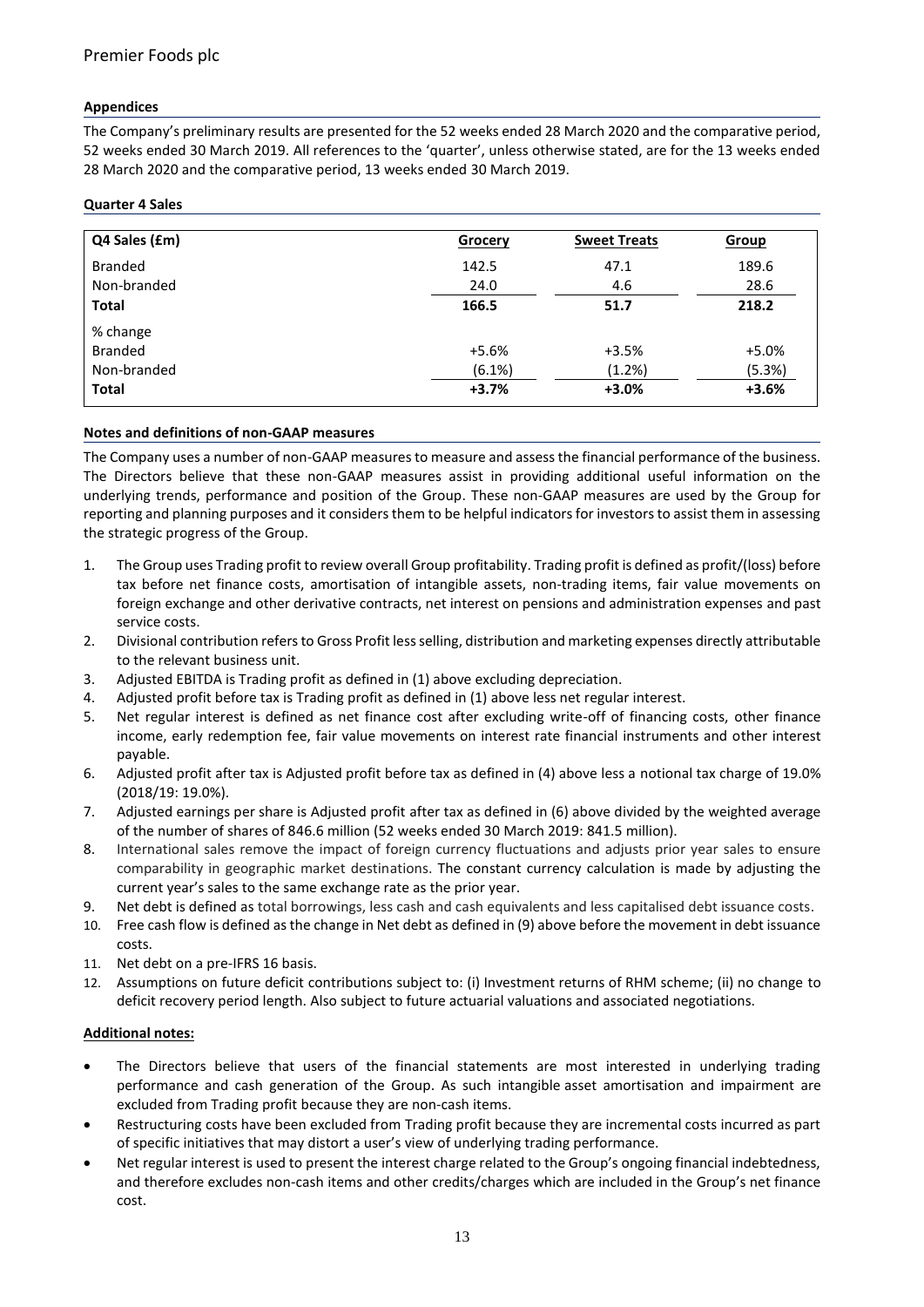# Premier Foods plc

- Group & corporate costs refer to group and corporate expenses which are not directly attributable to a business unit and are reported at total Group level.
- In line with accounting standards, the International and Knighton business units, the results of which are aggregated within the Grocery business unit, are not required to be separately disclosed for reporting purposes.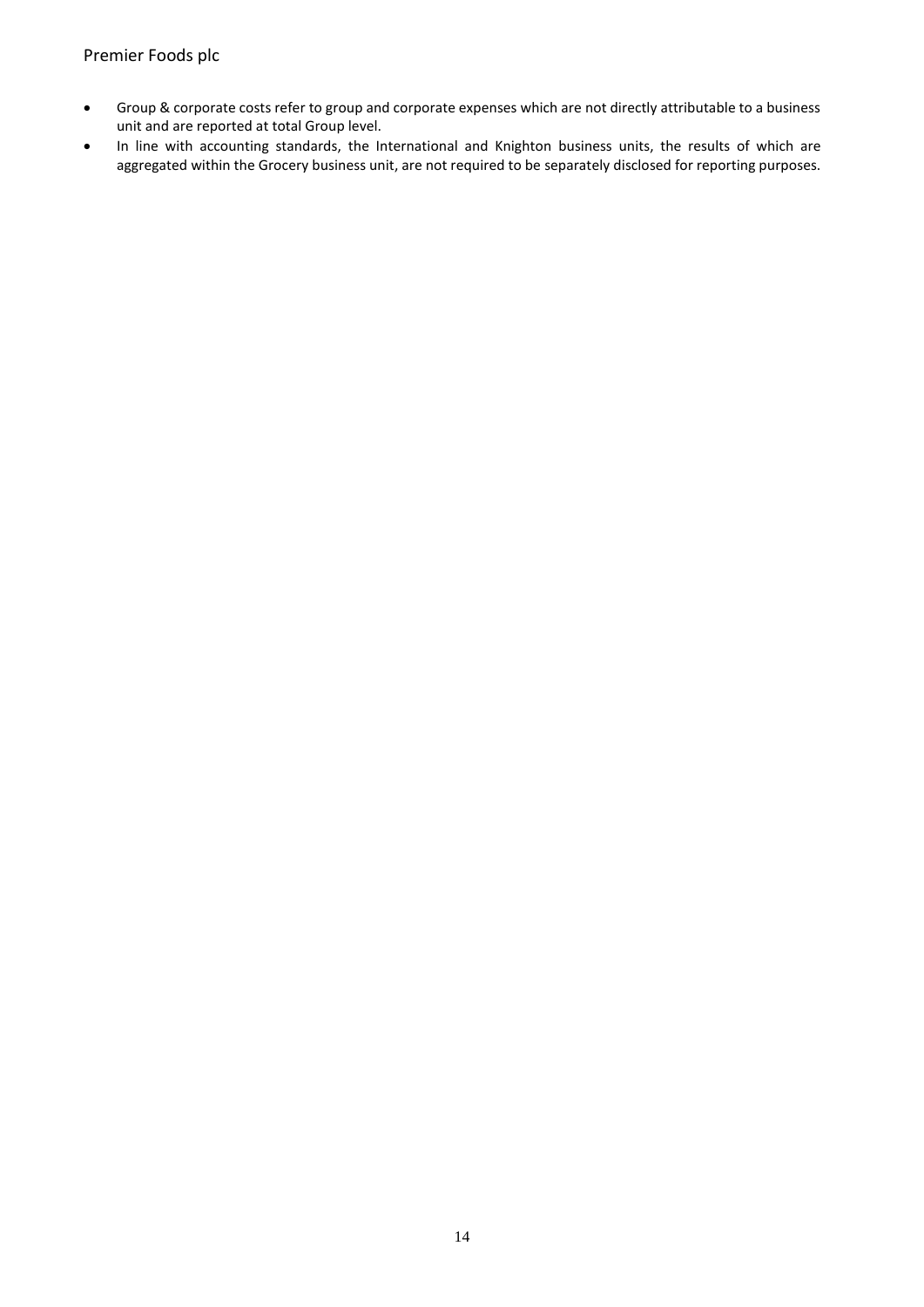# Consolidated statement of profit or loss

|                                                                                                                                                       |             | 52 weeks    | 52 weeks    |
|-------------------------------------------------------------------------------------------------------------------------------------------------------|-------------|-------------|-------------|
|                                                                                                                                                       |             | ended       | ended       |
|                                                                                                                                                       |             | 28 Mar 2020 | 30 Mar 2019 |
|                                                                                                                                                       | <b>Note</b> | £m          | £m          |
| Revenue                                                                                                                                               | 3           | 847.1       | 824.3       |
| Cost of sales                                                                                                                                         |             | (549.6)     | (542.6)     |
| <b>Gross profit</b>                                                                                                                                   |             | 297.5       | 281.7       |
| Selling, marketing and distribution costs                                                                                                             |             | (125.6)     | (119.8)     |
| Administrative costs                                                                                                                                  |             | (76.6)      | (157.4)     |
| <b>Operating profit</b>                                                                                                                               | 3           | 95.3        | 4.5         |
| Finance cost                                                                                                                                          | 4           | (44.1)      | (56.7)      |
| Finance income                                                                                                                                        | 4           | 2.4         | 9.5         |
| Profit/(loss) before taxation                                                                                                                         |             | 53.6        | (42.7)      |
| Taxation (charge)/credit                                                                                                                              | 5           | (7.1)       | 8.9         |
| Profit/(loss) for the period attributable to owners of the                                                                                            |             |             |             |
| parent                                                                                                                                                |             | 46.5        | (33.8)      |
| Basic earnings/(loss) per share                                                                                                                       |             |             |             |
| From profit/(loss) for the period (pence)                                                                                                             | 6           | 5.5         | (4.0)       |
| Diluted earnings/(loss) per share                                                                                                                     |             |             |             |
| From profit/(loss) for the period (pence)                                                                                                             | 6           | 5.4         | (4.0)       |
| Adjusted earnings per share <sup>1</sup>                                                                                                              |             |             |             |
| From adjusted profit for the period (pence)                                                                                                           | 6           | 8.9         | 8.5         |
| <sup>1</sup> Adjusted earnings per share is defined as trading profit less net regular interest, less a notional tax charge at 19.0% (2018/19: 19.0%) |             |             |             |

divided by the weighted average number of ordinary shares of the Company.

# Consolidated statement of comprehensive income

|                                                                                                   |             | 52 weeks<br>ended<br>28 Mar 2020 | 52 weeks<br>ended<br>30 Mar 2019 |
|---------------------------------------------------------------------------------------------------|-------------|----------------------------------|----------------------------------|
|                                                                                                   | <b>Note</b> | £m                               | £m                               |
| Profit/(loss) for the period                                                                      |             | 46.5                             | (33.8)                           |
| Other comprehensive income, net of tax<br>Items that will never be reclassified to profit or loss |             |                                  |                                  |
| Remeasurements of defined benefit schemes                                                         | 9           | 816.7                            | 53.2                             |
| Deferred tax charge                                                                               | 5           | (167.0)                          | (9.1)                            |
| Current tax credit                                                                                | 5           | 5.2                              |                                  |
| Items that are or may be reclassified subsequently to profit                                      |             |                                  |                                  |
| or loss                                                                                           |             |                                  |                                  |
| Exchange differences on translation                                                               |             | 0.3                              | (0.2)                            |
| Other comprehensive income, net of tax                                                            |             | 655.2                            | 43.9                             |
| Total comprehensive income attributable to owners of the                                          |             | 701.7                            | 10.1                             |
| parent                                                                                            |             |                                  |                                  |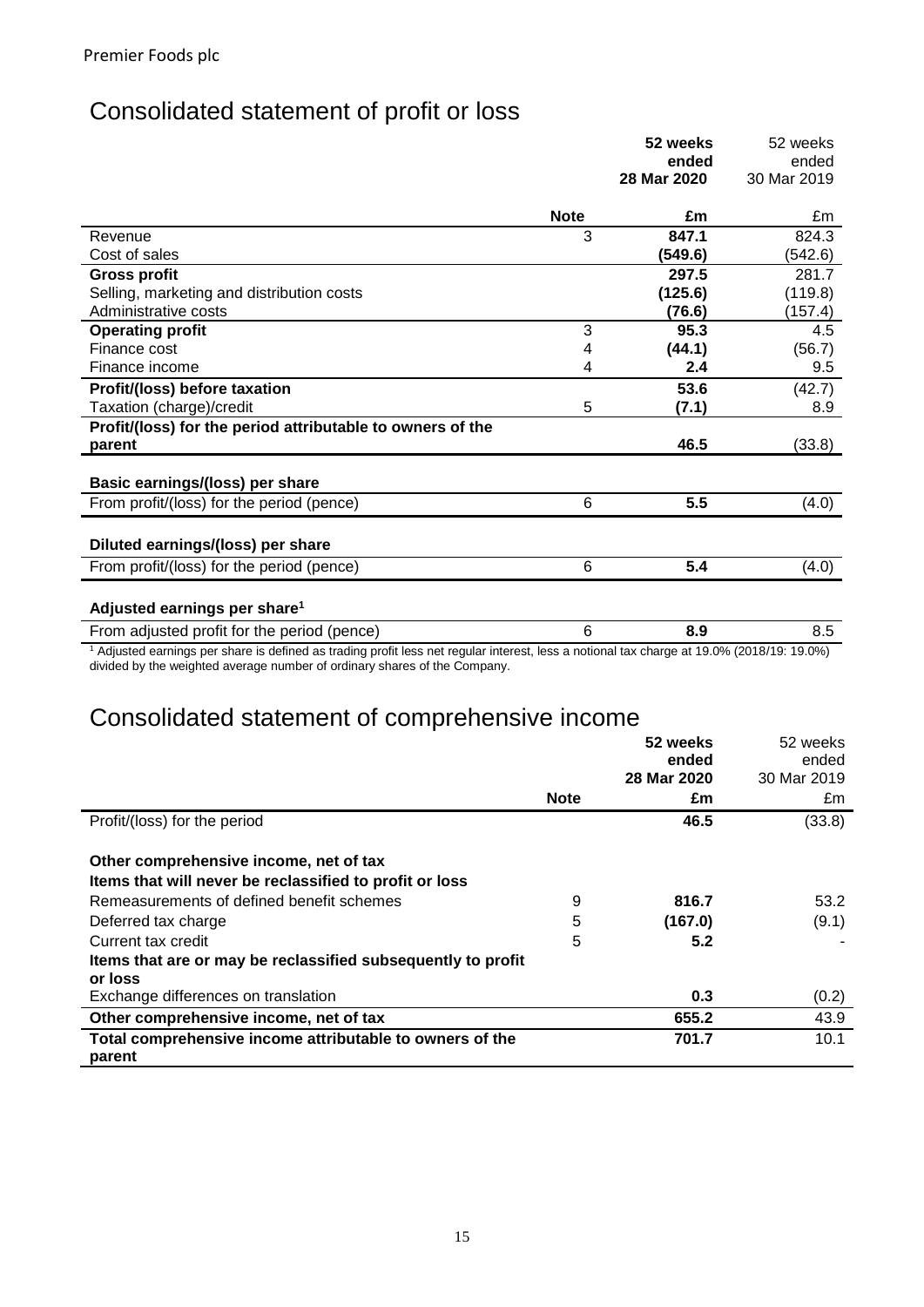# Consolidated balance sheet

| 28 Mar 2020<br>30 Mar 2019<br><b>Note</b><br>£m<br>£m<br><b>ASSETS:</b><br><b>Non-current assets</b><br>7<br>194.0<br>186.0<br>Property, plant and equipment<br>646.0<br>646.0<br>Goodwill<br>341.3<br>366.4<br>Other intangible assets<br>8<br>Net retirement benefit assets<br>9<br>837.8<br>1,512.6<br>2,036.2<br>2,693.9<br><b>Current assets</b><br>Inventories<br>68.0<br>77.8<br>89.1<br>89.2<br>Trade and other receivables<br>10<br>177.9<br>27.8<br>Cash and cash equivalents<br>Derivative financial instruments<br>0.9<br>335.9<br>194.8<br>2,231.0<br><b>Total assets</b><br>3,029.8<br><b>LIABILITIES:</b><br><b>Current liabilities</b><br>Trade and other payables<br>(249.7)<br>(238.0)<br><b>Financial liabilities</b><br>11<br>- short term borrowings<br>(85.0)<br>- derivative financial instruments<br>(1.6)<br>(0.8)<br>- IFRS 16 lease liability<br>11<br>(2.5)<br>12<br>Provisions for liabilities and charges<br>(6.4)<br>(9.7)<br>(344.4)<br>(249.3) |
|---------------------------------------------------------------------------------------------------------------------------------------------------------------------------------------------------------------------------------------------------------------------------------------------------------------------------------------------------------------------------------------------------------------------------------------------------------------------------------------------------------------------------------------------------------------------------------------------------------------------------------------------------------------------------------------------------------------------------------------------------------------------------------------------------------------------------------------------------------------------------------------------------------------------------------------------------------------------------------|
|                                                                                                                                                                                                                                                                                                                                                                                                                                                                                                                                                                                                                                                                                                                                                                                                                                                                                                                                                                                 |
|                                                                                                                                                                                                                                                                                                                                                                                                                                                                                                                                                                                                                                                                                                                                                                                                                                                                                                                                                                                 |
|                                                                                                                                                                                                                                                                                                                                                                                                                                                                                                                                                                                                                                                                                                                                                                                                                                                                                                                                                                                 |
|                                                                                                                                                                                                                                                                                                                                                                                                                                                                                                                                                                                                                                                                                                                                                                                                                                                                                                                                                                                 |
|                                                                                                                                                                                                                                                                                                                                                                                                                                                                                                                                                                                                                                                                                                                                                                                                                                                                                                                                                                                 |
|                                                                                                                                                                                                                                                                                                                                                                                                                                                                                                                                                                                                                                                                                                                                                                                                                                                                                                                                                                                 |
|                                                                                                                                                                                                                                                                                                                                                                                                                                                                                                                                                                                                                                                                                                                                                                                                                                                                                                                                                                                 |
|                                                                                                                                                                                                                                                                                                                                                                                                                                                                                                                                                                                                                                                                                                                                                                                                                                                                                                                                                                                 |
|                                                                                                                                                                                                                                                                                                                                                                                                                                                                                                                                                                                                                                                                                                                                                                                                                                                                                                                                                                                 |
|                                                                                                                                                                                                                                                                                                                                                                                                                                                                                                                                                                                                                                                                                                                                                                                                                                                                                                                                                                                 |
|                                                                                                                                                                                                                                                                                                                                                                                                                                                                                                                                                                                                                                                                                                                                                                                                                                                                                                                                                                                 |
|                                                                                                                                                                                                                                                                                                                                                                                                                                                                                                                                                                                                                                                                                                                                                                                                                                                                                                                                                                                 |
|                                                                                                                                                                                                                                                                                                                                                                                                                                                                                                                                                                                                                                                                                                                                                                                                                                                                                                                                                                                 |
|                                                                                                                                                                                                                                                                                                                                                                                                                                                                                                                                                                                                                                                                                                                                                                                                                                                                                                                                                                                 |
|                                                                                                                                                                                                                                                                                                                                                                                                                                                                                                                                                                                                                                                                                                                                                                                                                                                                                                                                                                                 |
|                                                                                                                                                                                                                                                                                                                                                                                                                                                                                                                                                                                                                                                                                                                                                                                                                                                                                                                                                                                 |
|                                                                                                                                                                                                                                                                                                                                                                                                                                                                                                                                                                                                                                                                                                                                                                                                                                                                                                                                                                                 |
|                                                                                                                                                                                                                                                                                                                                                                                                                                                                                                                                                                                                                                                                                                                                                                                                                                                                                                                                                                                 |
|                                                                                                                                                                                                                                                                                                                                                                                                                                                                                                                                                                                                                                                                                                                                                                                                                                                                                                                                                                                 |
|                                                                                                                                                                                                                                                                                                                                                                                                                                                                                                                                                                                                                                                                                                                                                                                                                                                                                                                                                                                 |
|                                                                                                                                                                                                                                                                                                                                                                                                                                                                                                                                                                                                                                                                                                                                                                                                                                                                                                                                                                                 |
|                                                                                                                                                                                                                                                                                                                                                                                                                                                                                                                                                                                                                                                                                                                                                                                                                                                                                                                                                                                 |
|                                                                                                                                                                                                                                                                                                                                                                                                                                                                                                                                                                                                                                                                                                                                                                                                                                                                                                                                                                                 |
|                                                                                                                                                                                                                                                                                                                                                                                                                                                                                                                                                                                                                                                                                                                                                                                                                                                                                                                                                                                 |
|                                                                                                                                                                                                                                                                                                                                                                                                                                                                                                                                                                                                                                                                                                                                                                                                                                                                                                                                                                                 |
| <b>Non-current liabilities</b>                                                                                                                                                                                                                                                                                                                                                                                                                                                                                                                                                                                                                                                                                                                                                                                                                                                                                                                                                  |
| <b>Financial liabilities</b>                                                                                                                                                                                                                                                                                                                                                                                                                                                                                                                                                                                                                                                                                                                                                                                                                                                                                                                                                    |
| 11<br>- IFRS 16 lease liability<br>(19.0)                                                                                                                                                                                                                                                                                                                                                                                                                                                                                                                                                                                                                                                                                                                                                                                                                                                                                                                                       |
| 11<br>- long term borrowings<br>(501.0)<br>(497.7)                                                                                                                                                                                                                                                                                                                                                                                                                                                                                                                                                                                                                                                                                                                                                                                                                                                                                                                              |
| Net retirement benefit obligations<br>9<br>(464.7)<br>(282.2)                                                                                                                                                                                                                                                                                                                                                                                                                                                                                                                                                                                                                                                                                                                                                                                                                                                                                                                   |
| Provisions for liabilities and charges<br>12<br>(9.6)<br>(32.4)                                                                                                                                                                                                                                                                                                                                                                                                                                                                                                                                                                                                                                                                                                                                                                                                                                                                                                                 |
| Deferred tax liabilities<br>5<br>(184.9)<br>(13.5)                                                                                                                                                                                                                                                                                                                                                                                                                                                                                                                                                                                                                                                                                                                                                                                                                                                                                                                              |
| 13<br><b>Other liabilities</b><br>(8.7)<br>(10.6)                                                                                                                                                                                                                                                                                                                                                                                                                                                                                                                                                                                                                                                                                                                                                                                                                                                                                                                               |
| (1,005.4)<br>(1,018.9)                                                                                                                                                                                                                                                                                                                                                                                                                                                                                                                                                                                                                                                                                                                                                                                                                                                                                                                                                          |
| (1, 349.8)<br>(1, 268.2)<br><b>Total liabilities</b>                                                                                                                                                                                                                                                                                                                                                                                                                                                                                                                                                                                                                                                                                                                                                                                                                                                                                                                            |
| 1,680.0<br>962.8<br><b>Net assets</b>                                                                                                                                                                                                                                                                                                                                                                                                                                                                                                                                                                                                                                                                                                                                                                                                                                                                                                                                           |
| <b>EQUITY:</b>                                                                                                                                                                                                                                                                                                                                                                                                                                                                                                                                                                                                                                                                                                                                                                                                                                                                                                                                                                  |
| <b>Capital and reserves</b>                                                                                                                                                                                                                                                                                                                                                                                                                                                                                                                                                                                                                                                                                                                                                                                                                                                                                                                                                     |
| Share capital<br>84.8<br>84.5                                                                                                                                                                                                                                                                                                                                                                                                                                                                                                                                                                                                                                                                                                                                                                                                                                                                                                                                                   |
| Share premium<br>1,409.4<br>1,408.6                                                                                                                                                                                                                                                                                                                                                                                                                                                                                                                                                                                                                                                                                                                                                                                                                                                                                                                                             |
| 351.7<br>351.7<br>Merger reserve                                                                                                                                                                                                                                                                                                                                                                                                                                                                                                                                                                                                                                                                                                                                                                                                                                                                                                                                                |
| Other reserves<br>(9.3)<br>(9.3)                                                                                                                                                                                                                                                                                                                                                                                                                                                                                                                                                                                                                                                                                                                                                                                                                                                                                                                                                |
| Profit and loss reserve<br>(156.6)<br>(872.7)                                                                                                                                                                                                                                                                                                                                                                                                                                                                                                                                                                                                                                                                                                                                                                                                                                                                                                                                   |
| <b>Total equity</b><br>1,680.0<br>962.8                                                                                                                                                                                                                                                                                                                                                                                                                                                                                                                                                                                                                                                                                                                                                                                                                                                                                                                                         |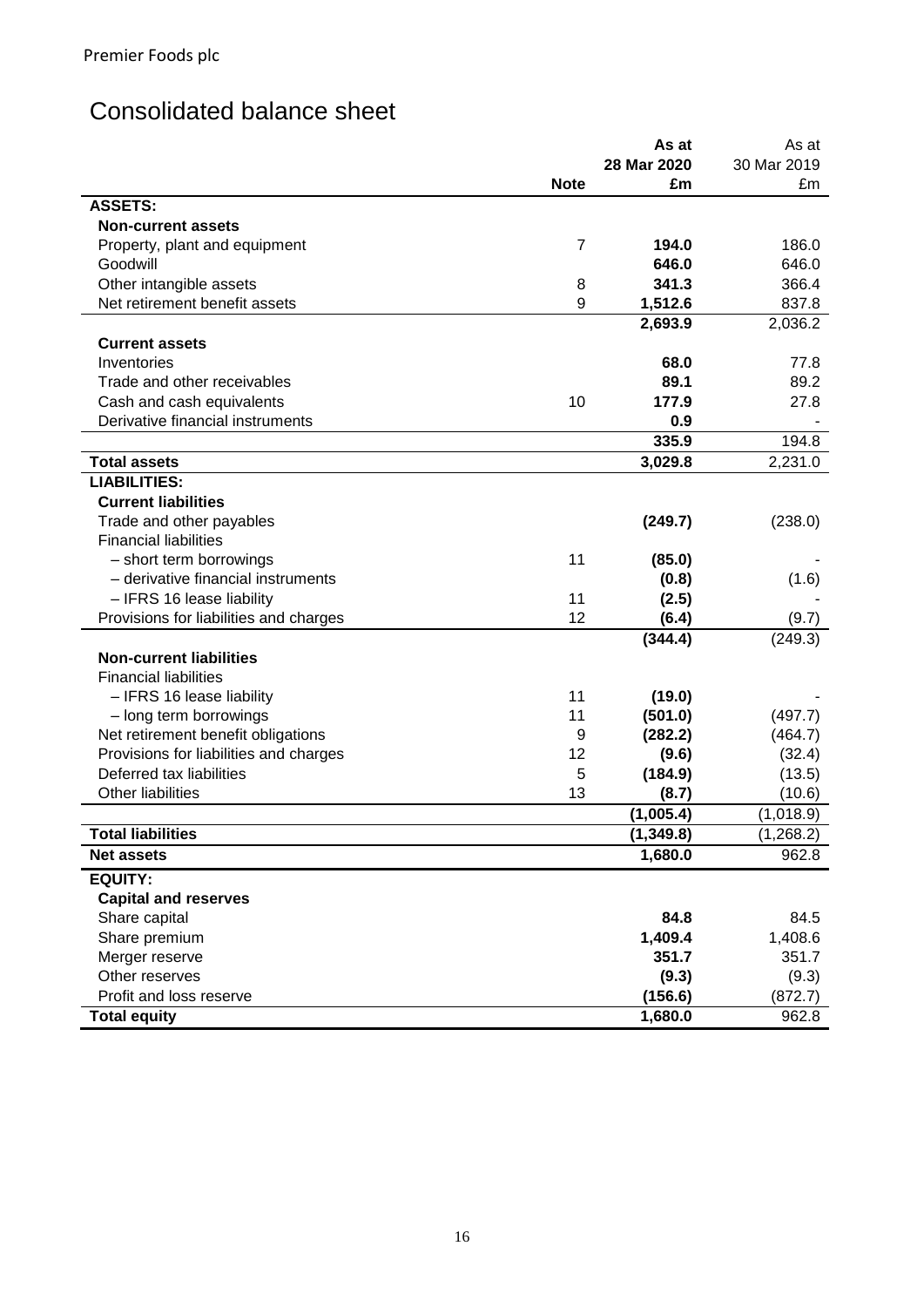# Consolidated statement of cash flows

|                                                            |             | 52 weeks<br>ended<br>28 Mar 2020 | 52 weeks<br>ended<br>30 Mar 2019 |
|------------------------------------------------------------|-------------|----------------------------------|----------------------------------|
|                                                            | <b>Note</b> | £m                               | £m                               |
|                                                            |             |                                  |                                  |
| Cash generated from operations                             | 10          | 121.5                            | 80.2                             |
| Interest paid                                              |             | (38.0)                           | (32.0)                           |
| Interest received                                          |             | 2.4                              | 1.9                              |
| Other finance income                                       |             |                                  | 7.6                              |
| Cash generated from operating activities                   |             | 85.9                             | 57.7                             |
| Purchases of property, plant and equipment                 |             | (12.8)                           | (14.3)                           |
| Purchases of intangible assets                             |             | (5.3)                            | (3.4)                            |
| Sale of property, plant and equipment                      |             | 0.1                              |                                  |
| Cash used in investing activities                          |             | (18.0)                           | (17.7)                           |
| Repayment of borrowings                                    |             |                                  | (325.0)                          |
| Proceeds from borrowings                                   |             | 85.0                             | 300.0                            |
| Payment of lease liabilities                               |             | (3.9)                            |                                  |
| <b>Financing fees</b>                                      |             |                                  | (12.2)                           |
| Proceeds from share issue                                  |             | 1.1                              | 1.4                              |
| Cash generated from / (used in) financing activities       |             | 82.2                             | (35.8)                           |
| Net increase in cash and cash equivalents                  |             | 150.1                            | 4.2                              |
| Cash, cash equivalents and bank overdrafts at beginning of |             |                                  |                                  |
| period                                                     |             | 27.8                             | 23.6                             |
| Cash, cash equivalents and bank overdrafts at end of       | 10          |                                  |                                  |
| period                                                     |             | 177.9                            | 27.8                             |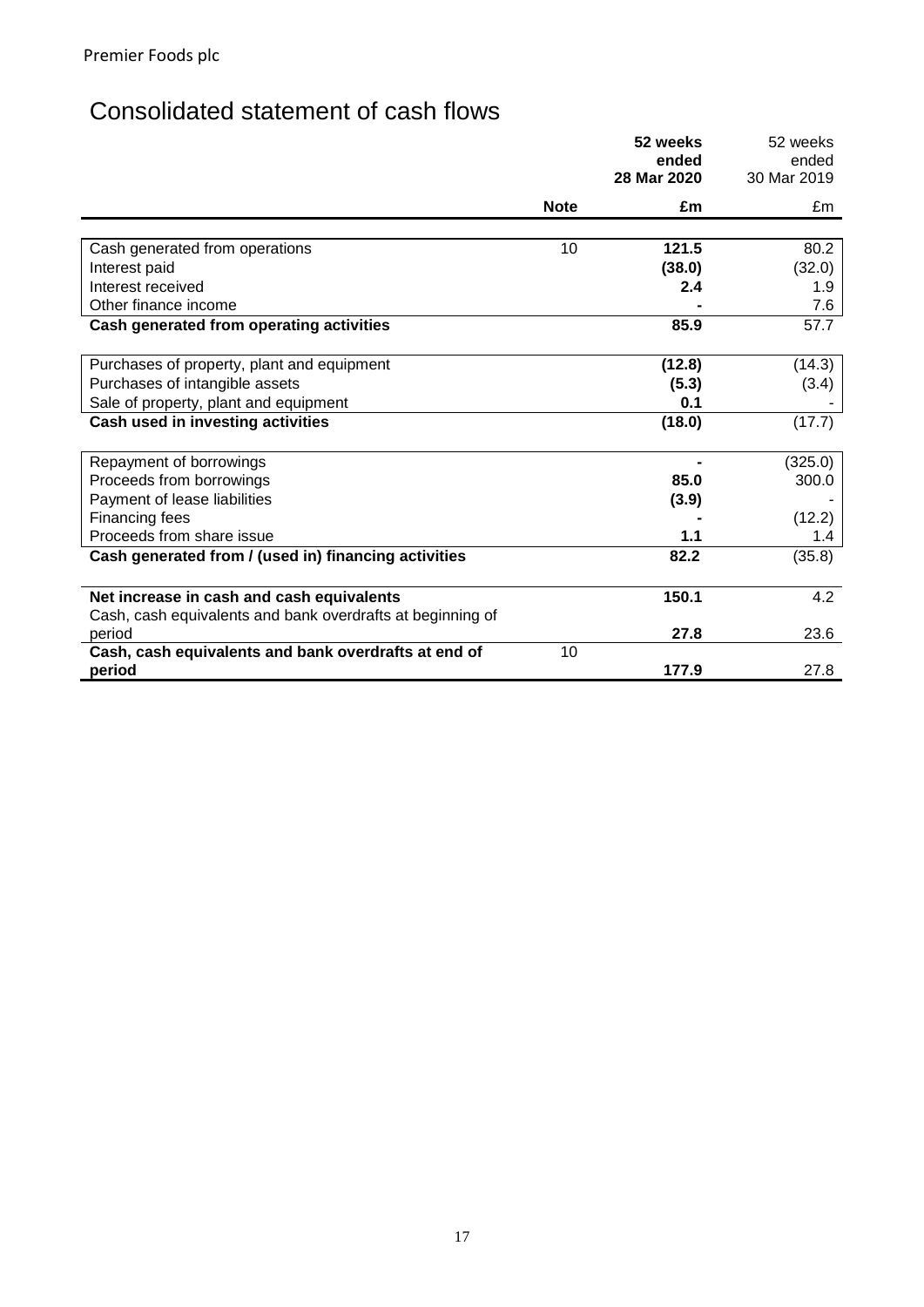# Consolidated statement of changes in equity

|                                               | <b>Note</b> | <b>Share</b><br>capital  | <b>Share</b><br>premium | <b>Merger</b><br>reserve | <b>Other</b><br>reserves | <b>Profit</b><br>and loss | <b>Total</b><br>equity |
|-----------------------------------------------|-------------|--------------------------|-------------------------|--------------------------|--------------------------|---------------------------|------------------------|
|                                               |             | £m                       | £m                      | £m                       | £m                       | reserve<br>£m             | £m                     |
| <b>At 1 April 2018</b>                        |             | 84.1                     | 1,407.6                 | 351.7                    | (9.3)                    | (884.8)                   | 949.3                  |
| Loss for the period                           |             |                          |                         |                          |                          | (33.8)                    | (33.8)                 |
| Remeasurements of defined                     | 9           |                          | L.                      |                          |                          | 53.2                      | 53.2                   |
| benefit schemes                               |             |                          |                         |                          |                          |                           |                        |
| Deferred tax charge                           | 5           |                          |                         |                          |                          | (9.1)                     | (9.1)                  |
| Exchange differences on                       |             |                          |                         |                          |                          | (0.2)                     | (0.2)                  |
| translation                                   |             |                          |                         |                          |                          |                           |                        |
| Other comprehensive income                    |             | $\overline{\phantom{a}}$ | $\blacksquare$          | $\blacksquare$           | $\blacksquare$           | 43.9                      | 43.9                   |
| <b>Total comprehensive</b>                    |             |                          |                         |                          |                          | 10.1                      | 10.1                   |
| income                                        |             |                          |                         |                          |                          |                           |                        |
| Shares issued                                 |             | 0.4                      | 1.0                     |                          |                          |                           | 1.4                    |
| Share-based payments                          |             |                          |                         |                          |                          | 2.1                       | 2.1                    |
| Deferred tax movements on share-based         |             |                          |                         |                          |                          | (0.1)                     | (0.1)                  |
| payments                                      |             |                          |                         |                          |                          |                           |                        |
| Movement in non-controlling                   |             |                          |                         |                          |                          |                           |                        |
| interest                                      |             |                          |                         |                          |                          |                           |                        |
| At 30 March 2019                              |             | 84.5                     | 1,408.6                 | 351.7                    | (9.3)                    | (872.7)                   | 962.8                  |
|                                               |             |                          |                         |                          |                          |                           |                        |
| At 31 March 2019                              |             | 84.5                     | 1,408.6                 | 351.7                    | (9.3)                    | (872.7)                   | 962.8                  |
| Implementation of IFRS 16                     |             |                          |                         |                          |                          | 12.7                      | 12.7                   |
| (net of tax)                                  |             |                          |                         |                          |                          |                           |                        |
| <b>Adjusted balance at 31</b>                 |             | 84.5                     | 1,408.6                 | 351.7                    | (9.3)                    | (860.0)                   | 975.5                  |
| <b>March 2019</b>                             |             |                          |                         |                          |                          |                           |                        |
| Profit for the period                         |             |                          |                         |                          |                          | 46.5                      | 46.5                   |
| Remeasurements of defined                     | 9           |                          |                         |                          |                          | 816.7                     | 816.7                  |
| benefit schemes                               |             |                          |                         |                          |                          |                           |                        |
| Deferred tax charge                           | 5<br>5      |                          |                         |                          |                          | (167.0)                   | (167.0)                |
| Current tax credit<br>Exchange differences on |             |                          |                         |                          |                          | 5.2<br>0.3                | 5.2<br>0.3             |
| translation                                   |             |                          |                         |                          |                          |                           |                        |
| Other comprehensive income                    |             | $\blacksquare$           | $\blacksquare$          | $\blacksquare$           | $\blacksquare$           | 655.2                     | 655.2                  |
| <b>Total comprehensive</b>                    |             |                          |                         |                          |                          | 701.7                     | 701.7                  |
| income                                        |             |                          |                         |                          |                          |                           |                        |
| Shares issued                                 |             | 0.3                      | 0.8                     |                          |                          |                           | 1.1                    |
| Share-based payments                          |             |                          |                         |                          |                          | 1.3                       | $1.3$                  |
| Deferred tax movements on share-based         |             |                          |                         |                          |                          | 0.5                       | 0.5                    |
| payments                                      |             |                          |                         |                          |                          |                           |                        |
| Other deferred tax                            |             |                          |                         |                          |                          | (0.1)                     | (0.1)                  |
| movements                                     |             |                          |                         |                          |                          |                           |                        |
| At 28 March 2020                              |             | 84.8                     | 1,409.4                 | 351.7                    | (9.3)                    | (156.6)                   | 1,680.0                |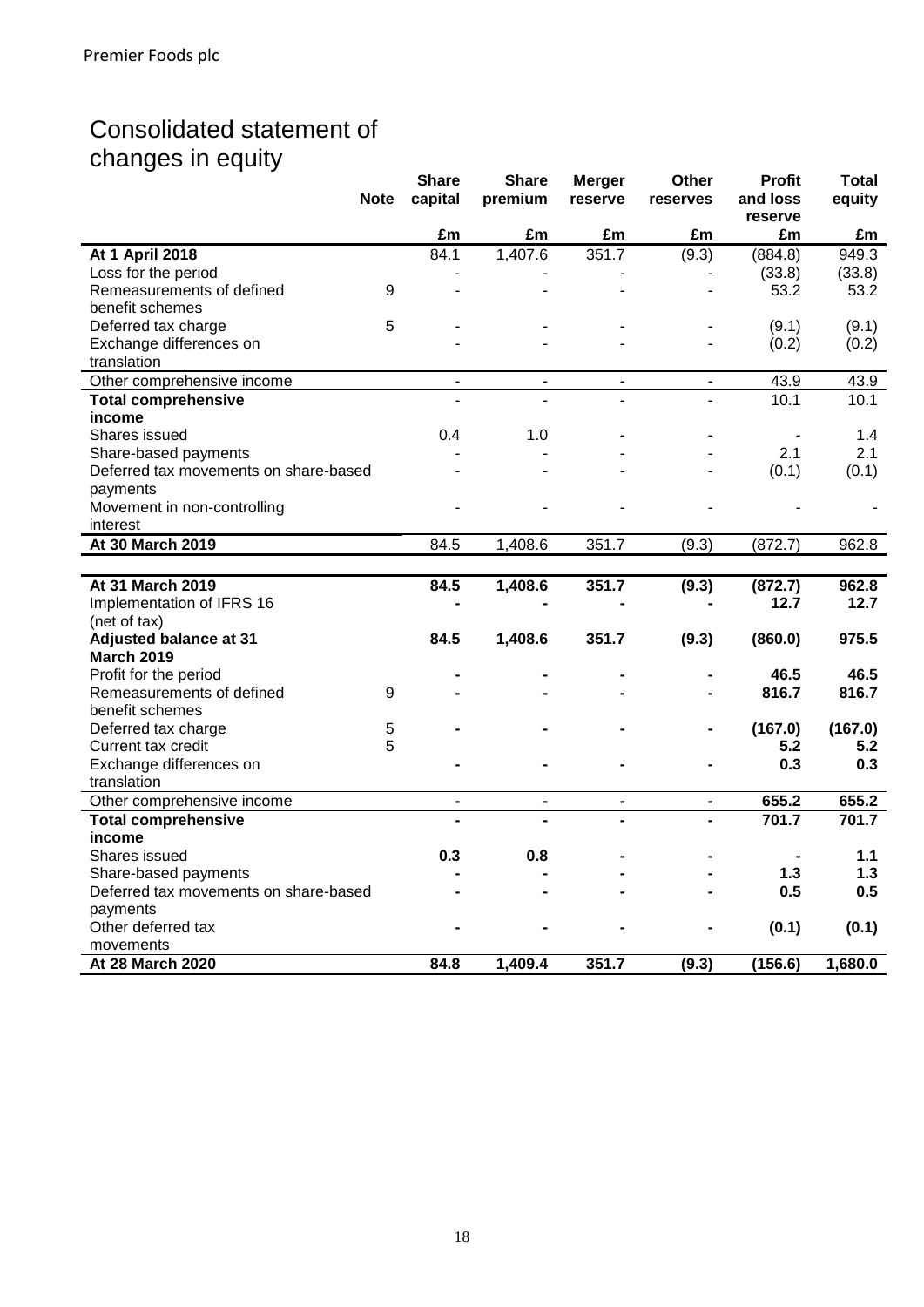# **1. General information**

The financial information included in this preliminary announcement does not constitute the Company's statutory accounts for the 52 weeks ended 28 March 2020 and 30 March 2019, but is derived from those accounts. Statutory accounts for the 52 weeks ended 30 March 2019 have been delivered to the registrar of companies, and those for 52 weeks ended 28 March 2020 will be delivered in due course. The auditor has reported on those accounts; their reports were (i) unqualified, (ii) did not include a reference to any matters to which the auditor drew attention to by way of emphasis without qualifying their report, and (iii) did not contain a statement under section 498 (2) or (3) of the Companies Act 2006.

The consolidated financial statements of the Company have been prepared in accordance with International Financial Reporting Standards ("IFRS") as adopted by the European Union (EU) ("adopted IFRS") in response to IAS regulation (EC1606/2002), related interpretations and the Companies Act 2006 applicable to companies reporting under IFRS, and on the historical cost basis, with the exception of derivative financial instruments which are incorporated using fair value.

# **Basis for preparation of financial statements on a going concern basis**

The Group's revolving credit facility includes net debt/EBITDA and EBITDA/interest covenants, as detailed in note 11. In the event these covenants are not met then the Group would be in breach of its financing agreement and, as would be the case in any covenant breach, the banking syndicate could withdraw funding to the Group. The Group was compliant with its covenant tests as at 28 September 2019 and 28 March 2020.

Having undertaken a robust assessment of the Group's forecasts with specific consideration to the trading performance of the Group in the context of the current COVID-19 pandemic, and nothwithstanding the net current liabilities position of the Group, the directors have reasonable expectation that the Group is able to operate within the level of its current facilities including covenant tests and has adequate resources to continue in operational existence for the next 12 months. The Group therefore continues to adopt the going concern basis in preparing its consolidated financial statements for the reasons set out below:

At 28 March 2020, the Group had total assets less current liabilities of £2,685.4m and net assets of £1,680.0m. Liquidity as at that date was £269.5m, made up of cash and cash equivalents, and undrawn committed credit facilities of £91.6m.

To date the Group has experienced no net adverse impact of the COVID-19 pandemic with elevated levels of demand seen. During the outbreak of COVID-19, the Group's first priority is the health and wellbeing of its colleagues, customers and other stakeholders. Nevertheless, the full impact of the COVID-19 outbreak is unknown at this time and the Group takes its responsibility as a major UK food manufacturer very seriously, working closely with its customers to ensure maximum availability of its product ranges for consumers.

Accordingly, the Directors have rigorously reviewed the evolving situation relating to COVID-19 and have modelled a series of 'downside case' scenarios that cover the next 12 months. These downside cases represent increasingly severe but plausible scenarios and include assumptions relating to estimation of the impact of the closure of all manufacturing sites for a period of 8 weeks.

Whilst these downside scenarios are severe but plausible, each is considered by the Directors to be extremely prudent, having an adverse impact on Revenue, margin and cash flow. These scenarios are considered a stress test of the Group's ability to adopt the going concern basis. The Directors, in response, have identified mitigating actions that would reduce costs, optimising cashflow and liquidity. Amongst these are the following actions: reducing capital expenditure, reducing marketing spend and delaying or cancelling discretionary spend.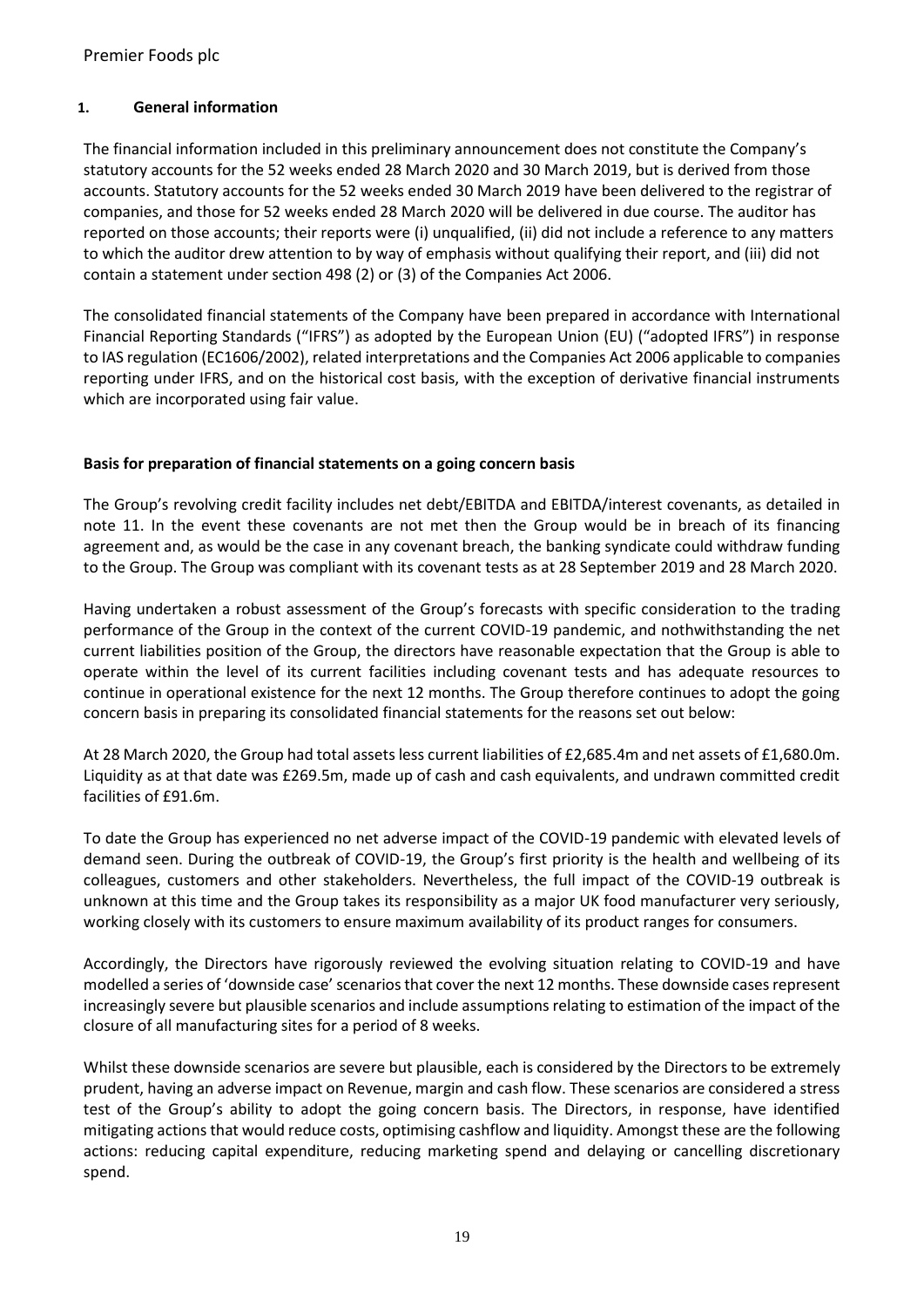The Group operates in the Food Manufacturing industry, considered an essential during the current pandemic, and whilst uncertainty exists in respect of the potential impact of COVID-19, more meals are being eaten at home than usual due to recent measures set out by HM Government and hence increased demand for the Group's product ranges. If outcomes are unexpectedly significantly worse, the Directors would need to consider what additional mitigating actions were needed. Consequently, the Directors have concluded that to stress test a level of increased severity beyond these scenarios that may create circumstances that represent a material uncertainty and which may cast significant doubt about the Group's ability to continue as a going concern, is not currently reasonable.

The Directors, after reviewing financial forecasts and financing arrangements, consider that the Group has adequate resources at the date of approval of this report. Accordingly, the Directors are satisfied that it is appropriate to adopt the going concern basis in preparing its consolidated financial statements.

# **2. Critical accounting policies, estimates and judgements**

The following are areas of particular significance to the Group's financial statements and may include the use of estimates, which is fundamental to the compilation of a set of financial statements. Results may differ from actual amounts.

# *Critical accounting policies*

The following are considered to be the critical accounting policies within the financial statements:

# **2.1 Deferred tax**

Deferred tax arises due to certain temporary differences between the carrying amounts of assets and liabilities for financial reporting purposes and those for taxation purposes. The Group has a significant loss related to prior periods. The deferred tax assets and liabilities on a gross basis are material to the financial statements.

Deferred tax is measured at the tax rates that are expected to apply in the periods in which the asset or liability is settled based on tax rates (and tax laws) that have been enacted or substantively enacted as at the balance sheet date.

For the purpose of recognising deferred tax on the pension scheme surplus, withholding tax (at 35%) would apply for any surplus being refunded to the Group at the end of the life of the scheme. Corporation tax (at 19%) would apply for any surplus expected to unwind over the life of the scheme.

The directors have concluded that the corporation tax rate should apply to the recognition of deferred tax on the pension scheme surplus, reflecting the directors' intention regarding the manner of recovery of the deferred tax asset.

Deferred tax is recognised in the statement of profit or loss except when it relates to items credited or charged directly to OCI, in which case the deferred tax is also recognised in equity.

When calculating the value of the deferred tax asset or liability, consideration is given to the size of gross deferred tax liabilities and deferred tax assets available to offset this. To the extent that deferred tax assets exceed liabilities, estimation is required around the level of asset that can be supported. The following factors are taken into consideration.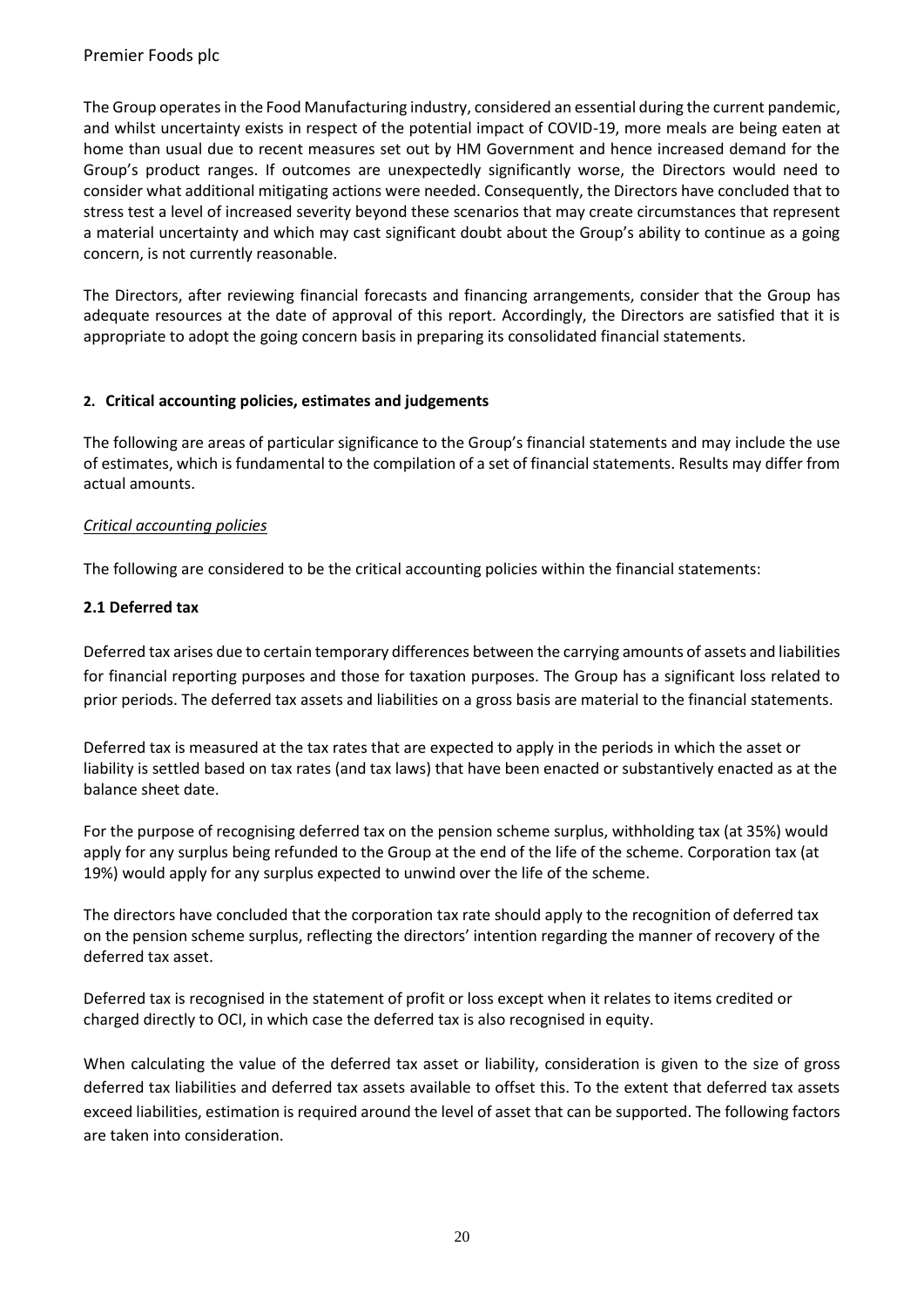# Premier Foods plc

- Historic business performance
- Projected profits or losses and other relevant information that allow profits chargeable to corporation tax to be derived
- The total level of recognised and unrecognised losses that can be used to reduce future forecast taxable profits
- The period over which there is sufficient certainty that profits can be made that would support the recognition of an asset

Further disclosures are contained within note 4.

#### *Estimates*

The following are considered to be the key estimates within the financial statements:

#### **2.2 Employee benefits**

The present value of the Group's defined benefit pension obligations depends on a number of actuarial assumptions. The primary assumptions used include the discount rate applicable to scheme liabilities, the long-term rate of inflation and estimates of the mortality applicable to scheme members. Each of the underlying assumptions is set out in more detail in note 9.

At each reporting date, and on a continuous basis, the Group reviews the macro-economic, Company and scheme specific factors influencing each of these assumptions, using professional advice, in order to record the Group's ongoing commitment and obligation to defined benefit schemes in accordance with IAS 19 (Revised).

Plan assets of the defined benefit schemes include a number of assets for which quoted prices are not available. At each reporting date, the Group determines the fair value of these assets with reference to most recently available asset statements from fund managers.

Where statements are not available at the reporting date a roll forward of cash transactions between statement date and balance sheet date is performed.

At the reporting date, the property asset class carried an uncertainty clause over the valuation performed by independent valuers of the property funds. This reflects the difficulty in assigning a value to the underlying properties held by the respective funds due to the current economic environment caused by COVID-19.

The inclusion of the 'uncertainty' clause does not invalidate the valuation, nor does it mean that the valuation cannot be relied upon. The declaration has been included in the investment manager's valuation report as a precaution to ensure transparency of the fact that less certainty can be attached to the valuation than would otherwise be the case under normal market conditions.

Management has reviewed the asset values that make up the property asset class, to ensure the values appropriately reflect current market conditions, recognising that there is short term volatility driven by the current market conditions.

## **2.3 Goodwill**

Impairment reviews in respect of goodwill are performed annually unless an event indicates that an impairment review is necessary. Impairment reviews in respect of intangible assets are performed when an event indicates that an impairment review is necessary. Examples of such triggering events include a significant planned restructuring, a major change in market conditions or technology, expectations of future operating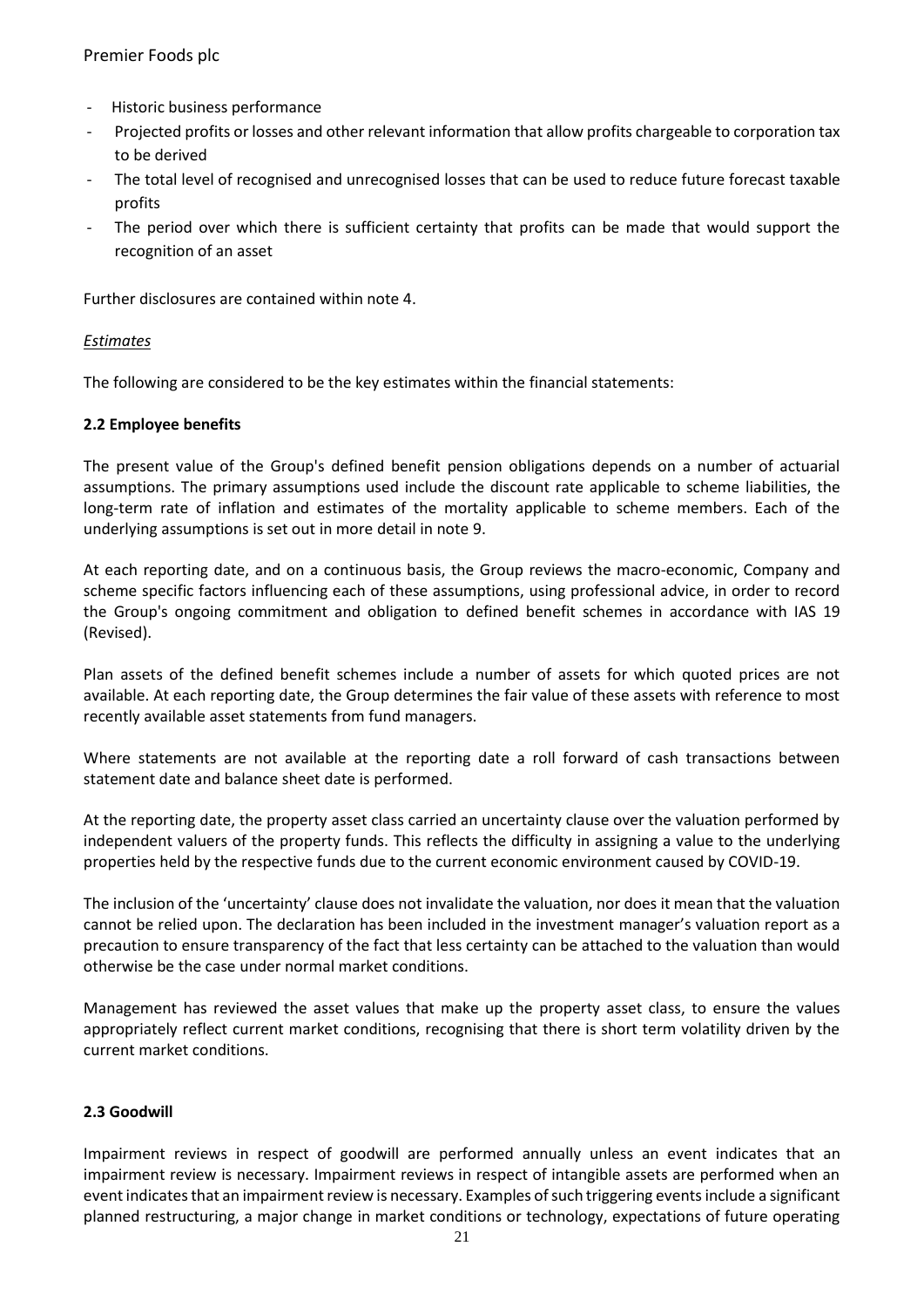losses, or a significant reduction in cash flows. In performing its impairment analysis, the Group takes into consideration these indicators including the difference between its market capitalisation and net assets.

The Group has considered the impact of the assumptions used on the calculations and has conducted sensitivity analysis on the value in use calculations of the CGUs carrying values for the purposes of testing goodwill. The assumptions impacted by any uncertainty are revenue and divisional contribution growth, long term growth rates and discount rates.

For further details see note 8.

#### **2.4 Commercial arrangements**

Sales rebates and discounts are accrued on each relevant promotion or customer agreement and are charged to the statement of profit or loss at the time of the relevant promotional buy-in as a deduction from revenue. Accruals for each individual promotion or rebate arrangement are based on the type and length of promotion and nature of customer agreement. At the time an accrual is made the nature, funding level and timing of the promotion is typically known. Areas of estimation are sales volume/activity, phasing and the amount of product sold on promotion.

For short term promotions, the Group performs a true up of estimates where necessary on a monthly basis, using real time customer sales information where possible and finally on receipt of a customer claim which typically follows 1-2 months after the end of a promotion. For longer term discounts and rebates the Group uses actual and forecast sales to estimate the level of rebate. These accruals are updated monthly based on latest actual and forecast sales.

#### *Judgements*

The following are considered to be the key judgements within the financial statements:

## **2.5 Non-trading items**

Non-trading items have been presented separately throughout the financial statements. These are items that management believes require separate disclosure by virtue of their nature in order that the users of the financial statements obtain a clear and consistent view of the Group's underlying trading performance. In identifying non-trading items, management have applied judgement including whether i) the item is related to underlying trading of the Group; and/or ii) how often the item is expected to occur.

## **3. Segmental analysis**

IFRS 8 requires operating segments to be determined based on the Group's internal reporting to the Chief Operating Decision Maker ("CODM"). The CODM has been determined to be the Executive Leadership Team as it is primarily responsible for the allocation of resources to segments and the assessment of performance of the segments.

The Group's operating segments are defined as "Grocery", "Sweet Treats", "International" and "Knighton". The Grocery segment primarily sells savoury ambient food products and the Sweet Treats segment sells sweet ambient food products. The International and Knighton segments have been aggregated within the Grocery segment for reporting purposes as revenue is below 10 percent of the Group's total revenue and the segments are considered to have similar characteristics to that of Grocery. This is in accordance with the criteria set out in IFRS 8.

The CODM uses Divisional contribution as the key measure of the segments' results. Divisional contribution is defined as gross profit after selling, marketing and distribution costs. Divisional contribution is a consistent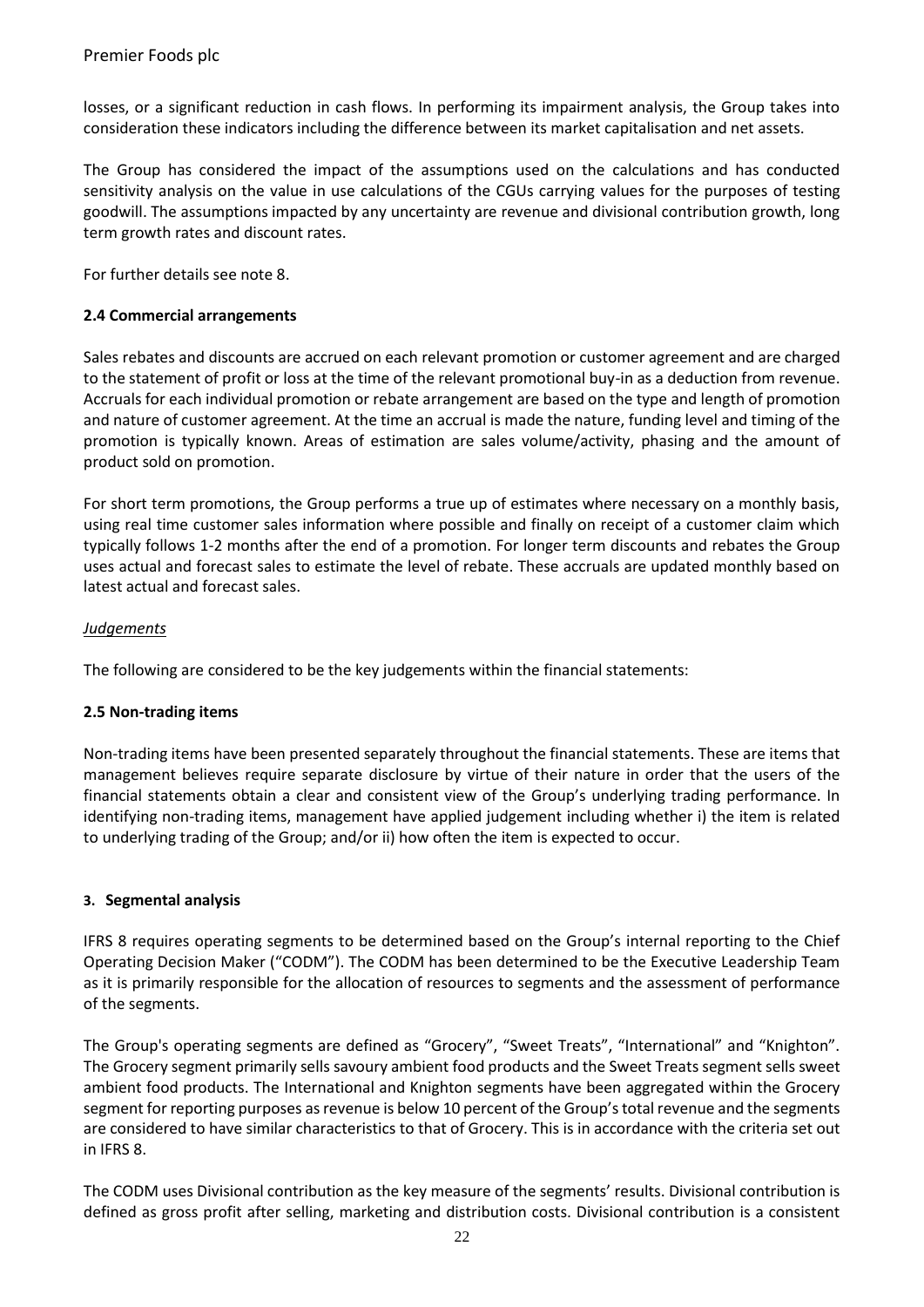measure within the Group and reflects the segments' underlying trading performance for the period under evaluation.

The Group uses Trading profit to review overall Group profitability. Trading profit is defined as profit/loss before tax before net finance costs, amortisation of intangible assets, non-trading items, fair value movements on foreign exchange and other derivative contracts and net interest on pensions, administrative expenses and past service costs.

The segment results for the period ended 28 March 2020 and for the period ended 30 March 2019 and the reconciliation of the segment measures to the respective statutory items included in the consolidated financial statements are as follows:

|                                                | 52 weeks ended 28 March 2020 |               |              | 52 weeks ended 30 March 2019 |        |        |
|------------------------------------------------|------------------------------|---------------|--------------|------------------------------|--------|--------|
|                                                | Grocery                      | <b>Sweet</b>  | <b>Total</b> | Grocery                      | Sweet  | Total  |
|                                                |                              | <b>Treats</b> |              |                              | Treats |        |
|                                                | £m                           | £m            | £m           | £m                           | £m     | £m     |
| Revenue                                        | 611.6                        | 235.5         | 847.1        | 597.0                        | 227.3  | 824.3  |
| <b>Divisional contribution</b>                 | 148.2                        | 23.7          | 171.9        | 138.3                        | 23.6   | 161.9  |
| Group and corporate costs                      |                              |               | (39.3)       |                              |        | (33.4) |
| <b>Trading profit</b>                          |                              |               | 132.6        |                              |        | 128.5  |
| Amortisation of intangible assets              |                              |               | (29.4)       |                              |        | (34.4) |
| Fair value movements on foreign exchange and   |                              |               |              |                              |        |        |
| other derivative contracts                     |                              |               | 1.7          |                              |        | (1.3)  |
| Net interest on pensions and administrative    |                              |               |              |                              |        |        |
| expenses and past service costs                |                              |               | (4.6)        |                              |        | (1.3)  |
| Non-trading items: <sup>1</sup>                |                              |               |              |                              |        |        |
| - GMP equalisation charge                      |                              |               |              |                              |        | (41.5) |
| - Restructuring costs                          |                              |               | (4.1)        |                              |        | (16.8) |
| - Impairment of intangible assets and goodwill |                              |               |              |                              |        | (30.6) |
| - Other non-trading items                      |                              |               | (0.9)        |                              |        | 1.9    |
| <b>Operating profit</b>                        |                              |               | 95.3         |                              |        | 4.5    |
| Finance cost                                   |                              |               | (44.1)       |                              |        | (56.7) |
| Finance income <sup>2</sup>                    |                              |               | 2.4          |                              |        | 9.5    |
| Profit/(loss) before taxation                  |                              |               | 53.6         |                              |        | (42.7) |
|                                                |                              |               |              |                              |        |        |
| Depreciation <sup>3</sup>                      | (11.1)                       | (8.8)         | (19.9)       | (9.0)                        | (8.0)  | (17.0) |

 $1$ Non-trading items include restructuring costs of £4.1m (2018/19: £16.8m) relating primarily to costs associated with the Strategic review and restructuring of the International segment

<sup>2</sup>Finance income in the prior year includes reversal of the impairment of the Hovis loan note, driven by the receipt of £7.6m from Hovis.

<sup>3</sup>Depreciation in the period ended 28 March 2020 includes £2.6m (2018/19: £nil) of depreciation of IFRS 16 right of use assets.

Revenues in the period ended 28 March 2020, from the Group's four principal customers, which individually represent over 10% of total Group revenue, are £190.6m, £125.9m, £95.2m and £84.8m (2018/2019: £184.8m, £119.6m, £90.2m and £86.2m). These revenues relate to both the Grocery and Sweet Treats reportable segments.

The Group primarily supplies the UK market, although it also supplies certain products to other countries in Europe and the rest of the world. The following table provides an analysis of the Group's revenue, which is allocated on the basis of geographical market destination, and an analysis of the Group's non-current assets by geographical location.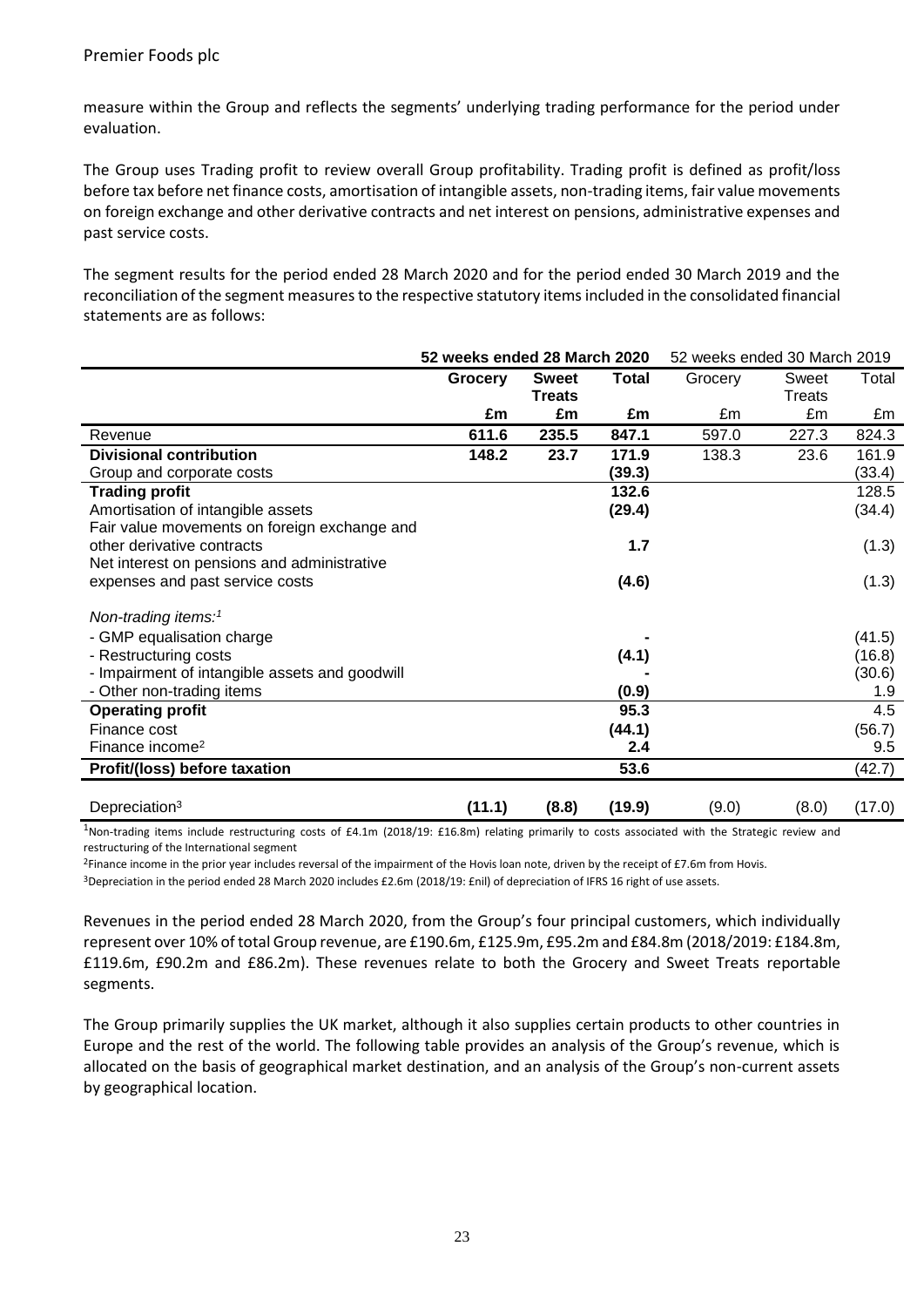#### **Revenue**

|                | 52 weeks    | 52 weeks    |
|----------------|-------------|-------------|
|                | ended       | ended       |
|                | 28 Mar 2020 | 30 Mar 2019 |
|                | £m          | £m          |
| United Kingdom | 803.8       | 770.8       |
| Other Europe   | 22.0        | 26.1        |
| Rest of world  | 21.3        | 27.4        |
| Total          | 847.1       | 824.3       |

#### **Non-current assets**

|                           | As at | As at       |
|---------------------------|-------|-------------|
| 28 Mar 2020               |       | 30 Mar 2019 |
|                           | £m    | £m          |
| 2,693.9<br>United Kingdom |       | 2,036.2     |

#### **4. Finance income and costs**

|                                               | 52 weeks<br>ended<br>28 Mar 2020<br>£m | 52 weeks<br>ended<br>30 Mar 2019<br>£m |
|-----------------------------------------------|----------------------------------------|----------------------------------------|
| Interest payable on bank loans and overdrafts | (7.2)                                  | (6.2)                                  |
| Interest payable on senior secured notes      | (31.0)                                 | (31.7)                                 |
| Interest payable on revolving facility        | (0.2)                                  | (0.8)                                  |
| Other interest payable <sup>1</sup>           | (2.4)                                  | (3.0)                                  |
| Amortisation of debt issuance costs           | (3.3)                                  | (3.7)                                  |
|                                               | (44.1)                                 | (45.4)                                 |
| Write off of financing costs <sup>2</sup>     |                                        | (5.7)                                  |
| Early redemption fee <sup>3</sup>             |                                        | (5.6)                                  |
| <b>Total finance cost</b>                     | (44.1)                                 | (56.7)                                 |
| Interest receivable on bank deposits          | 2.4                                    | 1.9                                    |
| Other finance income <sup>4</sup>             |                                        | 7.6                                    |
| <b>Total finance income</b>                   | 2.4                                    | 9.5                                    |
| Net finance cost                              | (41.7)                                 | (47.2)                                 |

1 Included in other interest payable is £1.1m charge (2018/19: £nil) relating to non-cash interest costs arising following the adoption of IFRS 16 and £1.3m charge (2018/19: £3.0m charge) relating to the unwind of the discount on certain of the Group's long term provisions.

<sup>2</sup> Relates to the refinancing of the senior secured fixed rate notes due 2021 and revolving credit facility in the prior period.

<sup>3</sup> Relates to a non-recurring payment arising on the early redemption of the £325m senior secured fixed rate notes due 2021 as part of the refinancing of the Group's debt in the prior period.

4 Relates to partial reversal of the impairment of the Hovis loan note in the prior period, driven by the receipt of £7.6m from Hovis.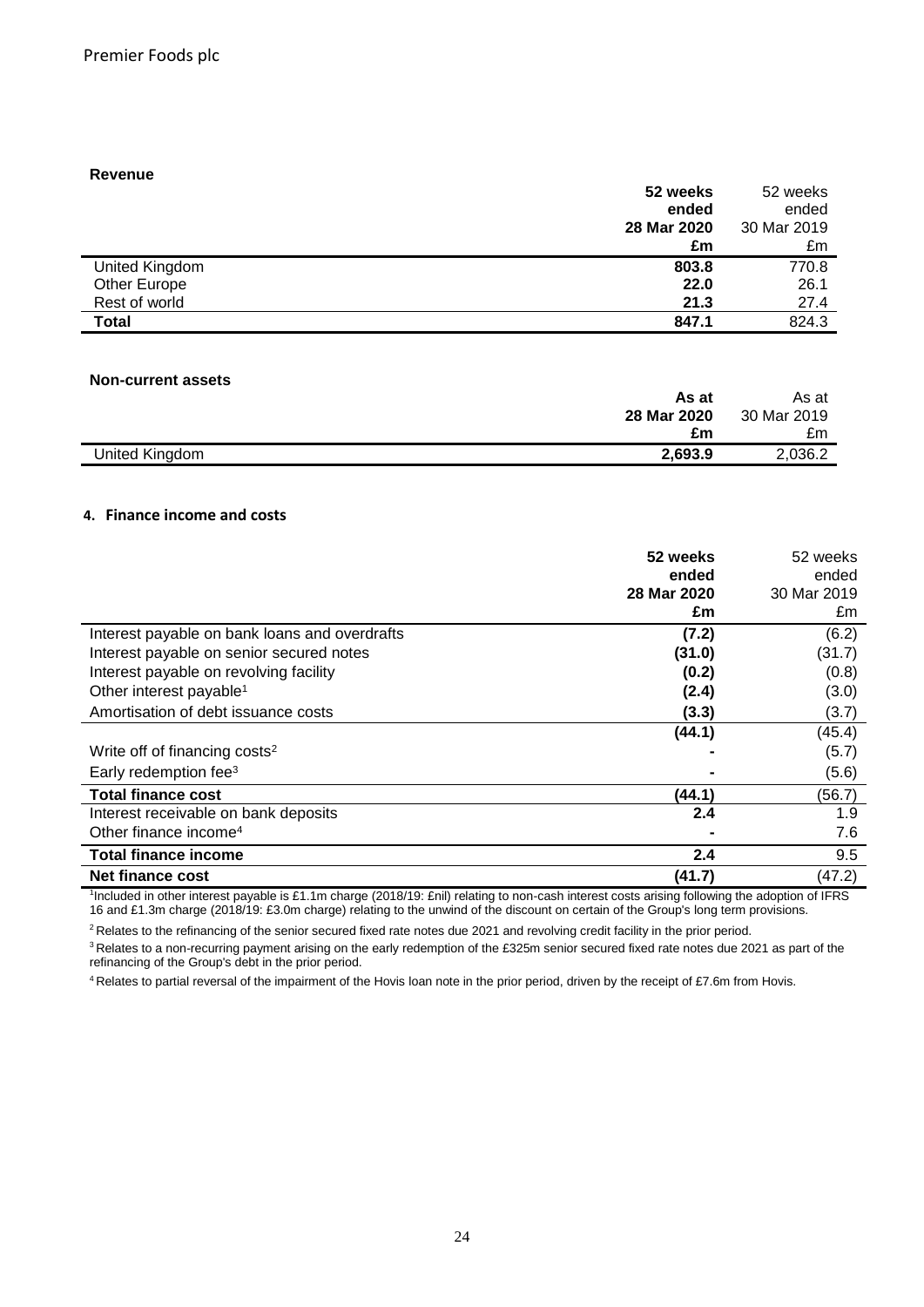#### **5. Taxation**

#### **Current tax**

|                            | 52 weeks ended<br>28 Mar 2020<br>£m | 52 weeks ended<br>30 Mar 2019<br>£m |
|----------------------------|-------------------------------------|-------------------------------------|
| Current tax                |                                     |                                     |
| - Current period           | (5.2)                               |                                     |
| Overseas current tax       |                                     |                                     |
| - Current period           |                                     | 1.1                                 |
| Deferred tax               |                                     |                                     |
| - Current period           | (6.3)                               | 6.1                                 |
| - Prior periods            | (0.5)                               | 1.7                                 |
| - Changes in tax rate      | 4.9                                 |                                     |
| Income tax (charge)/credit | (7.1)                               | 8.9                                 |

As a result of the 2015 Finance Act provision to reduce the UK corporation tax rate from 20% to 19% from 1 April 2017, the applicable rate of corporation tax for the period is 19%. As a result of the 2016 Finance Act provision to reduce the UK corporation tax rate to 17% from 1 April 2020, deferred tax balances have been stated at 17%, the rate at which they are expected to reverse.

Tax relating to items recorded in other comprehensive income included:

|                                                        | 52 weeks<br>ended<br>28 Mar 2020<br>£m | 52 weeks<br>ended<br>30 Mar 2019<br>£m |
|--------------------------------------------------------|----------------------------------------|----------------------------------------|
| Corporation tax credit on pension movements            | 5.2                                    |                                        |
| Deferred tax charge on reduction of corporate tax rate | (6.4)                                  |                                        |
| Deferred tax credit on losses                          |                                        | 1.1                                    |
| Deferred tax charge on pension movements               | (160.6)                                | (10.2)                                 |
|                                                        | (161.8)                                | (9.1)                                  |

The tax charge for the period differs from the standard rate of corporation tax in the United Kingdom of 19.0% (2018/19: 19.0%). The reasons for this are explained below:

|                                                                        | 52 weeks<br>ended<br>28 Mar 2020<br>£m | 52 weeks<br>ended<br>30 Mar 2019<br>£m |
|------------------------------------------------------------------------|----------------------------------------|----------------------------------------|
| Profit/(loss) before taxation                                          | 53.6                                   | (42.7)                                 |
| Tax (charge)/credit at the domestic income tax rate of 19.0% (2018/19: |                                        |                                        |
| 19.0%)                                                                 | (10.2)                                 | 8.2                                    |
| Tax effect of:                                                         |                                        |                                        |
| Non-deductible items                                                   | (0.6)                                  | (1.3)                                  |
| Other disallowable items                                               | (0.4)                                  |                                        |
| Adjustment due to current period deferred tax being provided at 19.0%  |                                        |                                        |
| $(2018/19: 17.0\%)$                                                    |                                        | (0.8)                                  |
| Overseas losses not recognised                                         | (0.3)                                  |                                        |
| Changes in tax rate                                                    | 4.9                                    |                                        |
| Adjustments to prior periods                                           | (0.5)                                  | 1.7                                    |
| Current tax relating to overseas business                              |                                        | 1.1                                    |
| Income tax (charge)/credit                                             | (7.1)                                  | 8.9                                    |

The adjustments to prior periods of £(0.5)m (2018/19: £1.7m) relates mainly to the adjustment of prior period losses and capital allowances following verifications in submitted returns.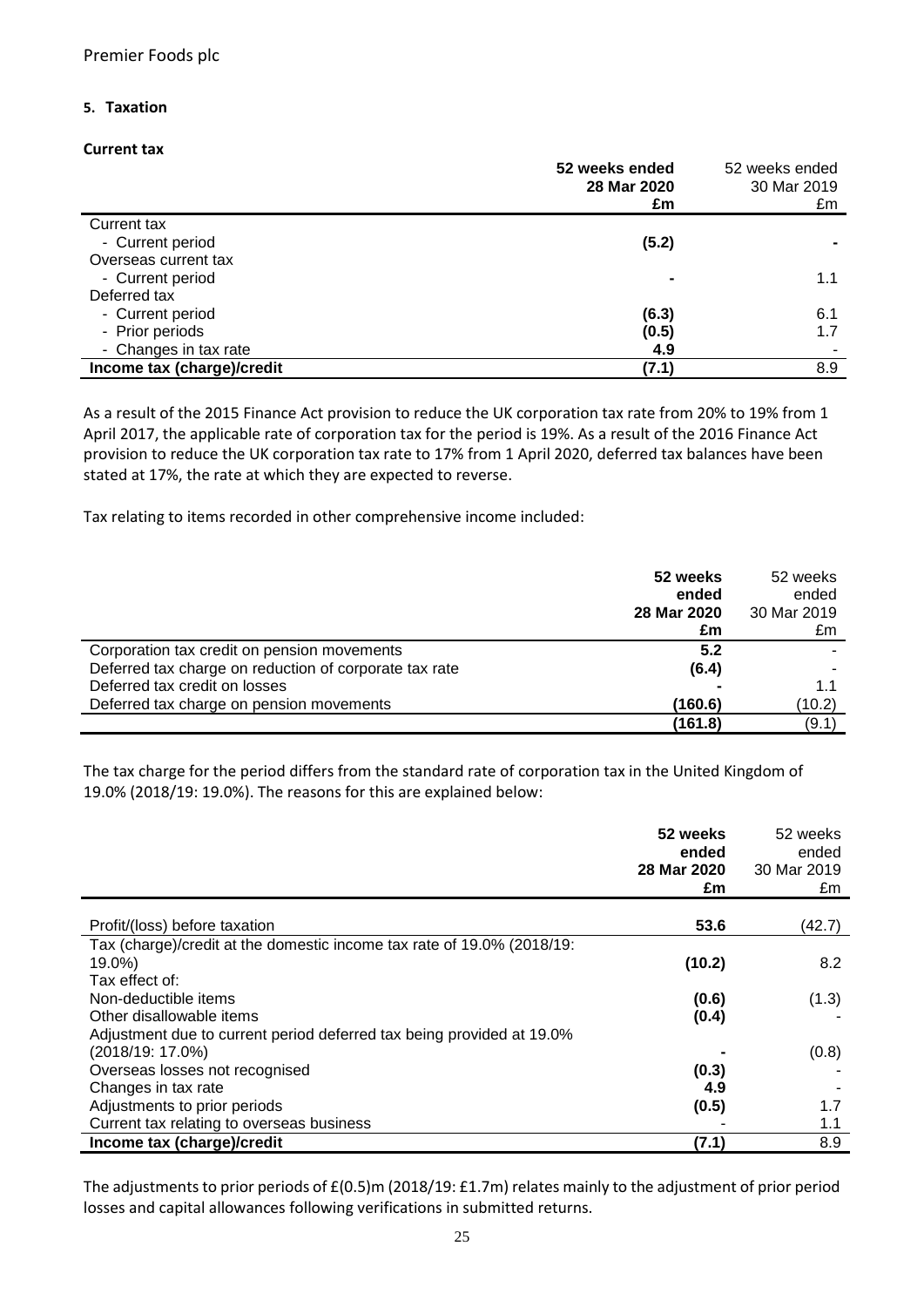## **Deferred tax**

Deferred tax is calculated in full on temporary differences using the tax rate appropriate to the jurisdiction in which the asset/(liability) arises and the tax rates that are expected to apply in the periods in which the asset or liability is settled. In all cases this is 19.0% (2018/19: 17.0%).

|                                                       | 2019/20 | 2018/19 |
|-------------------------------------------------------|---------|---------|
|                                                       | £m      | £m      |
| At 31 March 2019 / 1 April 2018                       | (13.5)  | (12.1)  |
| Implementation of IFRS 16                             | (2.9)   |         |
| Adjusted balance at 31 March 2019 / 1 April 2018      | (16.4)  | (12.1)  |
| (Charged)/credited to the statement of profit or loss | (1.9)   | 7.8     |
| Charged to other comprehensive income                 | (167.0) | (9.1)   |
| Credited/(charged) to equity                          | 0.4     | (0.1)   |
| At 28 March 2020 / 30 March 2019                      | (184.9) | (13.5)  |

The Group has not recognised £1.9m of deferred tax assets (2018/19: £3.0m not recognised) relating to UK corporation tax losses. In addition, the Group has not recognised a tax asset of £38.8m (2018/19: £34.8m) relating to ACT and £47.5m (2018/19: £41.3m) relating to capital losses. Under current legislation these can generally be carried forward indefinitely.

| <b>Deferred tax liabilities</b>       | <b>Intangibles</b> | <b>Retirement</b><br>benefit<br>obligation | <b>IFRS 16</b> | <b>Other</b>             | Total   |
|---------------------------------------|--------------------|--------------------------------------------|----------------|--------------------------|---------|
|                                       | £m                 | £m                                         | £m             | £m                       | £m      |
|                                       |                    |                                            |                |                          |         |
| At 1 April 2018                       | (54.2)             | (53.8)                                     |                | (0.2)                    | (108.2) |
| Current period credit                 | 6.7                | 1.5                                        |                |                          | 8.2     |
| Charged to other comprehensive income |                    | (10.2)                                     |                | $\overline{\phantom{a}}$ | (10.2)  |
| Prior period charge                   |                    |                                            |                |                          |         |
| - To statement of profit or loss      | (0.1)              |                                            |                | (0.8)                    | (0.9)   |
| At 30 March 2019                      | (47.6)             | (62.5)                                     |                | (1.0)                    | (111.1) |
|                                       |                    |                                            |                |                          |         |
| At 31 March 2019                      | (47.6)             | (62.5)                                     |                | (1.0)                    | 111.1)  |
| - implementation of IFRS 16           |                    |                                            | (2.9)          |                          | (2.9)   |
| Adjusted balance at 31 March 2019     | (47.6)             | (62.5)                                     | (2.9)          | (1.0)                    | (114.0) |
| Prior period (charge)/credit          |                    |                                            |                |                          |         |
| - To statement of profit or loss      | (5.6)              | 0.6                                        |                | 1.0                      | (4.0)   |
| - To other comprehensive income       |                    | (8.0)                                      |                |                          | (8.0)   |
| Current period credit/(charge)        | 1.2                | (2.3)                                      |                |                          | (1.1)   |
| Charged to other comprehensive income |                    | (160.6)                                    |                | ۰                        | (160.6) |
| Prior period credit                   |                    |                                            |                |                          |         |
| - To other comprehensive income       |                    | 0.1                                        |                |                          | 0.1     |
| At 28 March 2020                      | (52.0)             | (232.7)                                    | (2.9)          | $\overline{\phantom{a}}$ | (287.6) |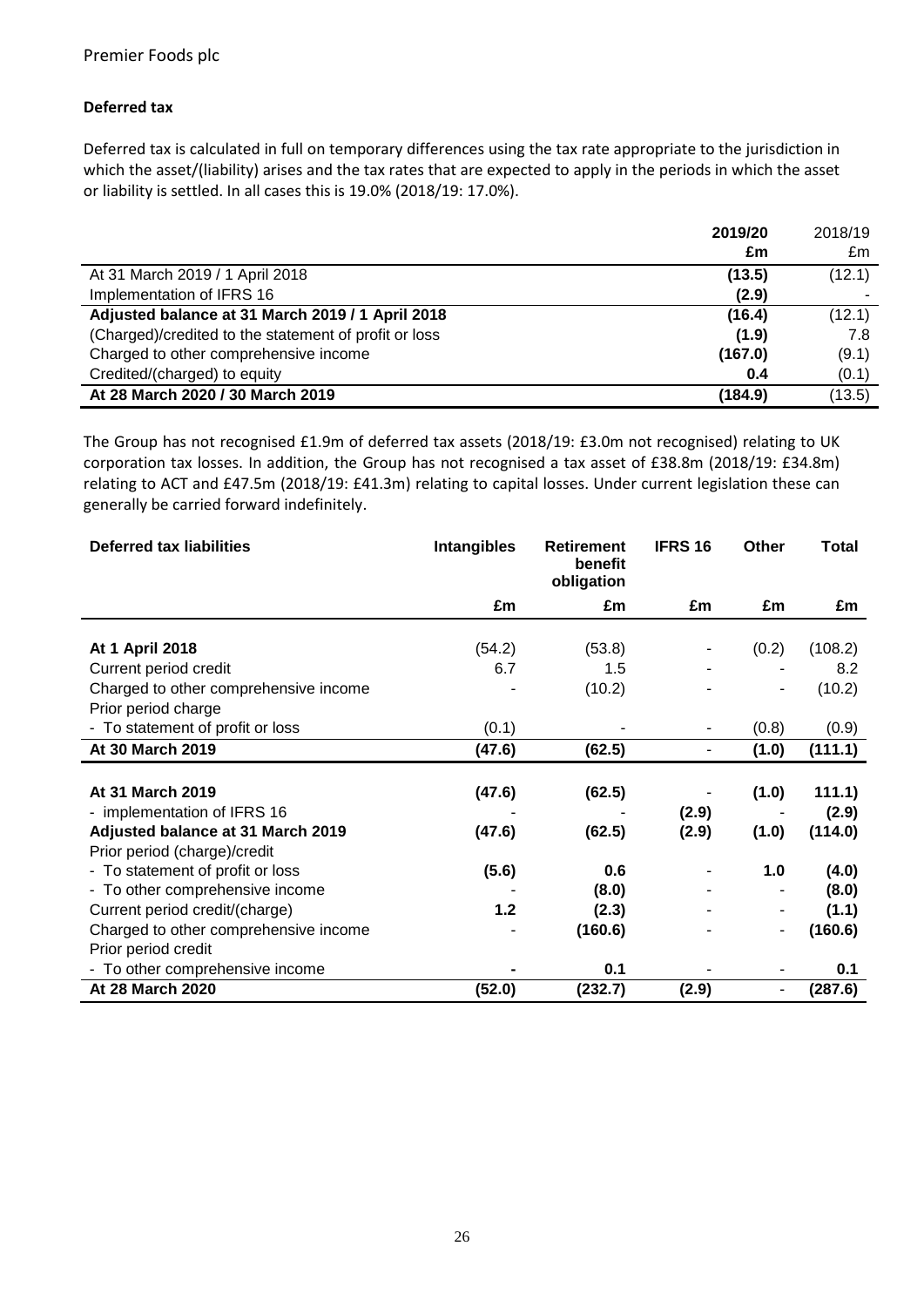| Deferred tax assets                    | <b>Accelerated tax</b><br>depreciation | <b>Share based</b><br>payments | <b>Losses</b> | <b>Other</b>             | <b>Total</b> |
|----------------------------------------|----------------------------------------|--------------------------------|---------------|--------------------------|--------------|
|                                        | £m                                     | £m                             | £m            | £m                       | £m           |
| At 1 April 2018                        | 48.3                                   | 1.0                            | 42.6          | 4.2                      | 96.1         |
| Current period credit/(charge)         | 1.3                                    |                                | (1.8)         | (1.6)                    | (2.1)        |
| Credited to other comprehensive income |                                        |                                | 1.1           |                          | 1.1          |
| Charged to equity                      |                                        | (0.1)                          |               |                          | (0.1)        |
| Prior period credit/(charge)           |                                        |                                |               |                          |              |
| - To statement of profit or loss       | 3.1                                    |                                | (0.9)         | 0.4                      | 2.6          |
| At 30 March 2019                       | 52.7                                   | 0.9                            | 41.0          | 3.0                      | 97.6         |
|                                        |                                        |                                |               |                          |              |
| At 31 March 2019                       | 52.7                                   | 0.9                            | 41.0          | 3.0                      | 97.6         |
| Prior period credit/(charge)           |                                        |                                |               |                          |              |
| - To statement of profit or loss       | 6.2                                    | 0.2                            | 3.2           | (0.7)                    | 8.9          |
| - To other comprehensive income        |                                        |                                | 1.6           |                          | 1.6          |
| - To equity                            |                                        |                                |               | (0.1)                    | (0.1)        |
| Current period (charge)/credit         | (2.2)                                  | (0.2)                          | (0.9)         | (1.9)                    | (5.2)        |
| Credited to equity                     |                                        | 0.7                            |               |                          | 0.7          |
| Credit to other comprehensive income   |                                        |                                |               | (0.1)                    | (0.1)        |
| Prior period (charge)/credit:          |                                        |                                |               |                          |              |
| To statement of profit or loss         |                                        | (1.3)                          | 1.0           | (0.2)                    | (0.5)        |
| To equity                              |                                        | (0.2)                          |               |                          | (0.2)        |
| At 28 March 2020                       | 56.7                                   | 0.1                            | 45.9          | $\overline{\phantom{a}}$ | 102.7        |
| Net deferred tax liability             |                                        |                                |               |                          | £m           |
|                                        |                                        |                                |               |                          |              |
| As at 28 March 2020                    |                                        |                                |               |                          | (184.9)      |
| As at 30 March 2019                    |                                        |                                |               |                          | (13.5)       |

Where there is a legal right of offset and an intention to settle as such, deferred tax assets and liabilities may be presented on a net basis. This is the case for most of the Group's deferred tax balances and therefore they have been offset in the tables above. Substantial elements of the Group's deferred tax assets and liabilities, primarily relating to the defined benefit pension obligation, are greater than one year in nature.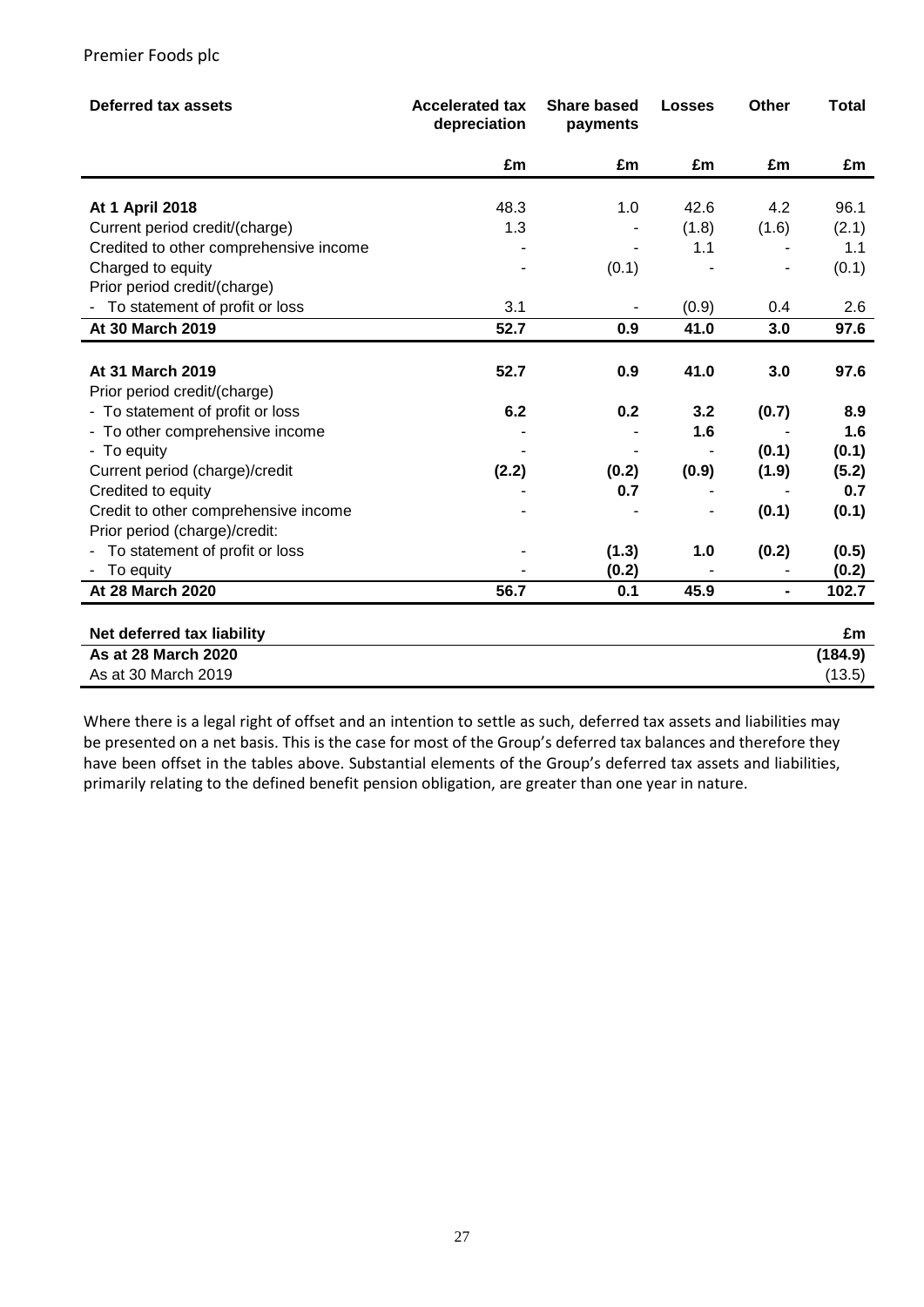## **6. Earnings/(loss) per share**

Basic earnings/(loss) per share has been calculated by dividing the profit attributable to owners of the parent of £46.5m (2018/19: £33.8m loss) by the weighted average number of ordinary shares of the Company.

#### **Weighted average shares**

|                                                                                             | 2019/20    | 2018/19    |
|---------------------------------------------------------------------------------------------|------------|------------|
|                                                                                             | Number (m) | Number (m) |
| Weighted average number of ordinary shares for the purpose of basic<br>earnings per share   | 846.6      | 841.5      |
| Effect of dilutive potential ordinary shares:<br>- Share options                            | 7.9        |            |
| Weighted average number of ordinary shares for the purpose of<br>diluted earnings per share | 854.5      | 841.5      |

## **Earnings/(loss) per share calculation**

|                                       | 52 weeks ended 28 March 2020 |                                                  |                |              | 52 weeks ended 30 March 2019                     |                |  |
|---------------------------------------|------------------------------|--------------------------------------------------|----------------|--------------|--------------------------------------------------|----------------|--|
|                                       | <b>Basic</b>                 | <b>Dilutive</b><br>effect of<br>share<br>options | <b>Diluted</b> | <b>Basic</b> | <b>Dilutive</b><br>effect of<br>share<br>options | <b>Diluted</b> |  |
| Profit/(loss) after tax (£m)          | 46.5                         |                                                  | 46.5           | (33.8)       |                                                  | (33.8)         |  |
| Weighted average number of shares (m) | 846.6                        | 7.9                                              | 854.5          | 841.5        | ٠                                                | 841.5          |  |
| Earnings/(loss) per share (pence)     | 5.5                          | (0.1)                                            | 5.4            | (4.0)        | ۰                                                | (4.0)          |  |

## **Dilutive effect of share options**

The dilutive effect of share options is calculated by adjusting the weighted average number of ordinary shares outstanding to assume conversion of all dilutive potential ordinary shares. The only dilutive potential ordinary shares of the Company are share options and share awards. A calculation is performed to determine the number of shares that could have been acquired at fair value (determined as the average annual market share price of the Company's shares) based on the monetary value of the share awards and the subscription rights attached to the outstanding share options.

No adjustment is made to the profit or loss in calculating basic and diluted earnings per share.

There is no dilutive effect of share options calculated in the prior period as the Group made a loss.

## **Adjusted earnings per share ("Adjusted EPS")**

Adjusted earnings per share is defined as trading profit less net regular interest, less a notional tax charge at 19.0% (2018/19: 19.0%) divided by the weighted average number of ordinary shares of the Company.

Net regular interest is defined as net finance costs after excluding write-off of financing costs, other finance income, early redemption fee, the fair value movements on interest rate financial instruments and other interest payable.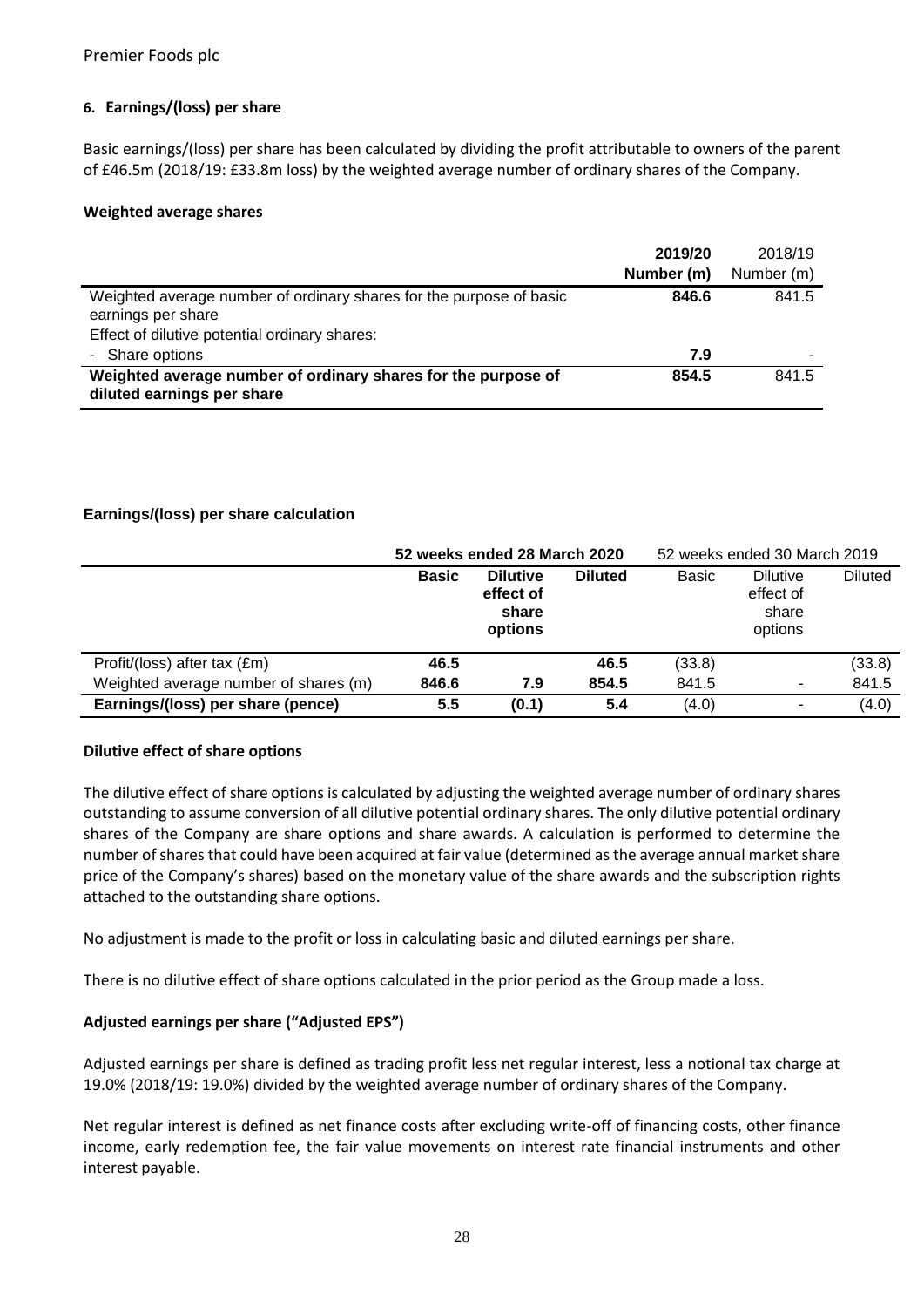Trading profit and Adjusted EPS have been reported as the directors believe these assist in providing additional useful information on the underlying trends, performance and position of the Group.

|                                      | 52 weeks ended | 52 weeks ended |
|--------------------------------------|----------------|----------------|
|                                      | 28 Mar 2020    | 30 Mar 2019    |
|                                      | £m             | £m             |
| <b>Trading profit</b>                | 132.6          | 128.5          |
| Less net regular interest            | (39.3)         | (40.5)         |
| Adjusted profit before tax           | 93.3           | 88.0           |
| Notional tax at 19.0% (2018/19: 19%) | (17.7)         | (16.7)         |
| Adjusted profit after tax            | 75.6           | 71.3           |
| Average shares in issue (m)          | 846.6          | 841.5          |
| <b>Adjusted EPS (pence)</b>          | 8.9            | 8.5            |
| Dilutive effect of share options     | (0.1)          |                |
| <b>Diluted adjusted EPS (pence)</b>  | 8.8            | 8.5            |
|                                      |                |                |
| Net regular interest                 |                |                |
| Net finance cost                     | (41.7)         | (47.2)         |
| Exclude other finance income         |                | (7.6)          |
| Exclude write-off of financing costs |                | 5.7            |
| Exclude early redemption fee         |                | 5.6            |
| Exclude other interest payable       | 2.4            | 3.0            |
| Net regular interest                 | (39.3)         | (40.5)         |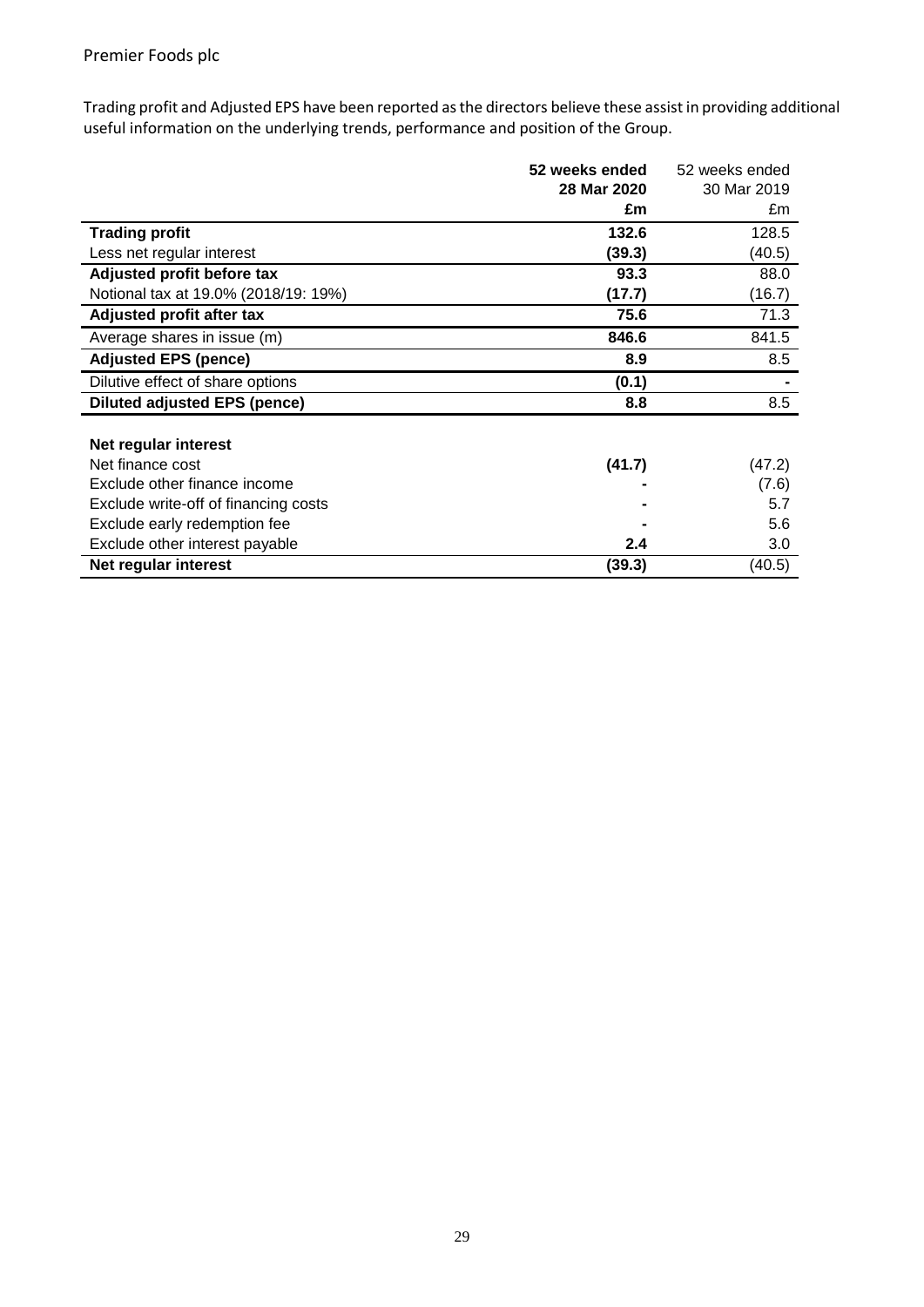# **7. Property, plant and equipment**

|                                       | <b>Land and</b><br>buildings | Vehicles,<br>plant and<br>equipment | <b>Assets under</b><br>construction | <b>Right of</b><br>use<br><b>Assets</b> | <b>Total</b> |
|---------------------------------------|------------------------------|-------------------------------------|-------------------------------------|-----------------------------------------|--------------|
|                                       | £m                           | £m                                  | £m                                  | £m                                      | £m           |
| Cost                                  |                              |                                     |                                     |                                         |              |
| At 31 March 2018                      | 105.0                        | 291.8                               | 11.0                                |                                         | 407.8        |
| <b>Additions</b>                      | 0.2                          | 9.3                                 | 8.6                                 |                                         | 18.1         |
| <b>Disposals</b>                      | (0.6)                        | (0.2)                               |                                     |                                         | (0.8)        |
| Transferred into use                  | 0.3                          | 8.8                                 | (9.1)                               |                                         | 0.0          |
| <b>At 30 March 2019</b>               | 104.9                        | 309.7                               | 10.5                                | $\blacksquare$                          | 425.1        |
| Balance at 31 March 2019              | 104.9                        | 309.7                               | 10.5                                |                                         | 425.1        |
| Adjustment on transition to IFRS 16   |                              |                                     |                                     | 14.0                                    | 14.0         |
| <b>Additions</b>                      | 0.1                          | 7.5                                 | 5.9                                 | 0.6                                     | 14.1         |
| Disposals                             | (0.6)                        | (3.7)                               |                                     | (0.4)                                   | (4.7)        |
| Reclassification of cost              | (2.4)                        | 2.4                                 |                                     |                                         |              |
| Transferred into use                  |                              | 7.1                                 | (7.1)                               |                                         |              |
| <b>At 28 March 2020</b>               | 102.0                        | 323.0                               | 9.3                                 | 14.2                                    | 448.5        |
| Aggregate depreciation and impairment |                              |                                     |                                     |                                         |              |
| At 31 March 2018                      | (41.4)                       | (181.2)                             |                                     |                                         | (222.6)      |
| Depreciation charge                   | (2.7)                        | (14.3)                              |                                     |                                         | (17.0)       |
| Disposals                             | 0.3                          | 0.2                                 |                                     |                                         | 0.5          |
| <b>At 30 March 2019</b>               | (43.8)                       | (195.3)                             |                                     |                                         | (239.1)      |
| Depreciation charge                   | (2.1)                        | (15.2)                              | -                                   | (2.6)                                   | (19.9)       |
| <b>Disposals</b>                      | 0.5                          | 3.4                                 |                                     | 0.4                                     | 4.3          |
| Reclassification of depreciation      | 1.0                          | (0.6)                               |                                     |                                         | 0.4          |
| Impairment charge                     |                              |                                     |                                     | (0.2)                                   | (0.2)        |
| At 28 March 2020                      | (44.4)                       | (207.7)                             | $\blacksquare$                      | (2.4)                                   | (254.5)      |
| Net book value                        |                              |                                     |                                     |                                         |              |
| At 30 March 2019                      | 61.1                         | 114.4                               | 10.5                                | $\blacksquare$                          | 186.0        |
| <b>At 28 March 2020</b>               | 57.6                         | 115.3                               | 9.3                                 | 11.8                                    | 194.0        |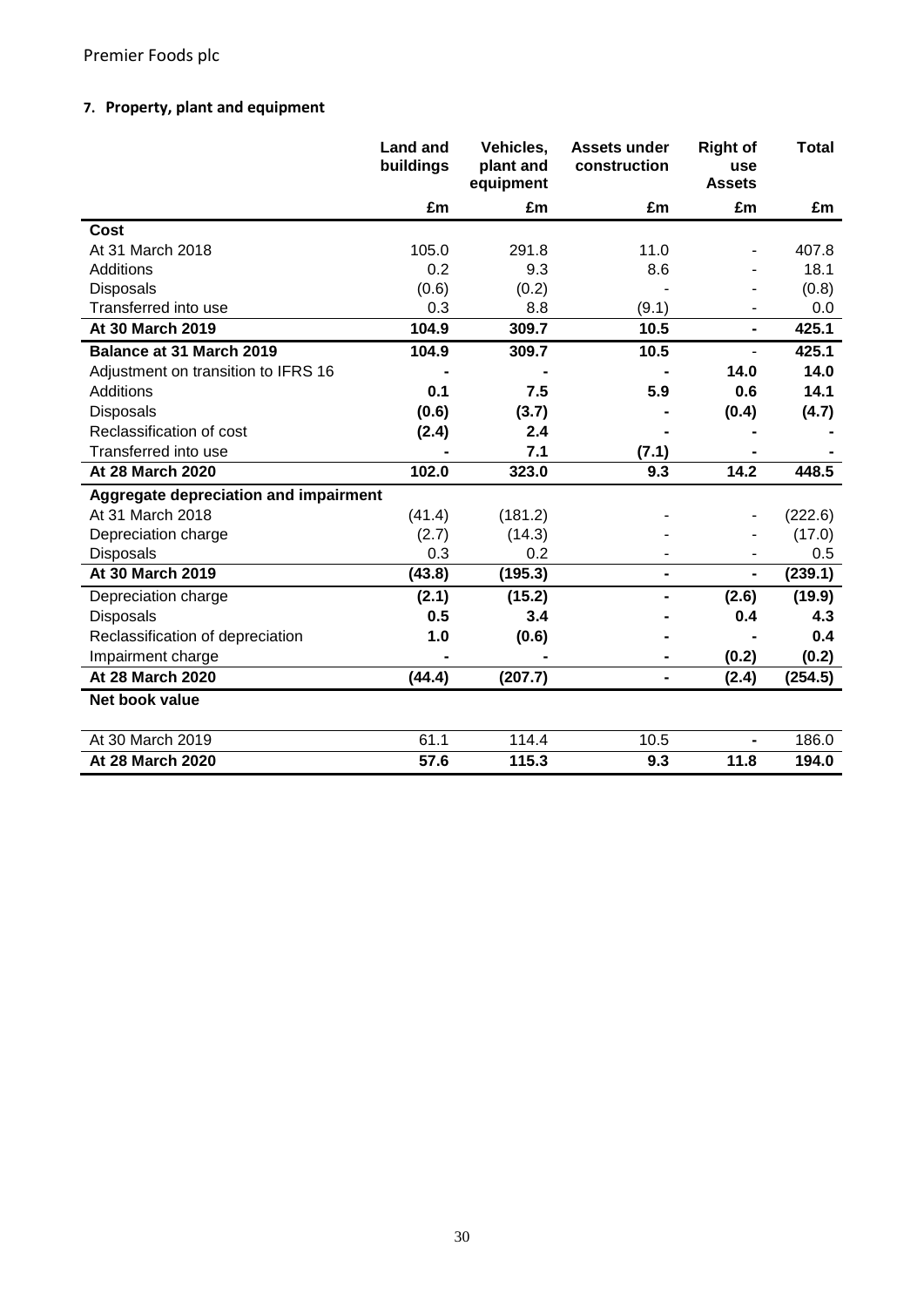The Group's borrowings are secured on the assets of the Group including property, plant and equipment.

Included in the right of use asset recognised on transition to IFRS 16 on 31 March 2019 are the following:

|                                       | <b>Land and</b><br>buildings | Vehicles,<br>plant and<br>equipment | <b>Total</b> |
|---------------------------------------|------------------------------|-------------------------------------|--------------|
|                                       | £m                           | £m                                  | £m           |
| Cost                                  |                              |                                     |              |
| At 30 March 2019                      |                              |                                     |              |
| Adjustment on transition to IFRS 16   | 10.1                         | 3.9                                 | 14.0         |
| Additions                             | 0.3                          | 0.3                                 | 0.6          |
| <b>Disposals</b>                      | (0.1)                        | (0.3)                               | (0.4)        |
| At 28 March 2020                      | 10.3                         | 3.9                                 | 14.2         |
|                                       |                              |                                     |              |
| Aggregate depreciation and impairment |                              |                                     |              |
| At 30 March 2019                      |                              |                                     |              |
| Depreciation charge                   | (1.2)                        | (1.4)                               | (2.6)        |
| <b>Disposals</b>                      | 0.1                          | 0.3                                 | 0.4          |
| Impairment charge                     | (0.2)                        |                                     | (0.2)        |
| At 28 March 2020                      | (1.3)                        | (1.1)                               | (2.4)        |
|                                       |                              |                                     |              |
| Net book value                        |                              |                                     |              |
| At 30 March 2019                      | ۰                            |                                     |              |
| At 28 March 2020                      | 9.0                          | 2.8                                 | 11.8         |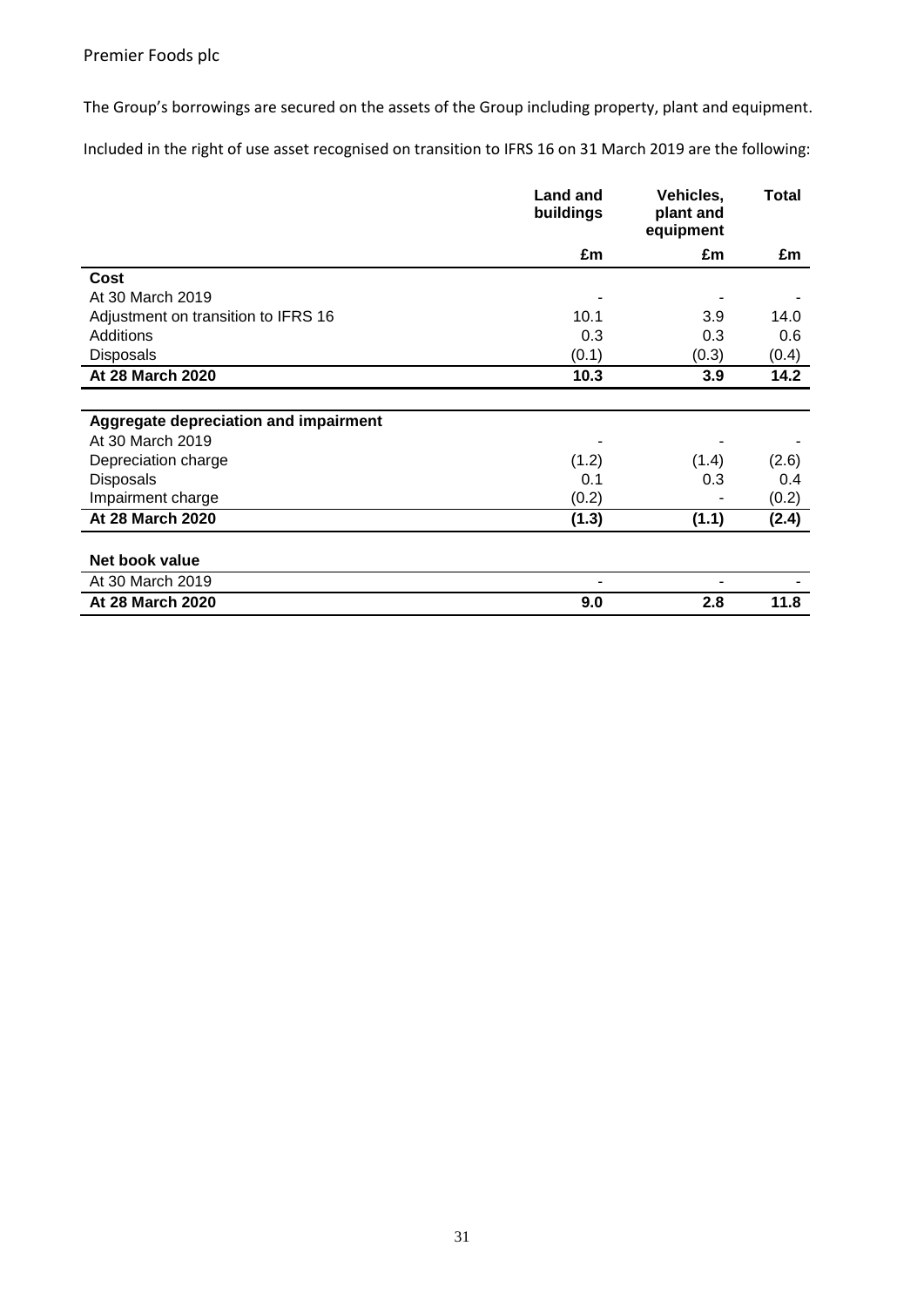#### **8. Other intangibles**

|                                                   | <b>Software</b> | Brands/<br>trademarks/<br>licences | <b>Customer</b><br>relationships | <b>Assets under</b><br>construction | <b>Total</b> |
|---------------------------------------------------|-----------------|------------------------------------|----------------------------------|-------------------------------------|--------------|
|                                                   | £m              | £m                                 | £m                               | £m                                  | £m           |
| Cost                                              |                 |                                    |                                  |                                     |              |
| At 31 March 2018                                  | 138.6           | 693.2                              | 134.8                            | 1.3                                 | 967.9        |
| Additions                                         | 1.7             |                                    |                                  | 1.3                                 | 3.0          |
| Transferred into use                              | 0.7             |                                    |                                  | (0.7)                               |              |
| At 30 March 2019                                  | 141.0           | 693.2                              | 134.8                            | 1.9                                 | 970.9        |
| Additions                                         | 1.6             |                                    |                                  | 3.1                                 | 4.7          |
| <b>Disposals</b>                                  | (0.2)           |                                    |                                  |                                     | (0.2)        |
| Transferred into use                              | 1.7             |                                    |                                  | (1.7)                               |              |
| At 28 March 2020                                  | 144.1           | 693.2                              | 134.8                            | 3.3                                 | 975.4        |
| <b>Accumulated amortisation and</b><br>impairment |                 |                                    |                                  |                                     |              |
| At 31 March 2018                                  | (108.6)         | (296.1)                            | (134.8)                          | $\blacksquare$                      | (539.5)      |
| Amortisation charge                               | (11.4)          | (23.0)                             |                                  |                                     | (34.4)       |
| Impairment charge                                 |                 | (30.6)                             |                                  |                                     | (30.6)       |
| At 30 March 2019                                  | (120.0)         | (349.7)                            | (134.8)                          | $\blacksquare$                      | (604.5)      |
| <b>Disposals</b>                                  | 0.2             |                                    |                                  |                                     | 0.2          |
| Amortisation charge                               | (8.6)           | (20.8)                             |                                  | $\blacksquare$                      | (29.4)       |
| Reclassification of amortisation                  | (0.4)           |                                    |                                  | $\blacksquare$                      | (0.4)        |
| <b>At 28 March 2020</b>                           | (128.8)         | (370.5)                            | (134.8)                          | $\blacksquare$                      | (634.1)      |
| Net book value                                    |                 |                                    |                                  |                                     |              |
| At 30 March 2019                                  | 21.0            | 343.5                              | ٠                                | 1.9                                 | 366.4        |
| At 28 March 2020                                  | 15.3            | 322.7                              | $\blacksquare$                   | 3.3                                 | 341.3        |

All amortisation is recognised within administrative costs.

Included in the assets under construction additions for the period are £1.1m (2018/19: £1.1m) in respect of internal costs.

The Group's borrowings are secured on the assets of the Group including other intangible assets.

The material brands held on the balance sheet are as follows:

|                   | Carrying value at<br>28 March 2020<br>£m | <b>Estimated useful</b><br>life remaining<br>Years |
|-------------------|------------------------------------------|----------------------------------------------------|
| <b>Bisto</b>      | 101.8                                    | 17                                                 |
| Oxo               | 72.4                                     | 27                                                 |
| <b>Batchelors</b> | 52.8                                     | 17                                                 |
| Mr Kipling        | 39.5                                     | 17                                                 |
| Sharwoods         | 22.1                                     | 17                                                 |

#### *Intangible assets impairment charge*

The intangible asset impairment in the prior period related to two brands, *Sharwood's*: £27.5m, and *Saxa*: £3.1m. The impairments reflected management's latest assessment of brand value following a strategic review of the Group's brands and a re-evaluation of the assumptions which underpinned the valuation.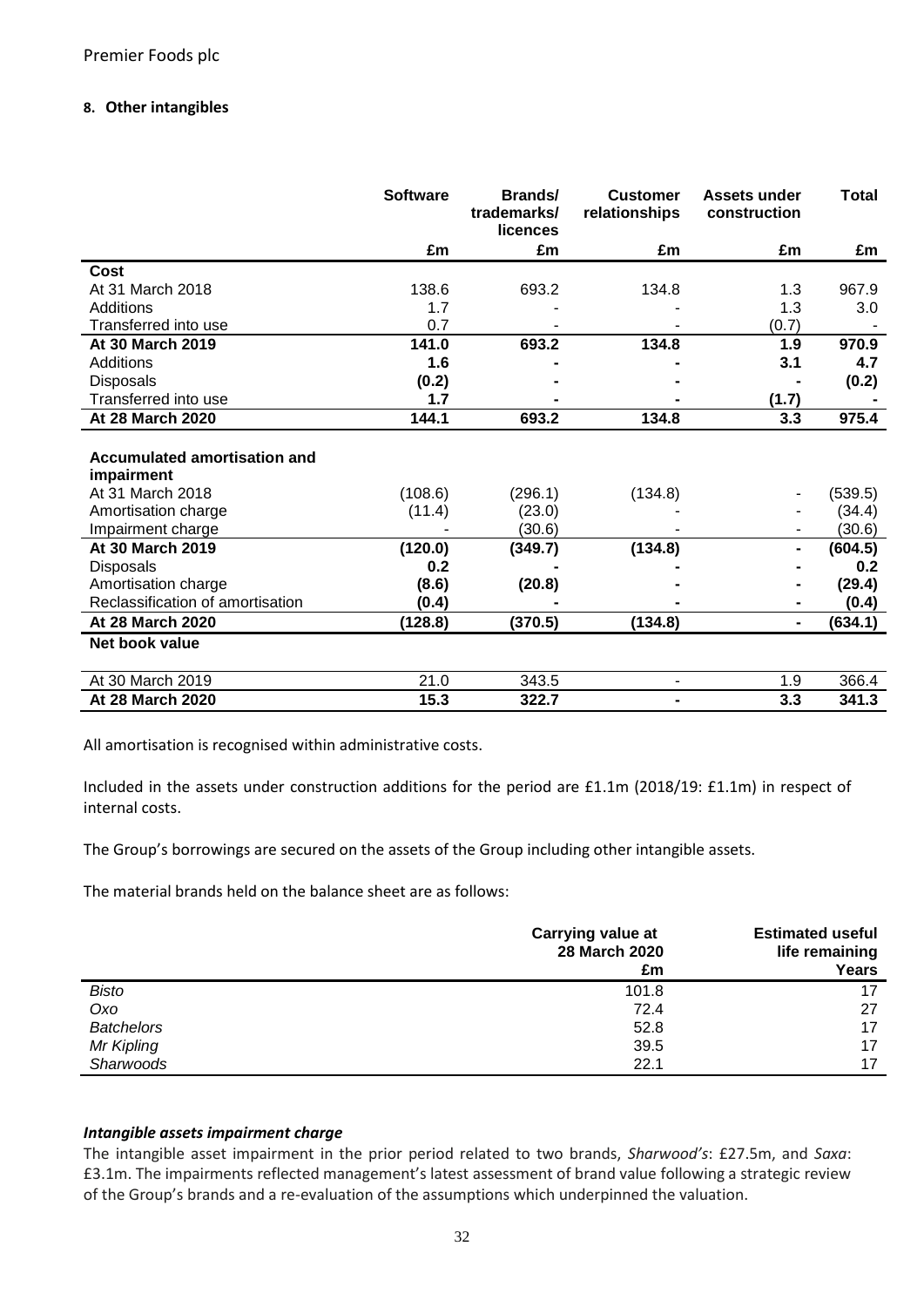# **9. Retirement benefit schemes**

## **Defined benefit schemes**

The Group operates a number of defined benefit schemes under which current and former employees have built up an entitlement to pension benefits on their retirement. These are as follows:

## **(a) The Premier schemes, which comprise:**

Premier Foods Pension Scheme ("PFPS") Premier Grocery Products Pension Scheme ("PGPPS") Premier Grocery Products Ireland Pension Scheme ("PGPIPS") Chivers 1987 Pension Scheme Chivers 1987 Supplementary Pension Scheme Hillsdown Holdings Limited Pension Scheme<sup>1</sup>

<sup>1</sup>Hillsdown Holdings Limited Pension Scheme has transferred in during the year, this scheme has previously been excluded from the Group's IAS 19 results on the basis of materiality.

## **(b) The RHM schemes, which comprise:**

RHM Pension Scheme Premier Foods Ireland Pension Scheme

The triennial actuarial valuations of the PFPS, the PGPPS and the RHM pension scheme for 31 March 2019 / 5 April 2019 have been concluded and the Group has signed all implementation documentation. Deficit recovery plans have been agreed with the Trustees of each of the PFPS and PGPPS. The RHM Pension Scheme was in surplus and no deficit contributions are payable. Actuarial valuations for the schemes based in Ireland were completed during the course of 2017 and 2019.

The exchange rates used to translate the overseas euro based schemes are  $£1.00 = £1.1444$  for the average rate during the period, and  $£1.00 = £1.1128$  for the closing position at 28 March 2020.

All defined benefit plans are held separately from the Company under Trusts. Trustees are appointed to operate the schemes in accordance with their respective governing documents and pensions law. The schemes meet the legal requirement for member nominated trustees representation on the trustee boards and the UK schemes have appointed a professional independent Trustee as Chair of the boards. The members of the trustee boards undertake regular training and development to ensure that they are equipped appropriately to fulfil their function as trustees. In addition, each trustee board has appointed professional advisers to give them the specialist expertise they need to support them in the areas of investment, funding, legal, covenant and administration.

The trustee boards of the UK schemes generally meet at least four times a year to conduct their business. To support these meetings the Trustees have delegated certain aspects of the schemes' operation to give specialist focus (e.g. investment, administration and compliance) to committees for which further meetings are held as appropriate throughout the year. These committees regularly report to the full trustee boards.

The schemes invest through investment managers appointed by the trustees in a broad range of assets to support the security and funding of their pension obligations. Asset classes used include government bonds, private equity, absolute return products, swaps and infrastructure.

The plan assets do not include any of the Group's own financial instruments, nor any property occupied by, or other assets used by, the Group. The RHM Pension Scheme holds a security over the assets of the Group which ranks pari passu with the banks and bondholders in the event of insolvency, up to a cap.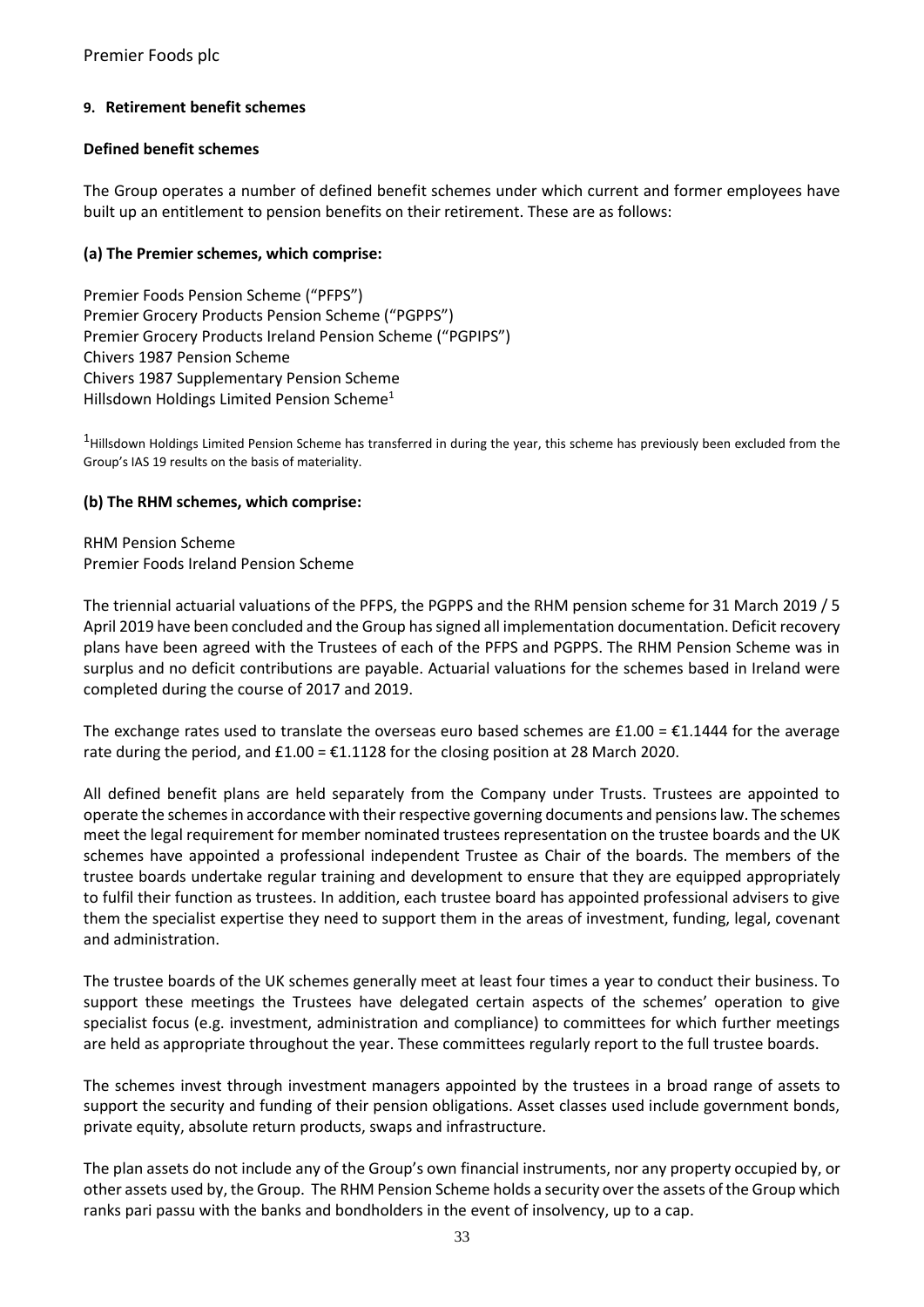The schemes incorporate a Liability Driven Investment (LDI) strategy to more closely match the assets with changes in value of liabilities. The RHM Pension Scheme uses assets including interest rate and inflation swaps, index linked bonds and infrastructure in its LDI strategy, the smaller schemes use a pooled fund approach for LDI.

The main risks to which the Group is exposed in relation to the funded pension schemes are as follows:

- Liquidity risk the PFPS and PGPPS have significant technical funding deficits which could increase. The RHM Pension Scheme is currently in surplus, but subsequent valuations could reveal a deficit. As such this could have an adverse impact on the financial condition of the Group. The Group continues to monitor the pension risks closely working with the trustees to ensure a collaborative approach.
- Mortality risk the assumptions adopted make allowance for future improvements in life expectancy. However, if life expectancy improves at a faster rate than assumed, this would result in greater payments from the schemes and consequently increases in the schemes liabilities. The trustees review the mortality assumption on a regular basis to minimise the risk of using an inappropriate assumption.
- Yield risk a fall in government bond yields will increase the schemes liabilities and certain of the assets. However, the liabilities may grow by more in monetary terms, thus increasing the deficit in the scheme.
- Inflation risk the majority of the schemes liabilities increase in line with inflation and so if inflation is greater than expected, the liabilities will increase.
- Investment risk the risk that investments do not perform in line with expectations

The schemes can limit or hedge their exposure to the yield and inflation risks described above by investing in assets that move in the same direction as the liabilities in the event of a fall in yields, or a rise in inflation. The RHM Pension Scheme has largely hedged its inflation and interest rate exposure to the extent of its funding level. The PFPS and PGPPS have broadly hedged 60% of their respective liabilities.

The liabilities of the schemes are approximately 47% in respect of former active members who have yet to retire and approximately 53% in respect of pensioner members already in receipt of benefits.

All pension schemes are closed to future accrual.

The disclosures in note 9 represent those schemes that are associated with Premier ("Premier schemes") and those that are associated with ex-RHM companies ("RHM schemes"). These differs to that disclosed on the balance sheet, in which the schemes have been split between those in an asset position and those in a liability position.

At the balance sheet date, the combined principal accounting valuation assumptions were as follows:

|                           |                   | At 28 Mar 2020       |       | At 30 Mar 2019       |
|---------------------------|-------------------|----------------------|-------|----------------------|
|                           | Premier<br>scheme | <b>RHM</b><br>scheme |       | <b>RHM</b><br>scheme |
|                           | s                 | s                    | s     | <b>S</b>             |
| Discount rate             | 2.50%             | 2.50%                | 2.45% | 2.45%                |
| Inflation - RPI           | 2.65%             | 2.65%                | 3.25% | 3.25%                |
| Inflation - CPI           | 1.65%             | 1.65%                | 2.15% | 2.15%                |
| Expected salary increases | n/a               | n/a                  | n/a   | n/a                  |
| Future pension increases  | 1.90%             | 1.90%                | 2.10% | 2.10%                |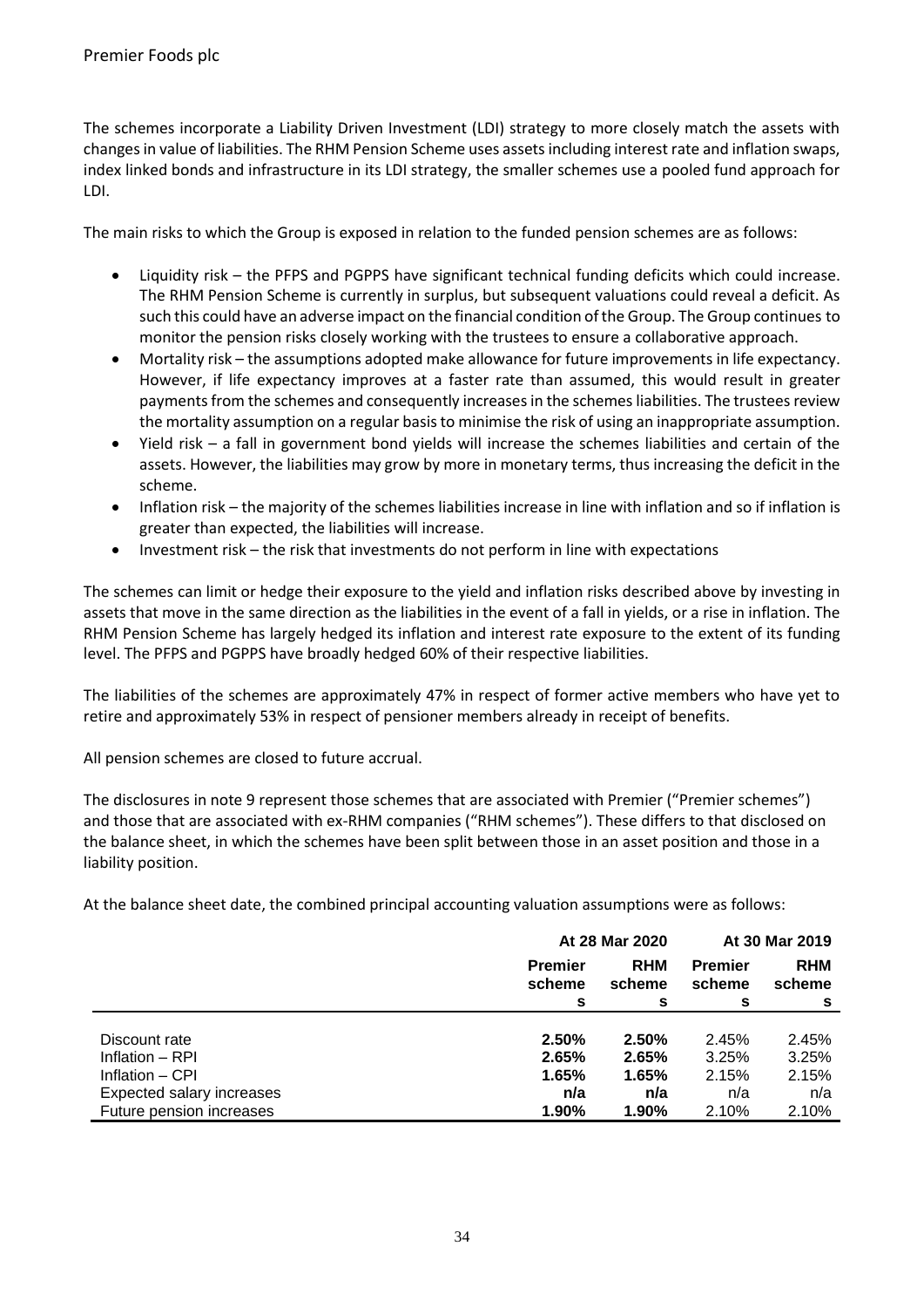For the smaller overseas schemes, the discount rate used was 1.00% (2018/19: 1.50%) and future pension increases were 0.80% (2018/19: 1.30%).

At 28 March 2020 and 30 March 2019, the discount rate was derived based on a bond yield curve expanded to also include bonds rated AA by one credit agency (and which might for example be rated A or AAA by other agencies).

The mortality assumptions are based on standard mortality tables and allow for future mortality improvements. The life expectancy assumptions are as follows:

|                                         | At 28 Mar 2020            |                       | At 30 Mar 2019            |                       |
|-----------------------------------------|---------------------------|-----------------------|---------------------------|-----------------------|
|                                         | <b>Premier</b><br>schemes | <b>RHM</b><br>schemes | <b>Premier</b><br>schemes | <b>RHM</b><br>schemes |
| Male pensioner, currently aged 65       | 87.0                      | 85.4                  | 87.4                      | 85.3                  |
| Female pensioner, currently aged 65     | 87.6                      | 86.6                  | 89.3                      | 87.8                  |
| Male non-pensioner, currently aged 45   | 89.2                      | 87.8                  | 88.4                      | 86.1                  |
| Female non-pensioner, currently aged 45 | 90.2                      | 89.3                  | 90.5                      | 88.9                  |

A sensitivity analysis on the principal assumptions used to measure the scheme liabilities at the period end is as follows:

|                                | <b>Change in assumption</b> | Impact on scheme liabilities       |
|--------------------------------|-----------------------------|------------------------------------|
| Discount rate                  | Increase/decrease by 0.1%   | Decrease/increase by £68.2m/£69.9m |
| Inflation                      | Increase/decrease by 0.1%   | Increase/decrease by £27m/£26.6m   |
| Assumed life expectancy at age | Increase/decrease by 1      | Increase/decrease by               |
| 60 (rate of mortality)         | vear                        | £188.9m/£188.5m                    |

The sensitivity information has been derived using projected cash flows for the Schemes valued using the relevant assumptions and membership profile as at 28 March 2020. Extrapolation of these results beyond the sensitivity figures shown may not be appropriate.

At the reporting date, the property asset class carried an uncertainty clause over the valuation performed by independent valuers of the property funds. This reflects the difficulty in assigning a value to the underlying properties held by the respective funds due to the current economic environment caused by COVID-19.

The inclusion of the 'uncertainty' clause does not invalidate the valuation, nor does it mean that the valuation cannot be relied upon. The declaration has been included in the investment manager's valuation report as a precaution to ensure transparency of the fact that less certainty can be attached to the valuation than would otherwise be the case under normal market conditions.

Management has reviewed the asset values that make up the property asset class, to ensure the values appropriately reflect current market conditions, recognising that there is short term volatility driven by the current market conditions. Using total property fund value as the basis, a sensitivity analysis has been performed as follows:

|                     | <b>Change in assumption</b> | Impact on scheme assets          |
|---------------------|-----------------------------|----------------------------------|
| Property fund value | Increase/decrease by 1%     | Increase/decrease by £4.5m/£4.5m |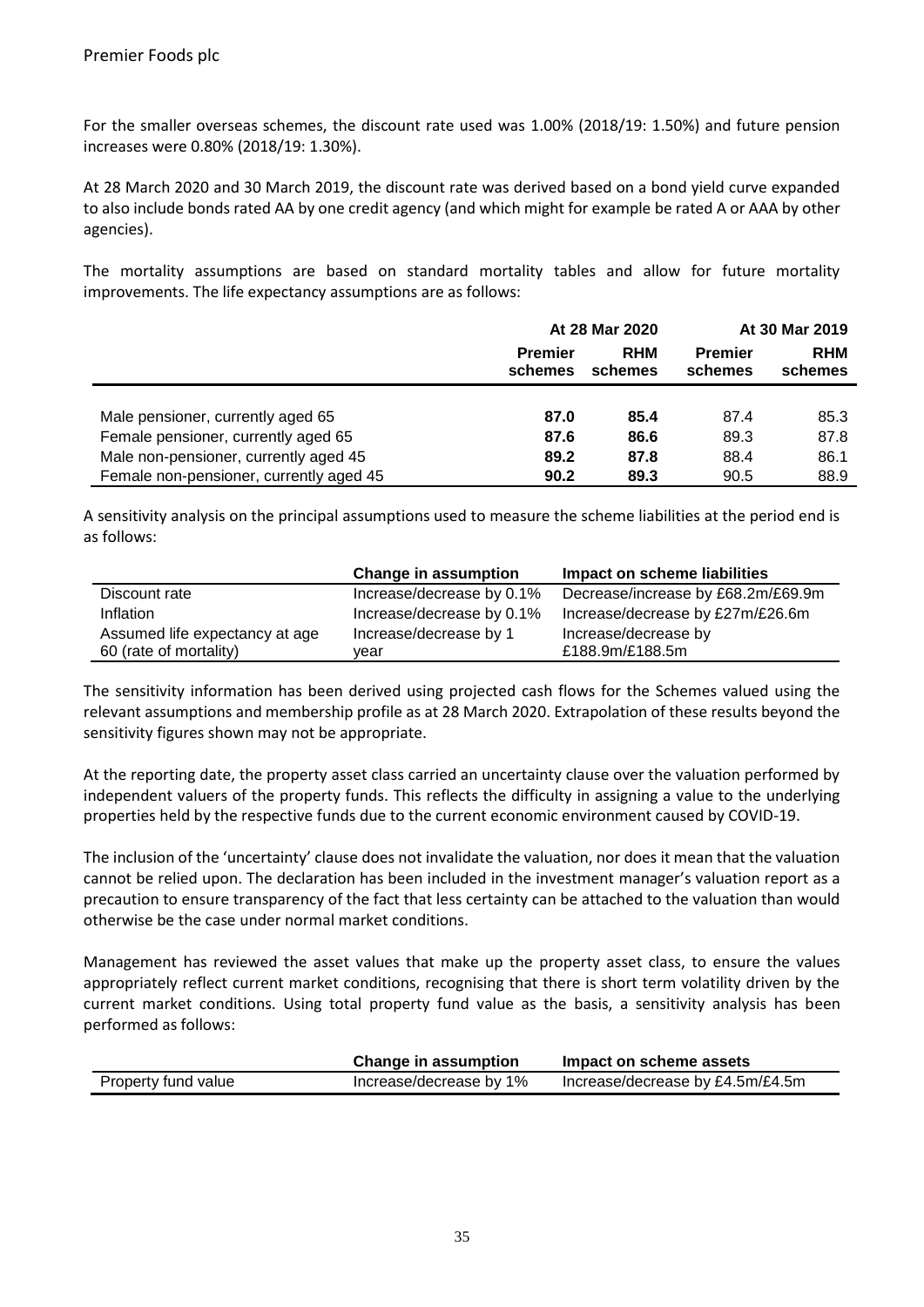# Premier Foods plc

The fair values of plan assets split by type of asset are as follows:

|                                                                                   | Premier<br>schemes | $%$ of<br>total | <b>RHM</b> schemes | $%$ of<br>total | <b>Total</b> | $%$ of<br>total |
|-----------------------------------------------------------------------------------|--------------------|-----------------|--------------------|-----------------|--------------|-----------------|
|                                                                                   | £m                 | $\frac{6}{6}$   | £m                 | $\%$            | £m           |                 |
| Assets with a quoted price in an active market at 28 March 2020:                  |                    |                 |                    |                 |              |                 |
| Government bonds                                                                  |                    |                 | 1,758.5            | 37.1            | 1,758.5      | 31.8            |
| Cash                                                                              | 6.9                | 0.9             | 25.5               | 0.5             | 32.4         | 0.6             |
| Assets without a quoted price in an active market at 28 March 2020:               |                    |                 |                    |                 |              |                 |
| UK equities                                                                       | 0.1                | 0.0             | 0.2                | 0.0             | 0.3          | 0.0             |
| Global equities                                                                   | 6.7                | 0.9             | 4.5                | 0.1             | 11.2         | 0.2             |
| Government bonds                                                                  | 24.3               | 3.1             | 19.8               | 0.4             | 44.1         | 0.8             |
| Corporate bonds                                                                   | 25.3               | 3.3             |                    | $\blacksquare$  | 25.3         | 0.5             |
| <b>UK Property</b>                                                                | 42.4               | 5.5             | 331.9              | 7.0             | 374.3        | 6.8             |
| European property                                                                 | 0.8                | 0.1             | 70.1               | 1.5             | 70.9         | 1.3             |
| Absolute return products                                                          | 364.0              | 46.9            | 834.2              | 17.7            | 1,198.2      | 21.6            |
| Infrastructure funds                                                              |                    |                 | 309.8              | 6.5             | 309.8        | 5.6             |
| Interest rate swaps                                                               |                    |                 | 533.1              | 11.2            | 533.1        | 9.7             |
| Inflation swaps                                                                   |                    |                 | (46.0)             | (1.0)           | (46.0)       | (0.8)           |
| Private equity                                                                    | 0.6                | 0.1             | 509.5              | 10.7            | 510.1        | 9.2             |
| LDI                                                                               | 268.3              | 34.6            |                    |                 | 268.3        | 4.9             |
| Other                                                                             | 35.3               | 4.6             | 394.2              | 8.3             | 429.5        | 7.8             |
| Fair value of scheme assets<br>as at 28 March 2020                                | 774.7              | 100             | 4,745.3            | 100             | 5,520.0      | 100             |
| Assets with a quoted price in an active market at 30 March 2019 <sup>1</sup> :    |                    |                 |                    |                 |              |                 |
| Government bonds                                                                  |                    |                 | 1,298.6            | 30.0            | 1,298.6      | 25.8            |
| Cash                                                                              | 8.0                | 1.1             | 29.3               | 0.7             | 37.3         | 0.7             |
| Assets without a quoted price in an active market at 30 March 2019 <sup>1</sup> : |                    |                 |                    |                 |              |                 |
| UK equities                                                                       | 0.4                | 0.1             | 0.3                | 0.0             | 0.7          | 0.1             |
| Global equities                                                                   | 7.5                | 1.1             | 171.3              | 4.0             | 178.8        | 3.5             |
| Government bonds                                                                  | 29.9               | 4.2             | 18.0               | 0.4             | 47.9         | 1.0             |
| Corporate bonds                                                                   | 26.9               | 3.8             |                    |                 | 26.9         | 0.5             |
| <b>UK Property</b>                                                                | 30.9               | 4.4             | 362.6              | 8.4             | 393.5        | 7.8             |
| European property                                                                 | 0.4                | 0.1             | 42.2               | 0.9             | 42.6         | 0.8             |
| Absolute return products                                                          | 365.7              | 51.6            | 976.3              | 22.5            | 1,342.0      | 26.7            |
| Infrastructure funds                                                              |                    |                 | 255.8              | 5.9             | 255.8        | 5.1             |
| Interest rate swaps                                                               |                    |                 | 448.8              | 10.4            | 448.8        | 8.9             |
| Inflation swaps                                                                   |                    |                 | 49.6               | 1.1             | 49.6         | 1.0             |
| Private equity                                                                    |                    |                 | 446.1              | 10.3            | 446.1        | 8.8             |
| LDI                                                                               | 223.2              | 31.6            |                    |                 | 223.2        | 4.4             |
| Other                                                                             | 14.2               | 2.0             | 234.7              | 5.4             | 248.9        | 4.9             |
| Fair value of scheme assets<br>as at 30 March 2019                                | 707.1              | 100             | 4,333.6            | 100             | 5,040.7      | 100             |

 $1$ Restated following re-interpretation of the classifications, including the allocation between quoted and unquoted assets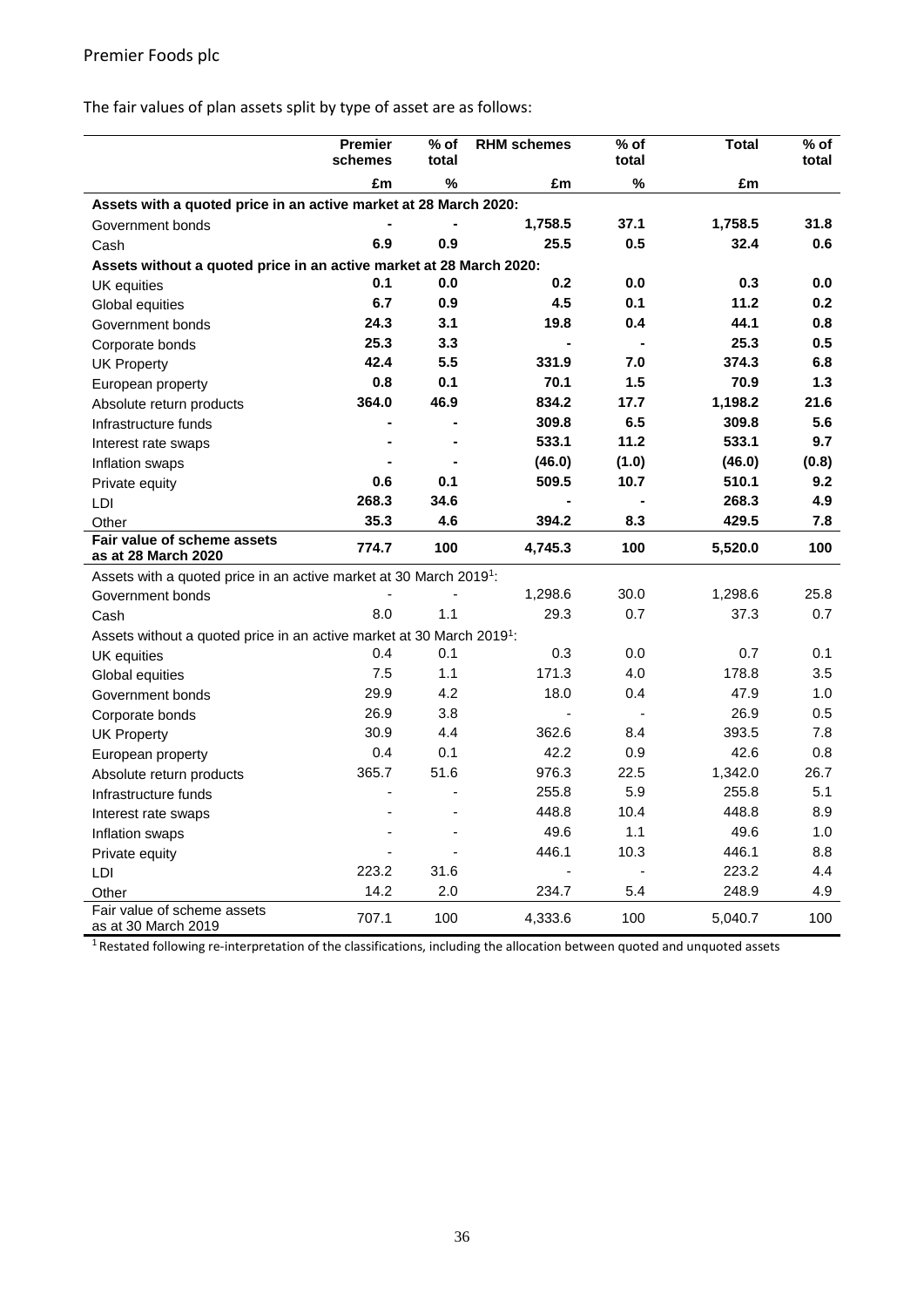For assets without a quoted price in an active market fair value is determined with reference to net asset value statements provided by third parties.

The RHM scheme invests directly in interest rate and inflation swaps to protect from fluctuations in interest rates and inflation.

The amounts recognised in the balance sheet arising from the Group's obligations in respect of its defined benefit schemes are as follows:

|                                        |                           |                       | At 28 March 2020 |                           |                       | At 30 March 2019 |
|----------------------------------------|---------------------------|-----------------------|------------------|---------------------------|-----------------------|------------------|
|                                        | <b>Premier</b><br>schemes | <b>RHM</b><br>schemes | <b>Total</b>     | <b>Premier</b><br>schemes | <b>RHM</b><br>schemes | <b>Total</b>     |
|                                        | £m                        | £m                    | £m               | £m                        | £m                    | £m               |
| Present value of<br>funded obligations | (1,049.6)                 | (3,240.0)             | (4, 289.6)       | (1, 171.8)                | (3,495.8)             | (4,667.6)        |
| Fair value of plan<br>assets           | 774.7                     | 4,745.3               | 5,520.0          | 707.1                     | 4.333.6               | 5,040.7          |
| (Deficit)/surplus<br>in schemes        | (274.9)                   | 1,505.3               | 1,230.4          | (464.7)                   | 837.8                 | 373.1            |

The aggregate surplus of £373.1m has increased to a surplus of £1,230.4m in the current period. This increase of £857.3m (2018/19: £56.1m increase) is primarily driven by return on plan assets and change in financial assumptions.

Changes in the present value of the defined benefit obligation were as follows:

|                                             | <b>Premier</b><br>schemes | <b>RHM</b><br>schemes | Total      |
|---------------------------------------------|---------------------------|-----------------------|------------|
|                                             | £m                        | £m                    | £m         |
| Defined benefit obligation at 31 March 2018 | (1, 116.1)                | (3,430.5)             | (4, 546.6) |
| Interest cost                               | (29.1)                    | (90.3)                | (119.4)    |
| Past service cost                           | (11.1)                    | (26.5)                | (37.6)     |
| Remeasurement losses                        | (53.9)                    | (94.6)                | (148.5)    |
| Exchange differences                        | 0.8                       | 0.5                   | 1.3        |
| Benefits paid                               | 37.6                      | 145.6                 | 183.2      |
| Defined benefit obligation at 30 March 2019 | (1, 171.8)                | (3, 495.8)            | (4,667.6)  |
| Recognition of HHL pension scheme           | (0.5)                     |                       | (0.5)      |
| Interest cost                               | (27.8)                    | (83.3)                | (111.1)    |
| Settlement                                  | 0.9                       | 36.1                  | 37.0       |
| Remeasurement gain                          | 113.6                     | 157.6                 | 271.2      |
| Exchange differences                        | (2.0)                     | (1.3)                 | (3.3)      |
| Benefits paid                               | 38.0                      | 146.7                 | 184.7      |
| Defined benefit obligation at 28 March 2020 | (1,049.6)                 | (3, 240.0)            | (4,289.6)  |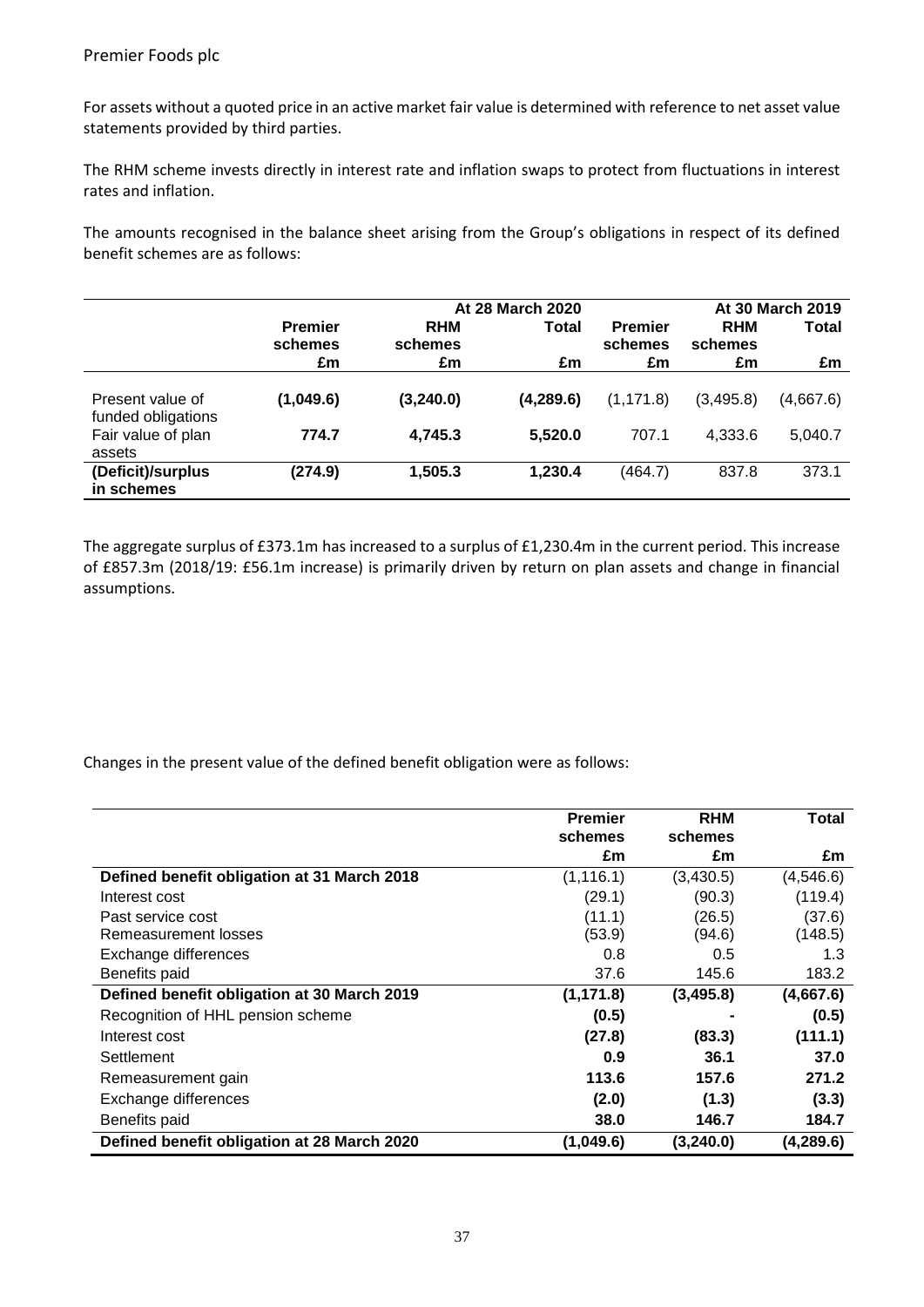Changes in the fair value of plan assets were as follows:

|                                            | <b>Premier</b> | <b>RHM</b> | Total   |
|--------------------------------------------|----------------|------------|---------|
|                                            | schemes        | schemes    |         |
|                                            | £m             | £m         | £m      |
| Fair value of plan assets at 31 March 2018 | 679.1          | 4,184.5    | 4,863.6 |
| Interest income on plan assets             | 17.7           | 110.7      | 128.4   |
| Remeasurement gains                        | 14.2           | 187.5      | 201.7   |
| Administrative costs                       | (6.5)          | (3.8)      | (10.3)  |
| Contributions by employer                  | 41.1           | 0.8        | 41.9    |
| Exchange differences                       | (0.9)          | (0.5)      | (1.4)   |
| Benefits paid                              | (37.6)         | (145.6)    | (183.2) |
| Fair value of plan assets at 30 March 2019 | 707.1          | 4,333.6    | 5,040.7 |
| Recognition of HHL pension scheme          | 0.5            |            | 0.5     |
| Interest income on plan assets             | 16.7           | 103.7      | 120.4   |
| Remeasurement gains                        | 49.3           | 496.2      | 545.5   |
| Administrative costs                       | (5.6)          | (4.6)      | (10.2)  |
| Settlement                                 | (1.0)          | (39.7)     | (40.7)  |
| Contributions by employer                  | 43.3           | 1.4        | 44.7    |
| Exchange differences                       | 2.4            | 1.4        | 3.8     |
| Benefits paid                              | (38.0)         | (146.7)    | (184.7) |
| Fair value of plan assets at 28 March 2020 | 774.7          | 4,745.3    | 5,520.0 |

The reconciliation of the net defined benefit (deficit)/surplus over the period is as follows:

|                                                         | <b>Premier</b> | <b>RHM</b> | <b>Total</b> |
|---------------------------------------------------------|----------------|------------|--------------|
|                                                         | schemes        | schemes    |              |
|                                                         | £m             | £m         | £m           |
| (Deficit)/surplus in schemes at 31 March 2018           | (437.0)        | 754.0      | 317.0        |
| Amount recognised in profit or loss                     | (29.0)         | (9.9)      | (38.9)       |
| Remeasurements recognised in other comprehensive income | (39.7)         | 92.9       | 53.2         |
| Contributions by employer                               | 41.1           | 0.8        | 41.9         |
| Exchange differences recognised in other comprehensive  | (0.1)          |            | (0.1)        |
| income                                                  |                |            |              |
| (Deficit)/surplus in schemes at 30 March 2019           | (464.7)        | 837.8      | 373.1        |
| Amount recognised in profit or loss                     | (16.8)         | 12.2       | (4.6)        |
| Remeasurements recognised in other comprehensive income | 162.9          | 653.8      | 816.7        |
| Contributions by employer                               | 43.3           | 1.4        | 44.7         |
| Exchange differences recognised in other comprehensive  | 0.4            | 0.1        | 0.5          |
| income                                                  |                |            |              |
| (Deficit)/surplus in schemes at 28 March 2020           | (274.9)        | 1,505.3    | 1,230.4      |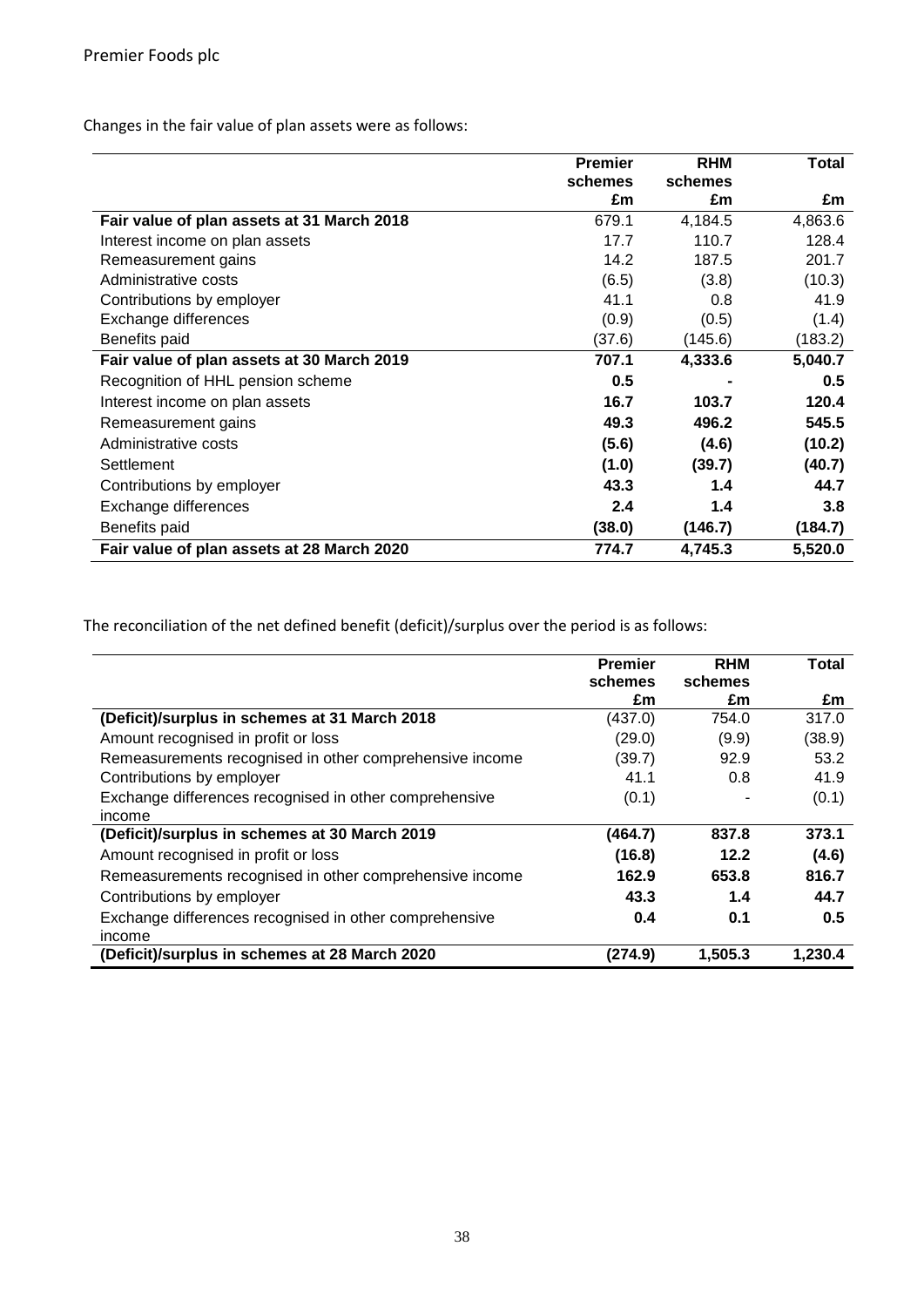Remeasurements recognised in the consolidated statement of comprehensive income are as follows:

|                                                  | <b>Premier</b><br>schemes | <b>RHM</b><br>schemes | 2019/20<br>Total | <b>Premier</b><br>scheme | <b>RHM</b><br>schemes | 2018/19<br><b>Total</b> |
|--------------------------------------------------|---------------------------|-----------------------|------------------|--------------------------|-----------------------|-------------------------|
|                                                  | £m                        | £m                    | £m               | s<br>£m                  | £m                    | £m                      |
| Remeasurement gain/(loss) on plan<br>liabilities | 113.6                     | 157.6                 | 271.2            | (53.9)                   | (94.6)                | (148.5)                 |
| Remeasurement gain on plan assets                | 49.3                      | 496.2                 | 545.5            | 14.2                     | 187.5                 | 201.7                   |
| Net remeasurement gain/(loss) for<br>the period  | 162.9                     | 653.8                 | 816.7            | (39.7)                   | 92.9                  | 53.2                    |

The actual return on plan assets was a £665.9m gain (2018/19: £330.1m gain), which is £545.5m more (2018/19: £201.7m more) than the interest income on plan assets of £120.4m (2018/19: £128.4m).

The remeasurement gain on liabilities of £271.2m (2018/19: £148.5m loss) comprises a gain due to changes in financial assumptions of £184.5m (2018/19: £226.7m loss), a gain due to member experience of £76.5m (2018/19: £9.1m loss) and a gain due to demographic assumptions of £10.2m (2018/19: £87.3m gain).

The net remeasurement gain taken to the consolidated statement of comprehensive income was £816.7m (2018/19: £53.2m gain). This gain was £661.4m (2018/19: £44.1m gain) net of taxation (with tax at 19% for UK schemes, and 12.5% for Irish schemes).

The RHM Pension Scheme Trustee began an enhanced transfer value (ETV) exercise in 2019 for deferred pensioner members who met the eligibility criteria. The impact of ETV payments made before the end of the financial year on the accounting position is reflected in the notes above.

The Group expects to contribute between £4m and £6m annually to its defined benefit plans in relation to expenses and government levies and £35-38m of additional annual contributions to fund the scheme deficits up to 31 March 2021. The RHM Pension Scheme and the PFPS have a combined estimated duration of 17 years at the reporting date.

The Group has concluded that it has an unconditional right to a refund of any surplus in the RHM Pension Scheme once the liabilities have been discharged and, that the trustees of the RHM pension scheme do not have the unilateral right to wind up the scheme, so the asset has not been restricted and no additional liability has been recognised.

The International Accounting Standards Board under IFRIC 14, are currently reviewing the recognition of a pensions surplus in the financial statements of an entity. Dependent upon the final published standard, there is potential that any future defined benefit surplus may not be recognised in the financial statements of the Group and additionally, the deficit valuation methodology may also change.

The total amounts recognised in the consolidated statement of profit or loss are as follows:

|                            |                           |                       | 2019/20 |                           |                       | 2018/19      |
|----------------------------|---------------------------|-----------------------|---------|---------------------------|-----------------------|--------------|
|                            | <b>Premier</b><br>schemes | <b>RHM</b><br>schemes | Total   | <b>Premier</b><br>schemes | <b>RHM</b><br>schemes | <b>Total</b> |
|                            | £m                        | £m                    | £m      | £m                        | £m                    | £m           |
| <b>Operating profit</b>    |                           |                       |         |                           |                       |              |
| <b>GMP</b> Equalisation    | $\blacksquare$            | $\blacksquare$        | ۰       | (26.5)                    | (15.0)                | (41.5)       |
| Settlement cost            | (0.1)                     | (3.6)                 | (3.7)   | ۰                         | 3.9                   | 3.9          |
| Administrative costs       | (5.6)                     | (4.6)                 | (10.2)  | (6.5)                     | (3.8)                 | (10.3)       |
| Net interest (cost)/credit | (11.1)                    | 20.4                  | 9.3     | (11.4)                    | 20.4                  | 9.0          |
| <b>Total (cost)/credit</b> | (16.8)                    | 12.2                  | (4.6)   | (44.4)                    | 5.5                   | (38.9)       |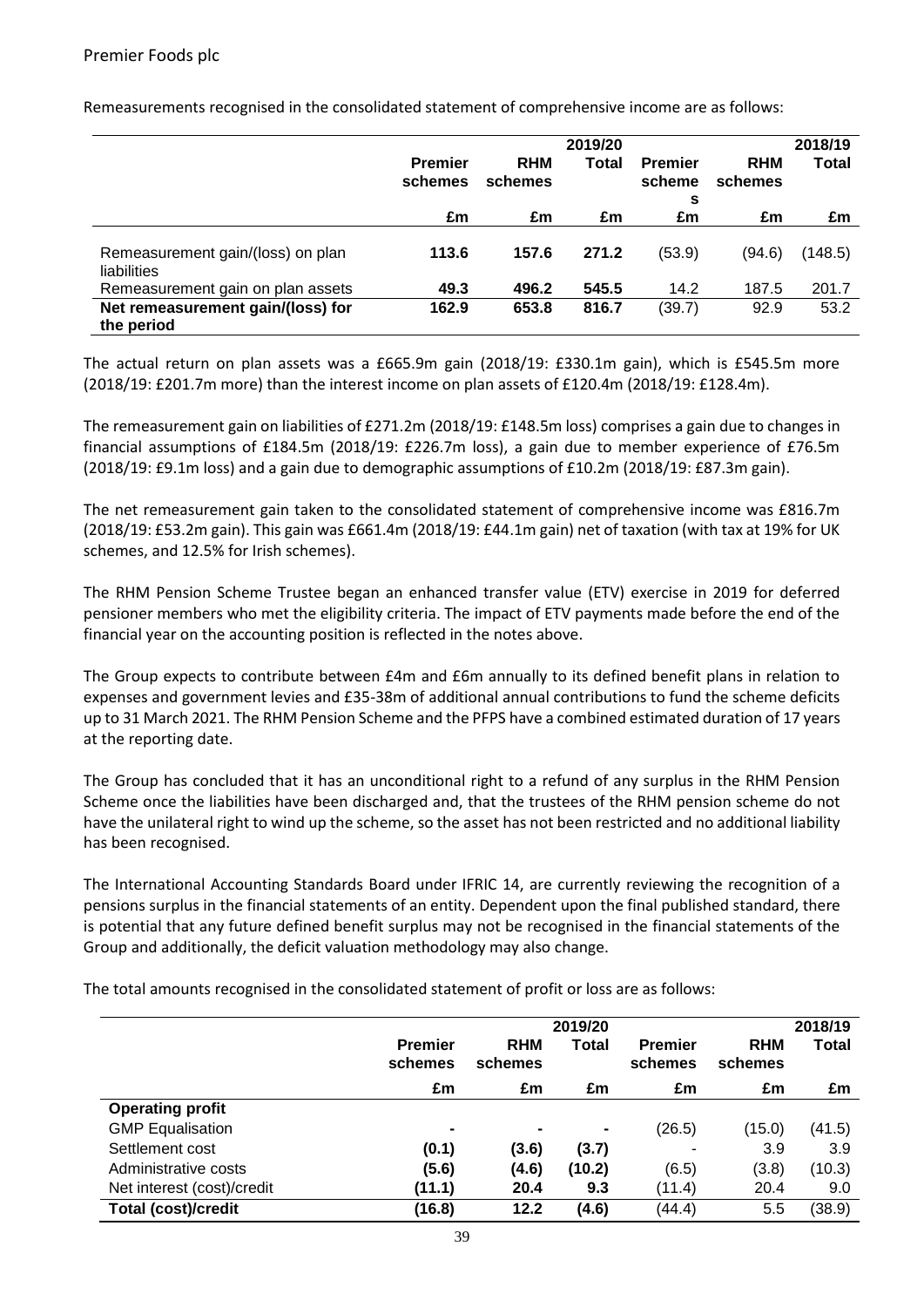## **Defined contribution schemes**

A number of companies in the Group operate defined contribution schemes, including provisions to comply with auto enrolment requirements laid down by law. In addition, a number of schemes providing life assurance benefits only are operated. The total expense recognised in the statement of profit or loss of £7.3m (2018/19: £6.7m) represents contributions payable to the plans by the Group at rates specified in the rules of the plans.

#### **10.Notes to the cash flow statement**

#### **Reconciliation of profit/(loss) before tax to cash flows from operations**

|                                                     | 52 weeks ended | 52 weeks ended |
|-----------------------------------------------------|----------------|----------------|
|                                                     | 28 Mar 2020    | 30 Mar 2019    |
|                                                     | £m             | £m             |
| Profit/(loss) before taxation                       | 53.6           | (42.7)         |
| Net finance cost                                    | 41.7           | 47.2           |
| <b>Operating profit</b>                             | 95.3           | 4.5            |
| Depreciation of property, plant and equipment       | 19.9           | 17.0           |
| Amortisation of intangible assets                   | 29.4           | 34.4           |
| Loss on disposal of non-current assets              | 0.4            | 0.3            |
| Impairment of intangible assets                     |                | 30.6           |
| Fair value movements on foreign exchange and        |                |                |
| other derivative contracts                          | (1.7)          | 1.3            |
| Equity settled employee incentive schemes           | 1.3            | 2.1            |
| GMP equalisation and past service cost related to   |                |                |
| defined benefit pension schemes <sup>1</sup>        |                | 37.6           |
| Decrease/(increase) in inventories                  | 9.8            | (1.4)          |
| Decrease/(increase) in trade and other receivables  | 0.1            | (14.4)         |
| Increase in trade and other payables and provisions | 9.5            | 8.8            |
| Movement in retirement benefit obligations          | (42.5)         | (40.6)         |
| Cash generated from operations                      | 121.5          | 80.2           |

<sup>1</sup>The prior year employee benefit past service costs include the GMP equalisation charge.

#### **Reconciliation of cash and cash equivalents to net borrowings**

|                                             | 52 weeks ended<br>28 Mar 2020 | 52 weeks ended<br>30 Mar 2019 |
|---------------------------------------------|-------------------------------|-------------------------------|
|                                             | £m                            | £m                            |
| Net inflow of cash and cash equivalents     | 150.1                         | 4.2                           |
| Increase in IFRS 16 leases                  | (21.5)                        |                               |
| (Increase)/decrease in borrowings           | (85.0)                        | 25.0                          |
| Other non-cash movements                    | (3.3)                         | (2.7)                         |
| Decrease in borrowings net of cash          | 40.3                          | 26.5                          |
| Total net borrowings at beginning of period | (469.9)                       | (496.4)                       |
| Total net borrowings at end of period       | (429.6)                       | (469.9)                       |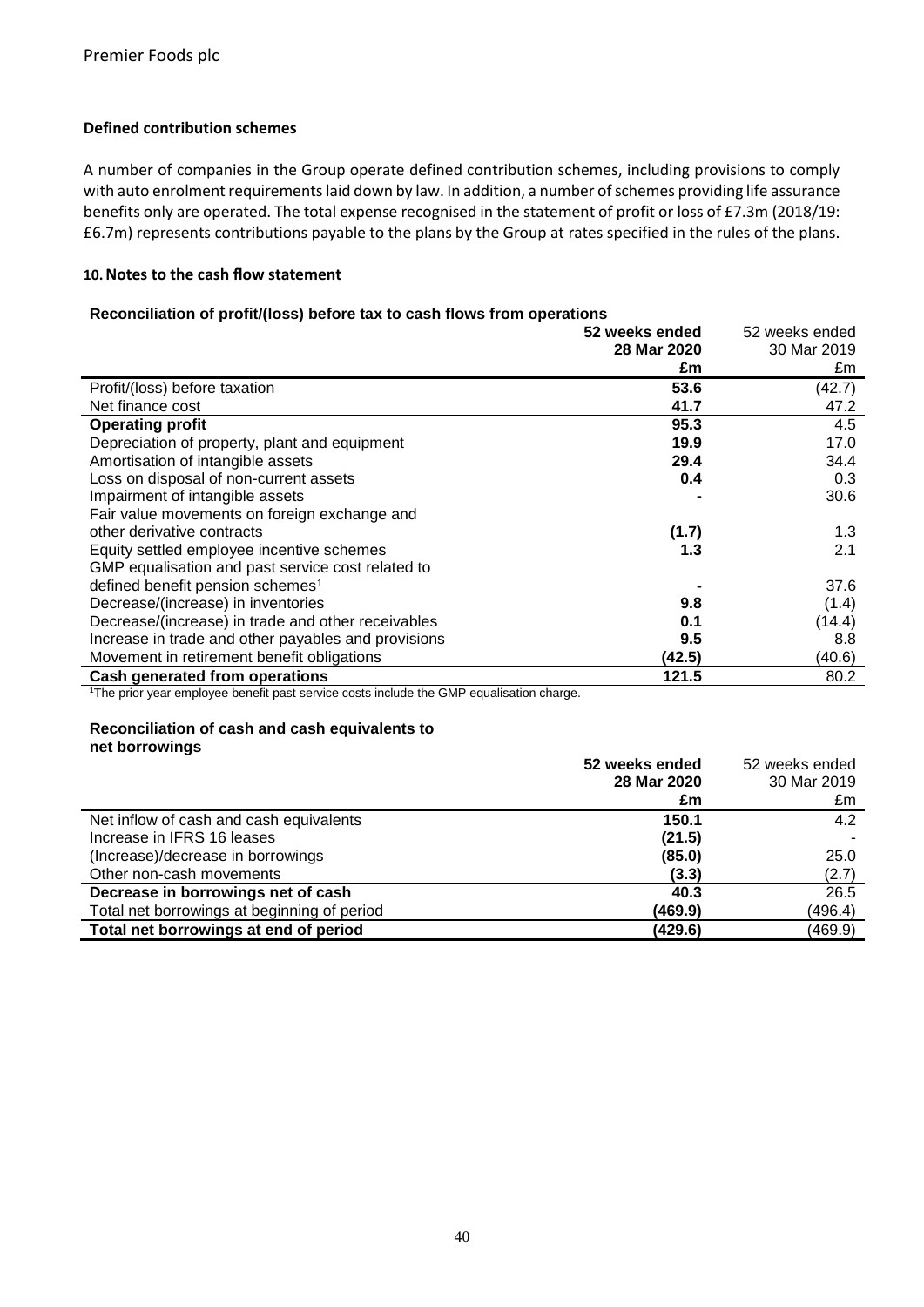#### **Analysis of movement in borrowings**

|                                           | As at<br>30 Mar 2019 | Cash<br>flows | Non-cash<br>interest | Other<br>non-cash | As at<br>28 Mar 2020 |
|-------------------------------------------|----------------------|---------------|----------------------|-------------------|----------------------|
|                                           |                      |               | expense              | movements         |                      |
|                                           | £m                   | £m            | £m                   | £m                | £m                   |
| Cash and bank deposits                    | 27.8                 | 150.1         |                      |                   | 177.9                |
| Net cash and cash equivalents             | 27.8                 | 150.1         |                      |                   | 177.9                |
| Borrowings - revolving credit facilities  | $\blacksquare$       | (85.0)        |                      |                   | (85.0)               |
| Borrowings - senior secured notes         | (510.0)              |               |                      |                   | (510.0)              |
| Finance lease obligations                 |                      | (3.9)         | 1.1                  | (18.7)            | (21.5)               |
| Gross borrowings net of cash <sup>1</sup> | (482.2)              | 61.2          | 1.1                  | (18.7)            | (438.6)              |
| Debt issuance costs <sup>2</sup>          | 12.3                 |               |                      | (3.3)             | 9.0                  |
| Total net borrowings <sup>1</sup>         | (469.9)              | 61.2          | 1.1                  | (22.0)            | (429.6)              |

<sup>1</sup> Borrowings exclude derivative financial instruments.

 $2$ The non-cash movement in debt issuance costs relates to the amortisation of capitalised borrowing costs only.

|                                               | As at 28 Mar 2020 |               |            | As at 30 Mar 2019 |           |            |
|-----------------------------------------------|-------------------|---------------|------------|-------------------|-----------|------------|
|                                               | <b>Offset</b>     | <b>Offset</b> | Net offset | Offset            | Offset    | Net offset |
|                                               | asset             | liability     | asset      | asset             | liability | asset      |
| Cash, cash equivalents and bank<br>overdrafts | 312.8             | (134.9)       | 177.9      | 158.0             | (130.2)   | 27.8       |

The Group has the following cash pooling arrangements in sterling, euros and US dollars, where both the Group and the bank have a legal right of offset.

#### **11.Bank and other borrowings**

|                                               | As at       | As at       |
|-----------------------------------------------|-------------|-------------|
|                                               | 28 Mar 2020 | 30 Mar 2019 |
|                                               | £m          | £m          |
| Current:                                      |             |             |
| IFRS 16 lease liability                       | (2.5)       |             |
| Secured senior credit facility - revolving    | (85.0)      |             |
| Total borrowings due within one year          | (87.5)      |             |
|                                               |             |             |
| Non-current:                                  |             |             |
| IFRS 16 lease liability                       | (19.0)      |             |
|                                               | (19.0)      |             |
| <b>Transaction costs</b>                      | 4.2         | 5.8         |
|                                               | 4.2         | 5.8         |
| Senior secured notes                          | (510.0)     | (510.0)     |
| <b>Transaction costs</b>                      | 4.8         | 6.5         |
|                                               | (505.2)     | (503.5)     |
| Total borrowings due after more than one year | (520.0)     | (497.7)     |
| <b>Total bank and other borrowings</b>        | (607.5)     | (497.7)     |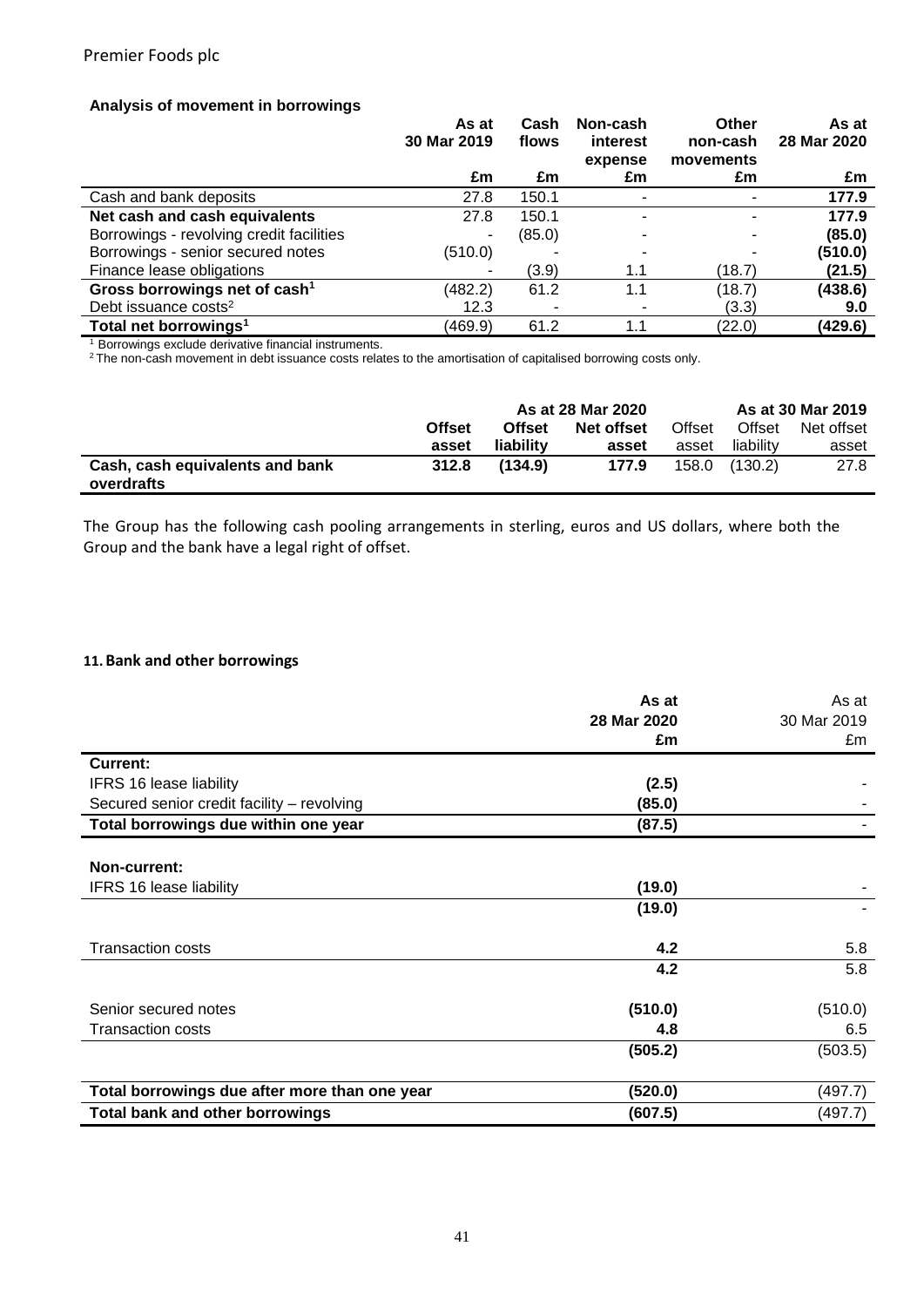## **Secured senior credit facility - revolving**

The revolving credit facility of £177m is due to mature in December 2022 and attracts a leverage-based margin of between 2.25% and 3.75% above LIBOR. Banking covenants of net debt / EBITDA and EBITDA / interest are in place and are tested biannually.

The covenant package attached to the revolving credit facility is:

|            | Net debt /<br>EBITDA <sup>1</sup> | Net debt<br>Interest <sup>1</sup> |
|------------|-----------------------------------|-----------------------------------|
| 2020/21 FY | 4.25x                             | 2.85x                             |
| 2021/22 FY | 4.00x                             | 2.90x                             |

<sup>1</sup>Net debt, EBITDA and Interest are as defined under the revolving credit facility.

#### **Senior secured notes**

The senior secured notes are listed on the Irish GEM Stock Exchange. The notes totalling £510m are split between fixed and floating tranches. The fixed note of £300m matures in October 2023 and attracts an interest rate of 6.25%. The floating note of £210m matures in July 2022 and attracts an interest rate of 5.00% above LIBOR.

#### **12.Provisions for liabilities and charges**

Property provisions primarily relate to provisions for dilapidations against leasehold properties and environmental liabilities. Other provisions primarily relate to insurance and legal matters and provisions for restructuring costs. These provisions have been discounted at rates between 0.12% and 0.77% (2018/19: 0.69% and 1.55%). The unwinding of the discount is charged or credited to the statement of profit or loss under finance cost.

|                                    | <b>Property</b> | Other  | Total  |
|------------------------------------|-----------------|--------|--------|
|                                    | £m              | £m     | £m     |
| At 31 March 2018                   | (32.1)          | (11.5) | (43.6) |
| Utilised during the period         | 2.4             | 1.0    | 3.4    |
| Additional charge in the period    |                 | (2.6)  | (2.6)  |
| Unwind of discount                 | (3.0)           |        | (3.0)  |
| Released during the period         | 0.9             | 2.8    | 3.7    |
| At 30 March 2019                   | (31.8)          | (10.3) | (42.1) |
| Utilised during the period         | 0.2             | 2.9    | 3.1    |
| Additional charge in the period    | (0.2)           | (1.5)  | (1.7)  |
| Unwind of discount                 | (1.4)           | (0.0)  | (1.4)  |
| Released during the period         | 0.7             | 0.9    | 1.6    |
| Release under IFRS 16 <sup>1</sup> | 24.5            |        | 24.5   |
| <b>At 28 March 2020</b>            | (8.0)           | (8.0)  | (16.0) |

<sup>1</sup>The adoption of IFRS 16 in the period involved the release to opening profit and loss reserve of the Group's long term property provisions.

| <b>Ageing of total provisions:</b> | As at       | As at       |
|------------------------------------|-------------|-------------|
|                                    | 28 Mar 2020 | 30 Mar 2019 |
|                                    | £m          | £m          |
| Within one year                    | (6.4)       | (9.7)       |
| Between 2 and 5 years              | (1.8)       | (5.0)       |
| After 5 years                      | (7.8)       | (27.4)      |
| <b>Total</b>                       | (16.0)      | (42.1)      |